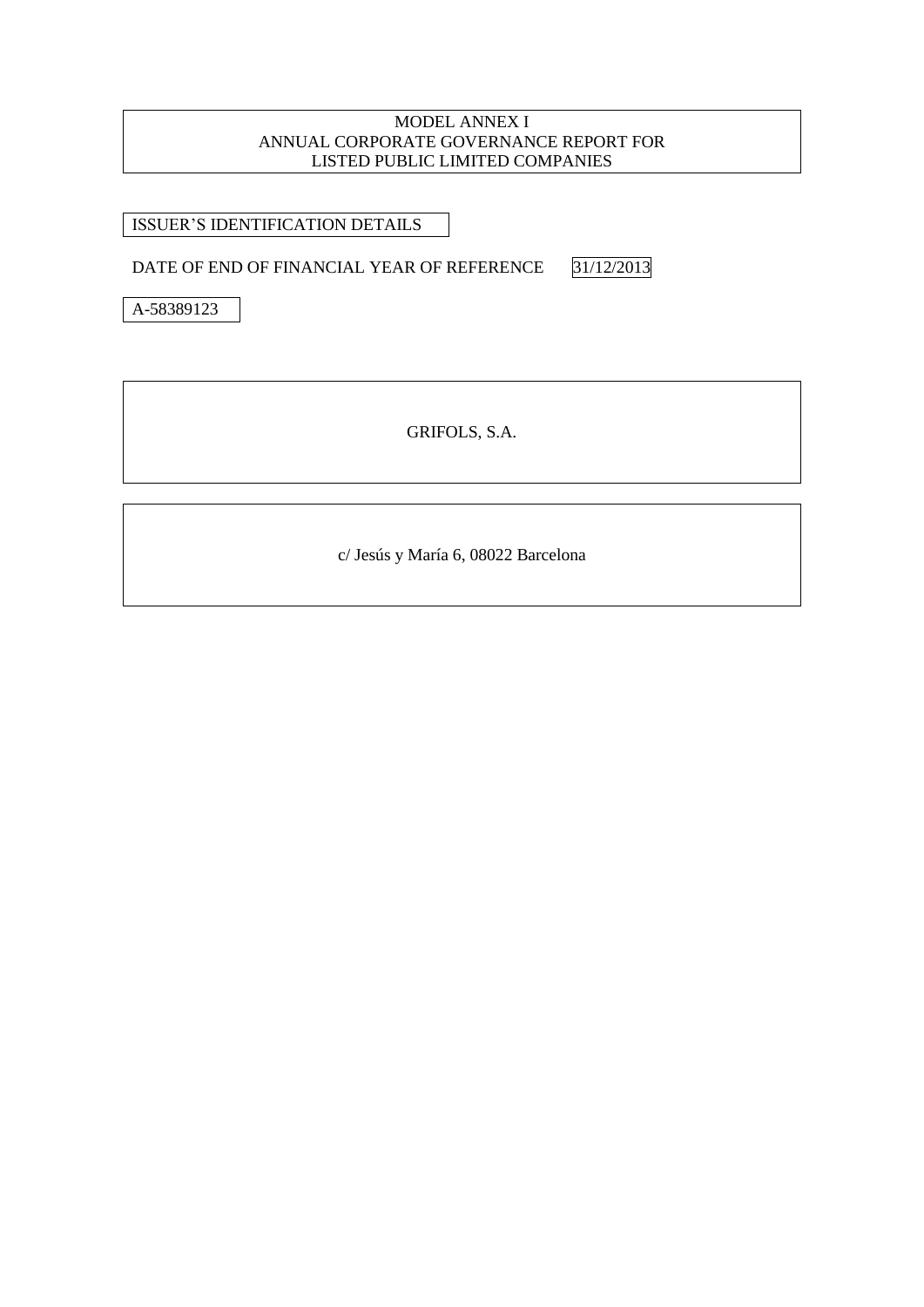# **ANNUAL CORPORATE GOVERNANCE REPORT FOR LISTED PUBLIC LIMITED COMPANIES**

### **A. OWNERSHIP STRUCTURE**

A.1 Table on the Company's share capital:

| Date of last<br>modification | <b>Share capital</b> | <b>Number of shares</b> | Number of voting<br>rights |
|------------------------------|----------------------|-------------------------|----------------------------|
| 16/04/2013                   | 119,603,705.00       | 343.777.454             | 213,064,899                |

State whether there are different types of shares with different associated rights: YES

| <b>Class</b> | <b>Number of shares</b> | Face value per<br>share | <b>Unitary number</b><br>of voting rights | Different rights                                                                                                                                    |
|--------------|-------------------------|-------------------------|-------------------------------------------|-----------------------------------------------------------------------------------------------------------------------------------------------------|
| А            | 213,064,899             | 0.50                    | 213,064,899                               | Ordinary shares                                                                                                                                     |
| B            | 130,712,555             | 0.10                    | $\theta$                                  | Separate right at a<br>general<br>shareholders'<br>meeting;<br>Preference<br>dividend; Right of<br>redemption;<br>Preferential<br>liquidation right |

# A.2 Give details of the direct and indirect owners of significant shareholdings of your Company at the date of closing the financial year, excluding Directors:

|                                                        |                                   |                                                 | <b>Indirect rights</b>     |                                |
|--------------------------------------------------------|-----------------------------------|-------------------------------------------------|----------------------------|--------------------------------|
| Personal or<br>corporate name<br>of the<br>shareholder | Number of direct<br>voting rights | Direct title-<br>holder of the<br>participation | Number of voting<br>rights | % of total<br>voting<br>rights |
| <b>CAPITAL</b>                                         |                                   | <b>CAPITAL</b>                                  |                            |                                |
| <b>RESEARCH</b><br><b>AND</b>                          | $\theta$                          | <b>RESEARCH</b><br><b>AND</b>                   | 21, 257, 231               | 9.98                           |
| <b>MANAGEMENT</b>                                      |                                   | <b>MANAGEMENT</b>                               |                            |                                |
| <b>COMPANY</b>                                         |                                   | <b>COMPANY</b>                                  |                            |                                |
| <b>BLACKROCK,</b><br>INC.                              | 0                                 | <b>BLACKROCK,</b><br>INC.                       | 15,662,403                 | 7.35                           |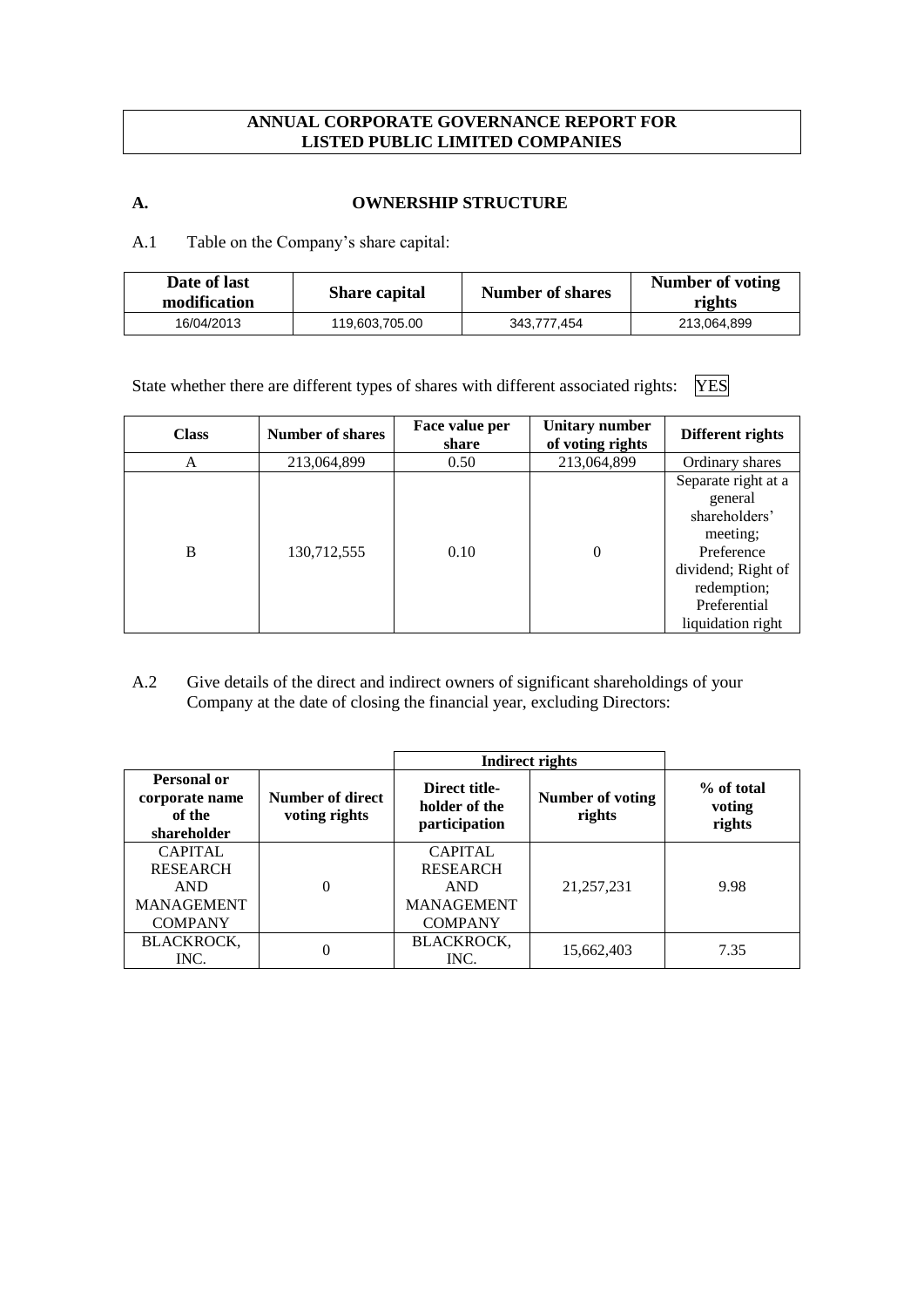| <b>SCRANTON</b><br>ENTERPRISES,<br>B.V. | 16,149,937 |                                                      |            | 7.58 |
|-----------------------------------------|------------|------------------------------------------------------|------------|------|
| <b>VICTOR GRIFOLS</b><br><b>LUCAS</b>   |            | <b>RODELLAR</b><br><b>AMSTERDAM</b><br>HOLDINGS B.V. | 13,112,187 | 6.15 |
| DERIA, S.A.                             | 18,687,588 |                                                      |            | 8.77 |

State the most significant changes in the shareholding structure during the financial year:

| Personal or corporate name of<br>the shareholder | Date of the<br>operation | <b>Description of the operation</b>          |
|--------------------------------------------------|--------------------------|----------------------------------------------|
| <b>BLACKROCK, INC.</b>                           | 15/10/2013               | 5% of the share capital has been<br>exceeded |

A.3 Members of the Company's Board of Directors with voting rights from Company shares:

|                                                       |                                   | <b>Indirect voting rights</b>                   |                            |                                |
|-------------------------------------------------------|-----------------------------------|-------------------------------------------------|----------------------------|--------------------------------|
| <b>Personal or</b><br>corporate name<br>of Director   | Number of direct<br>voting rights | Direct title-<br>holder of the<br>participation | Number of voting<br>rights | % of total<br>voting<br>rights |
| <b>EDGAR</b><br><b>DALZELL</b><br><b>JANNOTTA</b>     | 254,127                           |                                                 |                            | 0.12                           |
| <b>THORTHOL</b><br>HOLDINGS, B.V.                     | 15,042,766                        |                                                 |                            | 7.06                           |
| <b>LUIS ISASI</b><br>FERNÁNDEZ DE<br><b>BOBADILLA</b> | 100                               |                                                 |                            | 0.00                           |
| <b>RAMON RIERA</b><br><b>ROCA</b>                     | 169,085                           |                                                 |                            | 0.08                           |
| <b>TOMAS DAGA</b><br><b>GELABERT</b>                  | 51,898                            |                                                 |                            | 0.02                           |
| <b>JUAN IGNACIO</b><br><b>TWOSE ROURA</b>             | 119,274                           |                                                 |                            | 0.06                           |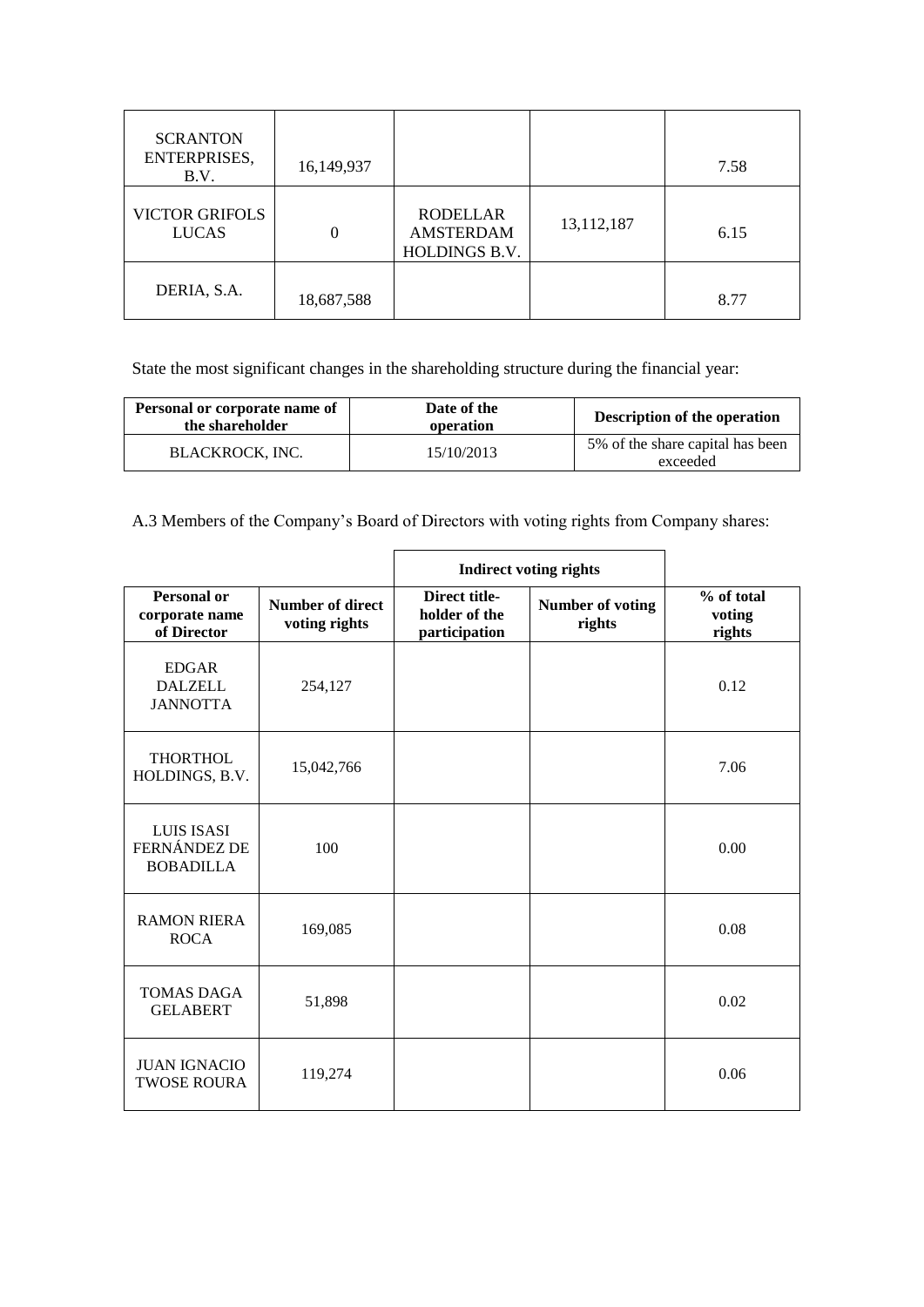| <b>VICTOR</b><br><b>GRIFOLS</b><br><b>ROURA</b> | 440,450          |                                                       |          | 0.21 |
|-------------------------------------------------|------------------|-------------------------------------------------------|----------|------|
| <b>THOMAS</b><br><b>GLANZMANN</b>               | 18,561           | <b>GLANZMANN</b><br><b>ENTERPRISES</b><br><b>GMBH</b> | 12,000   | 0.04 |
| <b>THOMAS</b><br><b>GLANZMANN</b>               | 18,561           | <b>KOLHOLMEN</b><br><b>INVESTMENT AB</b>              | 53,000   | 0.04 |
| <b>ANNA VEIGA</b><br><b>LLUCH</b>               | 100              |                                                       |          | 0.00 |
| <b>STEVEN</b><br><b>MAYER</b>                   | $\boldsymbol{0}$ | <b>STEVEN MAYER</b>                                   | $\Omega$ | 0.00 |
| W. BRETT<br><b>INGERSOLL</b>                    | $\boldsymbol{0}$ | W. BRETT<br><b>INGERSOLL</b>                          | $\Omega$ | 0.00 |
| Belén Villalonga<br>Morenés                     | $\boldsymbol{0}$ |                                                       |          | 0.00 |

### **% of the total number of voting rights belonging to the Board of Directors** 7.63

Members of the Company's Board of Directors holding rights over Company shares:

|                                                               |                                      |                         | Indirect rights            |                                    |                                |
|---------------------------------------------------------------|--------------------------------------|-------------------------|----------------------------|------------------------------------|--------------------------------|
| <b>Personal or</b><br>corporate<br>name of<br><b>Director</b> | Number of<br>direct<br>voting rights | Direct title-<br>holder | Number of<br>voting rights | Number of<br>equivalent<br>actions | % of total<br>voting<br>rights |
|                                                               |                                      |                         |                            |                                    |                                |

A.4 Family, commercial, contractual or corporate relations that exist between the owners of significant shareholdings, to the extent that these are known to the Company, unless they are not highly relevant or stem from ordinary business operations:

| Personal or corporate name<br>connected | <b>Type of connection</b> | <b>Brief description</b> |
|-----------------------------------------|---------------------------|--------------------------|
| VICTOR GRIFOLS LUCAS                    |                           |                          |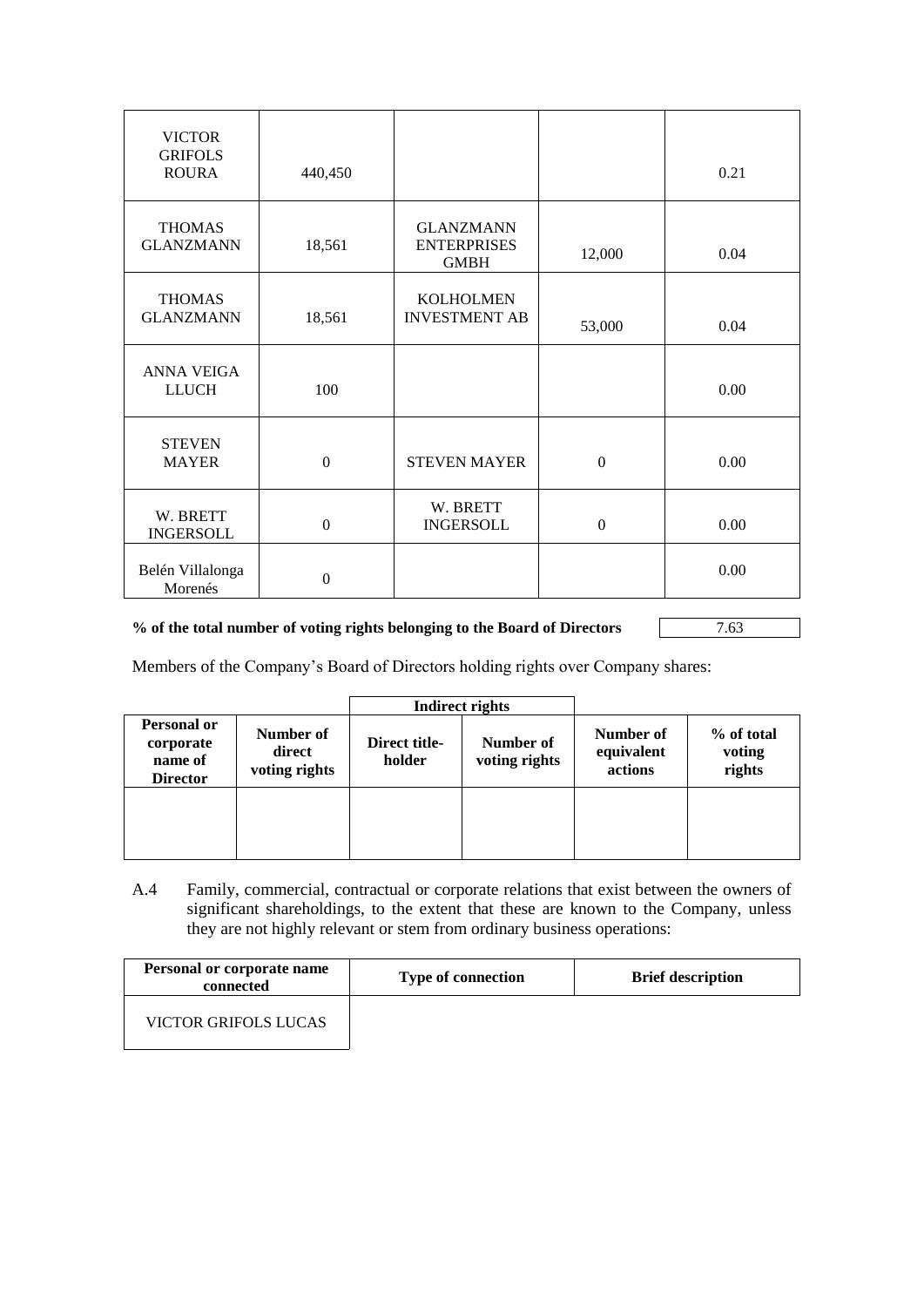| DERIA, S.A. | Family | Father of shareholders |
|-------------|--------|------------------------|
|-------------|--------|------------------------|

A.5 Commercial, contractual or corporate relations existing between the owners of significant shareholdings and the Company and/or its Group, unless they are not highly relevant or stem from ordinary business operations:

| Personal or corporate name<br>connected | <b>Type of connection</b> | <b>Brief description</b>                                                                 |
|-----------------------------------------|---------------------------|------------------------------------------------------------------------------------------|
| VICTOR GRIFOLS LUCAS                    | Contractual               | Víctor Grifols Lucas is a<br>shareholder of Marca Grifols,                               |
| Marca Grifols, S.L.                     |                           | S.L., which is paid a fee for use<br>of the Grifols trademark                            |
| THORTHOL HOLDINGS, B.V.                 | Contractual               | The shareholders of Thorthol<br>Holdings BV (Grifols Gras<br>family) are shareholders of |
| Marca Grifols, S.L.                     |                           | Marca Grifols, S.L., which is<br>paid a fee for use of the Grifols<br>trademark          |

- A.6 State whether the Company has been informed of any shareholders' agreements affecting this pursuant to that set down in articles 530 and 531 of the Spanish Public Limited Companies Act. Where applicable, describe these briefly and list the shareholders bound by any such agreement:
	- NO

| Parties intervening in the<br>shareholders' agreement | % of share capital affected | <b>Brief description of the</b><br>agreement |  |
|-------------------------------------------------------|-----------------------------|----------------------------------------------|--|
|                                                       |                             |                                              |  |

State whether the Company is aware of the existence of any concerted actions arranged by its shareholders. Where applicable, give a short description of these:

NO

| Parties intervening in the<br>action concerted | % of share capital affected | <b>Brief description of the</b><br>agreement |  |
|------------------------------------------------|-----------------------------|----------------------------------------------|--|
|                                                |                             |                                              |  |

In the event of there having been any amendments to or termination of said stipulations or agreements or concerted actions in the financial year, expressly state this:

A.7 State whether there is any natural or legal person now exercising or who could exercise control over the Company pursuant to article 4 of the Spanish Securities Market Law. Where applicable, identify this person:

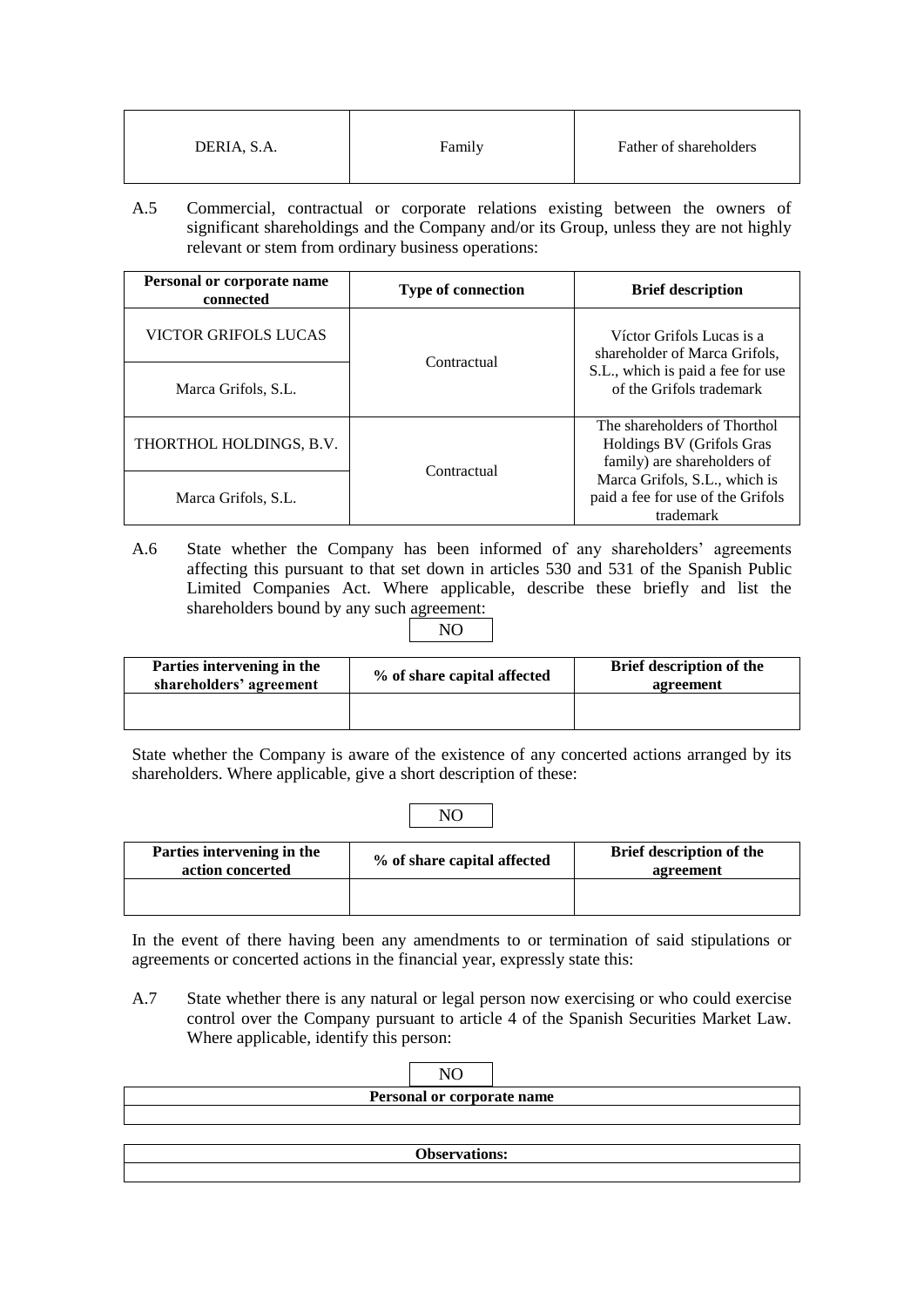A.8 Company's treasury stock at the date of closure of the financial year:

| <b>Number of direct shares</b> | <b>Number of indirect shares</b> | Total % of share capital |
|--------------------------------|----------------------------------|--------------------------|
|                                |                                  | 0.OO                     |

(\*) Through:

| Personal or corporate name of the direct holder<br>of the participation | Number of direct shares |  |  |
|-------------------------------------------------------------------------|-------------------------|--|--|
|                                                                         |                         |  |  |
| Total:                                                                  |                         |  |  |

Breakdown of any significant variations, in accordance with that provided for in Royal Decree 1362/2007, made during the financial year:

| Date of       | <b>Total shares acquired</b> | <b>Total indirect shares</b> | % of total share |  |
|---------------|------------------------------|------------------------------|------------------|--|
| communication |                              | acquired                     | capital          |  |
|               |                              |                              |                  |  |

A.9 Give details of the conditions and period of the current mandate given by the Meeting to the Board of Directors to issue, repurchase or transfer the Company's treasury stock.

At the Extraordinary General Meeting of 25th January 2011, among other points, it was agreed to authorize the Company's Board of Directors to acquire its own stock or subscription rights, by means of purchase, exchange, attribution account payment or any other form envisaged in the Law, either directly or through its subsidiaries, within the limits and with the requisites to be announced below:

(i) That, insofar as there are Class B Shares, the acquisition should be performed pro rata between Class A Shares and the Class B Shares, at the same price and under identical terms and conditions;

(ii) For the face value of the shares acquired, added to the ones already owned by the Company or its Subsidiary companies, not to exceed 10% of the Company's share capital at any time.

(iii) For the acquisition, including any shares that the Company, or person acting in their own name but on the Company's behalf, had previously acquired and had in its portfolio, not to make the net worth work out lower than the amount of the share capital plus the legally or statutorily non-disposable reserves.

(iv) For the shares acquired to be paid up in full.

(v) The maximum acquisition price will be the listed price for the Class A shares at the stock exchange session on the day the acquisition is made or, where applicable, the one authorized by the Spanish Stock Exchange Commission. The minimum price will be 100% of the face value of each Class A share.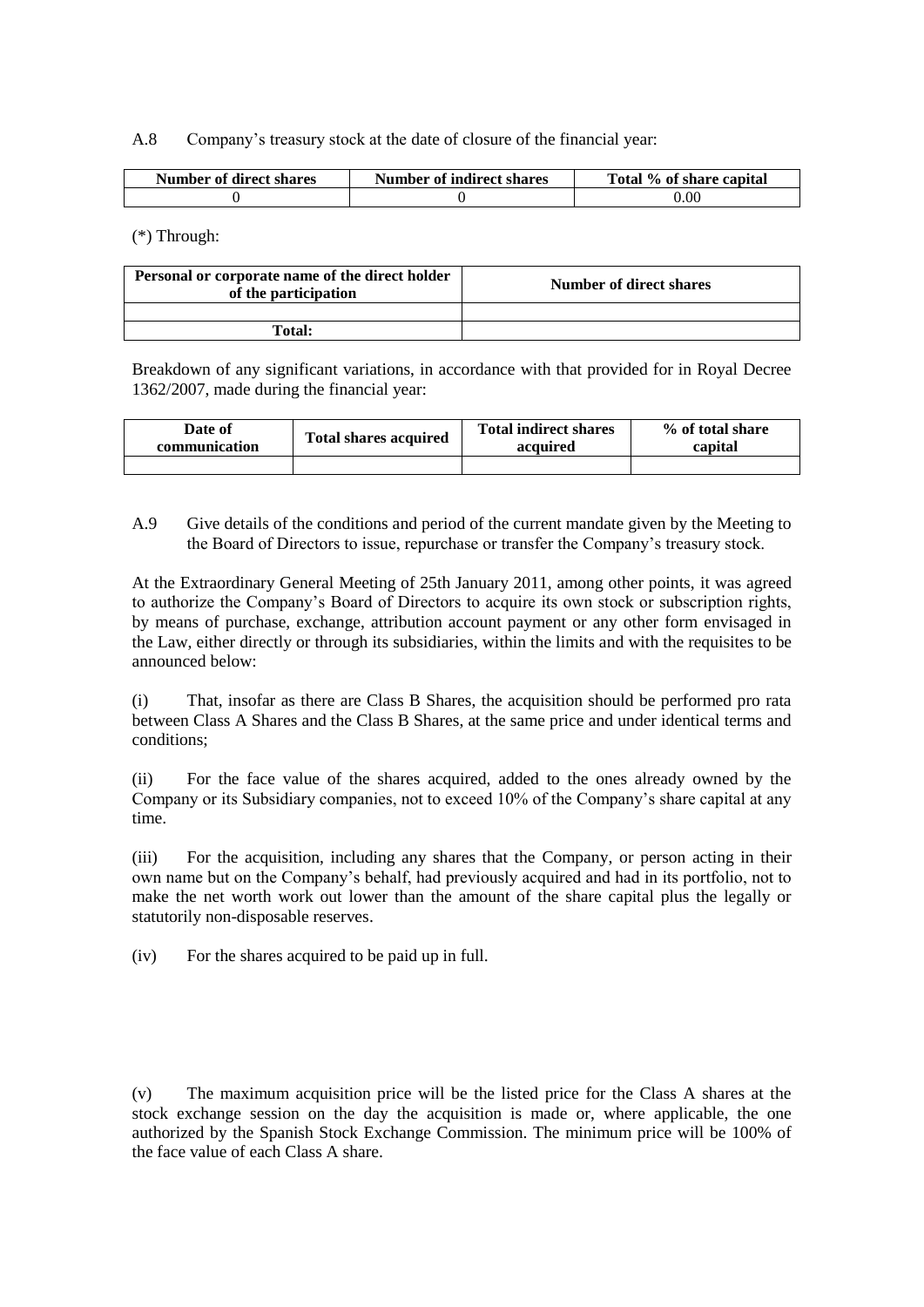(vi) This authorization is granted for at most five years.

(vii) The shares acquired may be intended to be given to the workers or managers of the Group, either directly or as a result of exercising any option rights to which they may be entitled.

It was also agreed to revoke and make invalid in all its terms the previous authorization for acquisition of the Company treasury stock granted by the General Shareholders' Meeting of 21st June 2010.

A.10 State any restrictions to the transmissibility of securities and/or any restrictions to voting rights. In particular, the existence of any kind of restrictions which may cause difficulties for the taking of control of the Company by means of the acquisition of its shares on the market is to be communicated.

| <b>Description of the restrictions</b> |  |
|----------------------------------------|--|

NO

A.11 State whether the General Shareholders' Meeting has agreed to adopt any neutralization measures against a public takeover bid pursuant to the provisions of Law 6/2007.

```
NO
```
Where applicable, explain the approved measures and the terms under which the restrictions would become ineffective:

A.12 Indicate whether the Company has issued any securities which are not traded on a regulated Community market.

# NO

Where applicable, explain the different kinds of shares and, for each kind of shares, the rights and obligations conferred.

#### **B. GENERAL SHAREHOLDERS' MEETING**

B.1 State and where applicable provide details of whether there are any differences between the required quorum for the General Shareholders' Meeting and the quorum system laid down in the Spanish Public Limited Companies Act (LSA).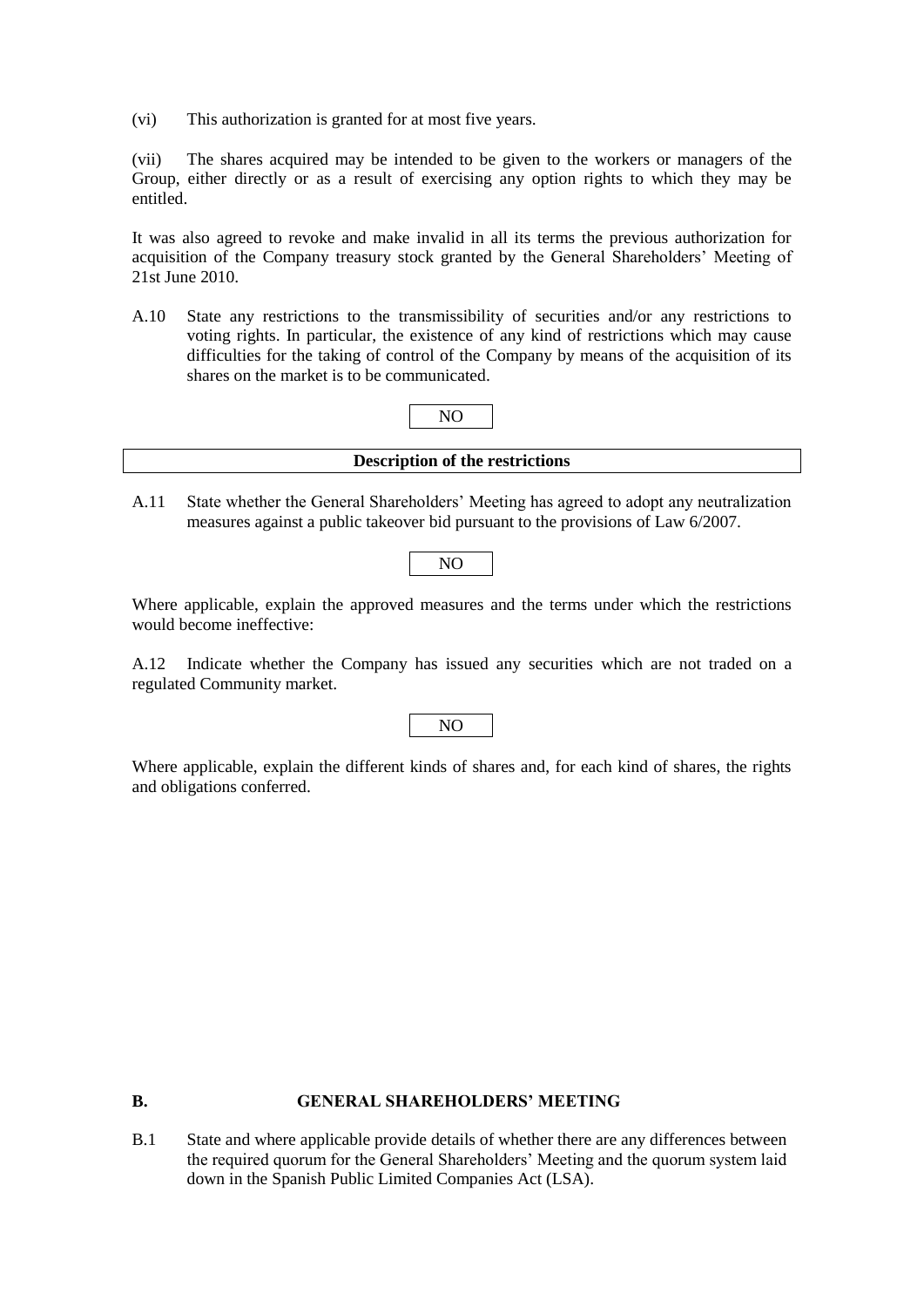|                        | % quorum different to the one  | % quorum different to the one |
|------------------------|--------------------------------|-------------------------------|
|                        | established in art. 193 of the | established in 194 LSA for    |
|                        | <b>LSA</b> for general matters | special cases of art. 194     |
| <b>Quorum required</b> |                                |                               |
| at 1st call            |                                |                               |
| <b>Quorum required</b> |                                |                               |
| at 2nd call            |                                |                               |

NO

#### **Description of the differences**

B.2 State and, where applicable, give details of any differences from the system envisaged in the Spanish Limited Companies Law (LSA) for the adoption of corporate resolutions.

# NO

Describe how it is different from the system envisaged by the LSA.

|                                                               | Reinforced majority other than<br>that established in article 201.2<br>LSA for the cases in article<br>194.1 LSA | Other cases of reinforced<br>majority |
|---------------------------------------------------------------|------------------------------------------------------------------------------------------------------------------|---------------------------------------|
| % established by the entity for<br>the adoption of agreements |                                                                                                                  |                                       |

#### **Describe of the differences**

B.3 Rules applicable to the modification of the corporate articles of the Company. In particular, those majorities provided for in cases of amendment of the corporate articles, as well, where applicable, as those rules provided for in cases of tutelage of the rights of shareholders in the amendment of corporate articles are to be communicated.

Royal Legislative Decree 1/2010, of 2nd July, which passed the redrafted text of the Spanish Limited Companies Law (LSA).

In addition, the corporate articles of the Company themselves establish that in order to protect the rights of

Class B shares, Corporate agreements on certain "Extraordinary Matters" shall, in addition to approval in conformity with that set down in article 17 of the corporate articles (the adoption of agreements by absolute majority of the capital present and/or represented – half plus one), require the approval of the majority of the Class B shares then in circulation. In this regard, any agreements and any amendments of the corporate articles which may directly or indirectly damage to or have a negative effect upon rights, preferences or privileges of Class B Shares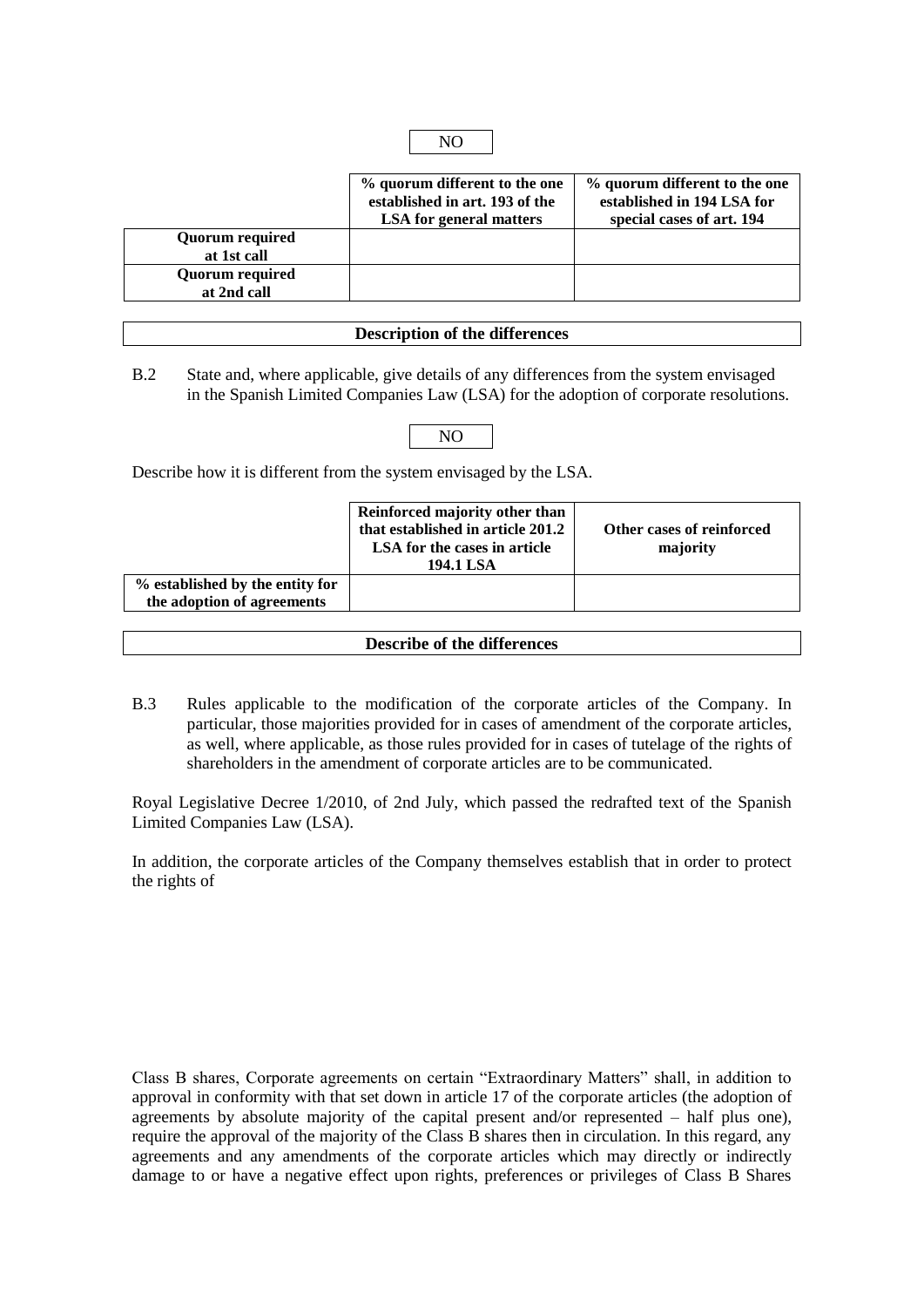(including any agreements which may cause damage to or have a negative effect upon Class B Shares in comparison with Class A Shares or which may benefit or have a positive effect upon Class A Shares in comparison with Class B Shares, or which may affect the provisions of these articles in relation to Class B Shares).

Finally, it is to be indicated that the General Shareholders' Meeting has competence to decide on all matters which may have been attributed to the same, by law or through the corporate articles, and, in particular, in an expository manner, it shall be the sole corporate body or authority competent to decide on matters considered "Extraordinary Matters" in conformity with this article of these corporate articles.

B.4 Details of attendance at General Meetings held during the financial year covered by this report and those from the previous financial year:

|                                             | <b>Details of attendance</b>      |               |                             |               |              |
|---------------------------------------------|-----------------------------------|---------------|-----------------------------|---------------|--------------|
|                                             |                                   |               | % remote voting             |               |              |
| Date of<br><b>General</b><br><b>Meeting</b> | $%$ of<br>attendance<br>in person | $\%$ as proxy | <b>Electronic</b><br>voting | <b>Others</b> | <b>Total</b> |
| 24/05/2012                                  | 3.25                              | 80.13         | 0.00                        | 0.86          | 84.24        |
| 04/12/2012                                  | 2.49                              | 57.98         | 0.00                        | 15.83         | 76.30        |
| 24/05/2013                                  | 16.25                             | 46.56         | 0.00                        | 0.00          | 62.81        |
| 17/12/2013                                  | 11.23                             | 59.12         | 0.00                        | 0.00          | 70.35        |

B.5 State whether there is any statutory restriction in the articles establishing a minimum number of shares needed to attend the General Shareholders' Meeting.



B.6 State whether it has been agreed that certain decisions entailing a structural modification of the Company ("subsidiarization", purchase and sale of essential operational assets, operations equivalent to the liquidation of the Company, etc.) must be submitted for approval at a General Shareholders' Meeting, even should this not be expressly required in Commercial laws.

NO

B.7 Address and means of access to the web page of the Company and the information on Corporate Governance and other information on General Shareholders' Meetings which must be made available to shareholders via the web page of the Company.

The address of the Company's webpage is www.grifols.com. Information on corporate governance can be accessed through the link Investors Relations on the main page, or directly at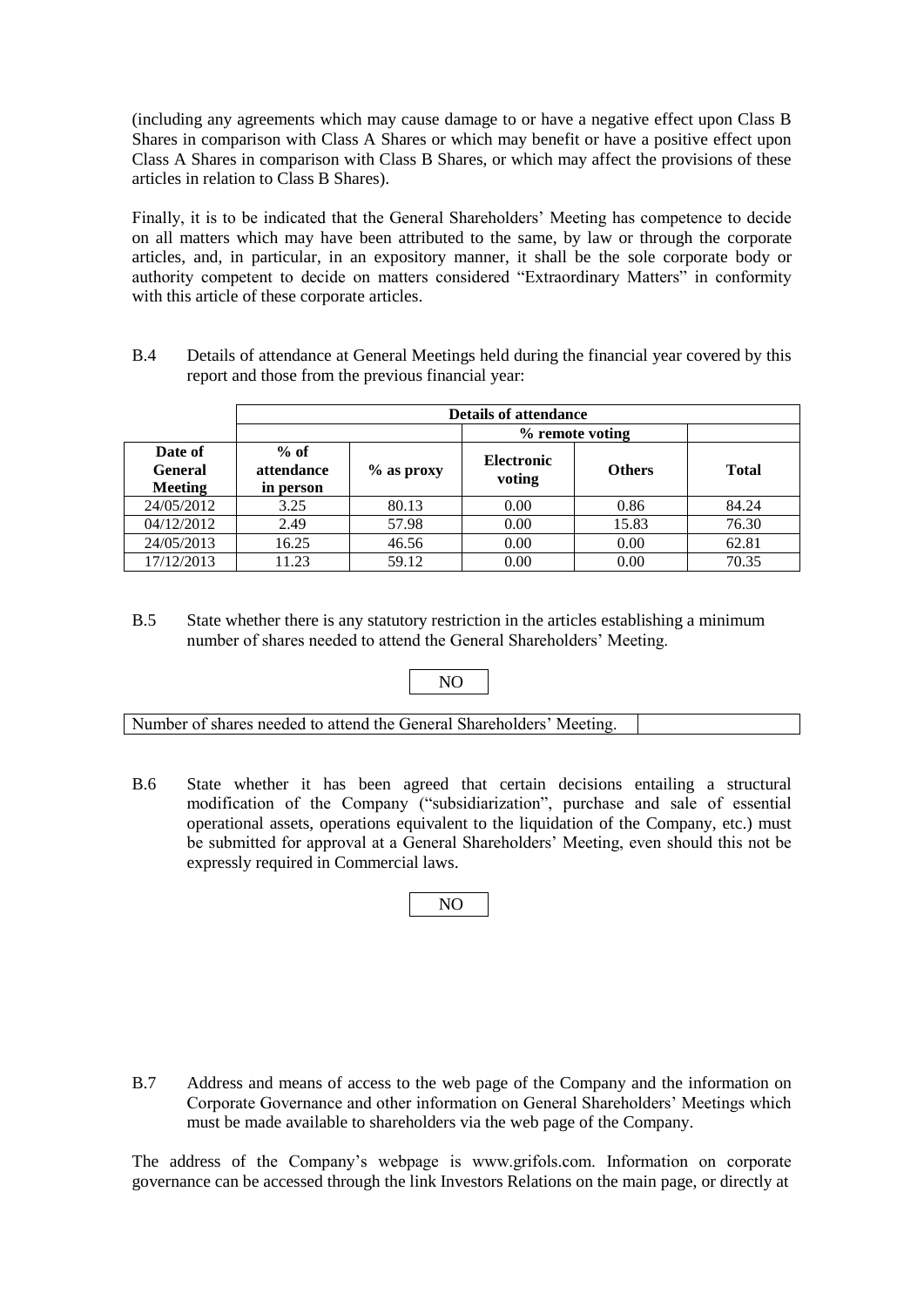http://inversores.grifols.com.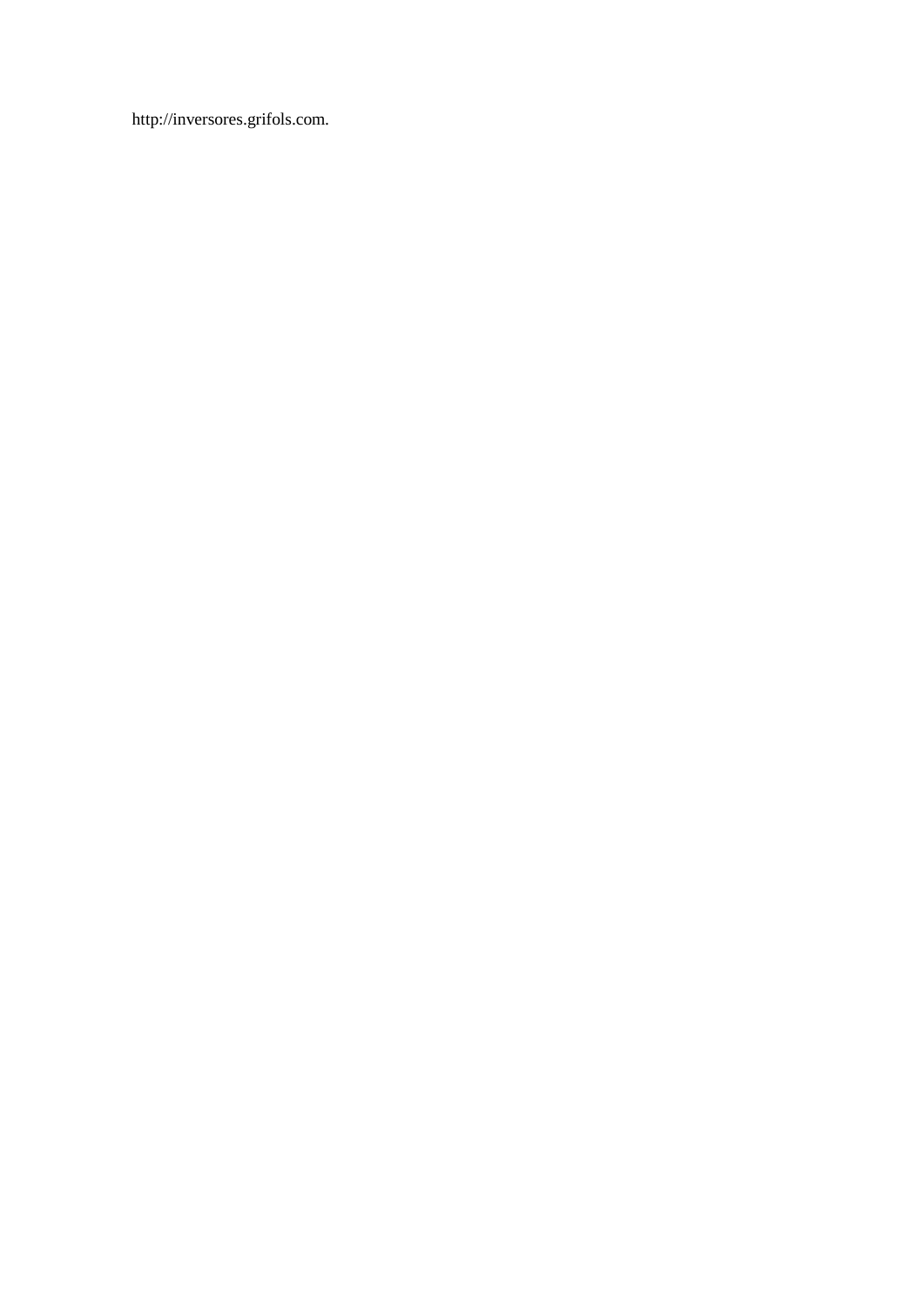# **C STRUCTURE OF THE COMPANY'S ADMINISTRATION**

# C.1 Board of Directors

# C.1.1 Maximum and minimum number of Directors envisaged in the corporate articles:

| <b>Maximum number of Directors</b> |  |
|------------------------------------|--|
| <b>Minimum number of Directors</b> |  |

# C.1.2 Members of the Board of Directors:

| <b>Personal or</b><br>corporate<br>name<br>of Director   | Representative | Post on the<br><b>Board</b> | Date 1st<br>appointment | Date last<br>appoint | <b>Election procedure</b>                                                    |
|----------------------------------------------------------|----------------|-----------------------------|-------------------------|----------------------|------------------------------------------------------------------------------|
| <b>VICTOR</b><br><b>GRIFOLS</b><br><b>ROURA</b>          |                | <b>CHAIRMAN</b><br>$-$ CEO  | 08/07/1991              | 24/05/2012           | <b>GENERAL</b><br><b>SHAREHOLDERS'</b><br><b>MEETING</b><br><b>AGREEMENT</b> |
| <b>THOMAS</b><br><b>GLANZMANN</b>                        |                | <b>DIRECTOR</b>             | 05/04/2006              | 24/05/2011           | <b>GENERAL</b><br>SHAREHOLDERS'<br><b>MEETING</b><br><b>AGREEMENT</b>        |
| <b>ANNA VEIGA</b><br><b>LLUCH</b>                        |                | <b>DIRECTOR</b>             | 09/12/2008              | 21/06/2010           | <b>GENERAL</b><br><b>SHAREHOLDERS'</b><br><b>MEETING</b><br><b>AGREEMENT</b> |
| <b>EDGAR</b><br><b>DALZELL</b><br><b>JANNOTTA</b>        |                | <b>DIRECTOR</b>             | 19/12/2006              | 21/06/2010           | <b>GENERAL</b><br>SHAREHOLDERS'<br><b>MEETING</b><br><b>AGREEMENT</b>        |
| W. BRETT<br><b>INGERSOLL</b>                             |                | <b>DIRECTOR</b>             | 25/01/2011              | 25/01/2011           | <b>GENERAL</b><br>SHAREHOLDERS'<br><b>MEETING</b><br><b>AGREEMENT</b>        |
| <b>THORTHOL</b><br>HOLDINGS,<br>B.V.                     | 0000000112     | <b>DIRECTOR</b>             | 20/01/2000              | 24/05/2012           | <b>GENERAL</b><br><b>SHAREHOLDERS'</b><br><b>MEETING</b><br><b>AGREEMENT</b> |
| <b>LUIS ISASI</b><br>FERNÁNDEZ<br>DE<br><b>BOBADILLA</b> | 0000000112     | <b>DIRECTOR</b>             | 24/05/2011              | 24/05/2011           | <b>GENERAL</b><br>SHAREHOLDERS'<br><b>MEETING</b><br><b>AGREEMENT</b>        |
| <b>RAMON</b><br><b>RIERA</b><br><b>ROCA</b>              | 0000000112     | <b>DIRECTOR</b>             | 13/04/2000              | 24/05/2012           | <b>GENERAL</b><br><b>SHAREHOLDERS'</b><br><b>MEETING</b><br><b>AGREEMENT</b> |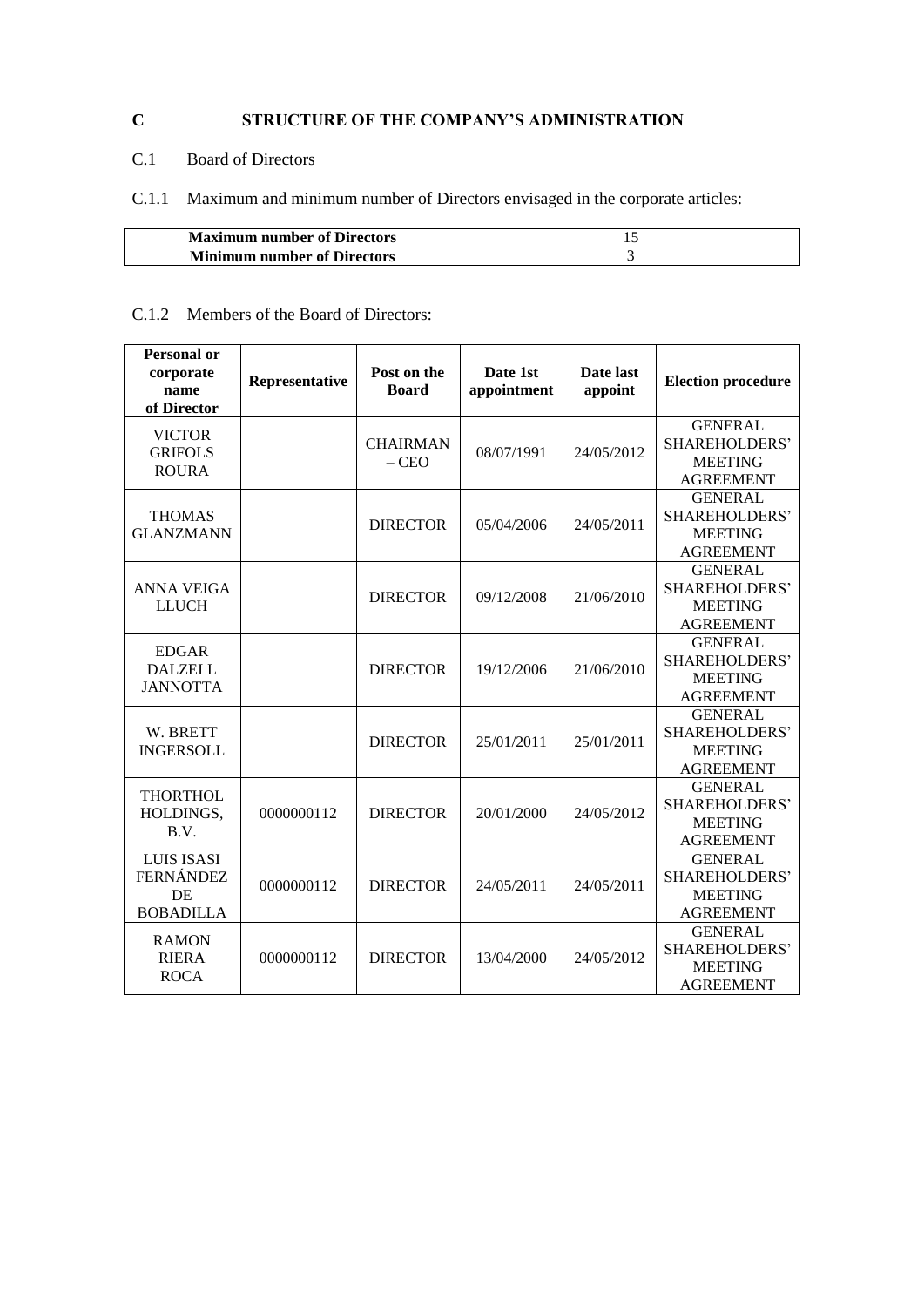| <b>TOMAS</b><br><b>DAGA</b><br><b>GELABERT</b>                | 0000000112 | <b>DIRECTOR</b> | 13/04/2000 | 21/06/2010 | <b>GENERAL</b><br><b>SHAREHOLDERS'</b><br><b>MEETING</b><br><b>AGREEMENT</b> |
|---------------------------------------------------------------|------------|-----------------|------------|------------|------------------------------------------------------------------------------|
| <b>STEVEN</b><br><b>MAYER</b>                                 | 0000000112 | <b>DIRECTOR</b> | 25/01/2011 | 25/01/2011 | <b>GENERAL</b><br>SHAREHOLDERS'<br><b>MEETING</b><br><b>AGREEMENT</b>        |
| <b>JUAN</b><br><b>IGNACIO</b><br><b>TWOSE</b><br><b>ROURA</b> | 0000000112 | <b>DIRECTOR</b> | 13/04/2000 | 24/05/2012 | <b>GENERAL</b><br><b>SHAREHOLDERS'</b><br><b>MEETING</b><br><b>AGREEMENT</b> |
| <b>Belén</b><br>Villalonga<br>Morenés                         |            | <b>DIRECTOR</b> | 24/05/2013 | 24/05/2013 | <b>GENERAL</b><br><b>SHAREHOLDERS'</b><br><b>MEETING</b><br><b>AGREEMENT</b> |
|                                                               |            |                 |            |            |                                                                              |

| <b>Total number of Directors</b> |  |
|----------------------------------|--|
|                                  |  |

State any members leaving the Board of Directors during the period for which information is given:

| Personal or corporate name of<br>the Director | <b>Type of Board Member at the</b><br>moment of leaving | Date of leaving |
|-----------------------------------------------|---------------------------------------------------------|-----------------|
|                                               |                                                         |                 |

C.1.3 Complete the following tables on the members of the Board and their different types:

# **Executive Directors**

| Personal or corporate name of<br>the Director | <b>Committee proposing</b><br>their appointment           | Post held on the Company's<br>organization chart      |
|-----------------------------------------------|-----------------------------------------------------------|-------------------------------------------------------|
| <b>VICTOR GRIFOLS ROURA</b>                   | NOMINATING AND<br><b>REMUNERATION</b><br><b>COMMITTEE</b> | CHAIRMAN – CEO                                        |
| RAMON RIERA ROCA                              | NOMINATING AND<br><b>REMUNERATION</b><br><b>COMMITTEE</b> | <b>VICE-CHAIRMAN OF</b><br><b>MARKETING AND SALES</b> |
| <b>JUAN IGNACIO TWOSE</b><br><b>ROURA</b>     | NOMINATING AND<br><b>REMUNERATION</b><br><b>COMMITTEE</b> | <b>VICE-CHAIRMAN OF</b><br><b>PRODUCTION</b>          |

| <b>Total number of executive directors</b> |       |
|--------------------------------------------|-------|
| Total % of the Board                       | 25.00 |

# **External Proprietary Directors**

| Personal or corporate name of<br>the Director | Committee informing of their<br>their appointment         | Personal or corporate name of<br>the significant shareholder<br>whom they represent or who<br>proposed their appointment |
|-----------------------------------------------|-----------------------------------------------------------|--------------------------------------------------------------------------------------------------------------------------|
| THORTHOL HOLDINGS, B.V.                       | NOMINATING AND<br><b>REMUNERATION</b><br><b>COMMITTEE</b> | THORTHOL HOLDINGS, B.V                                                                                                   |

| Total number of proprietary directors |  |
|---------------------------------------|--|
| Total % of the Board                  |  |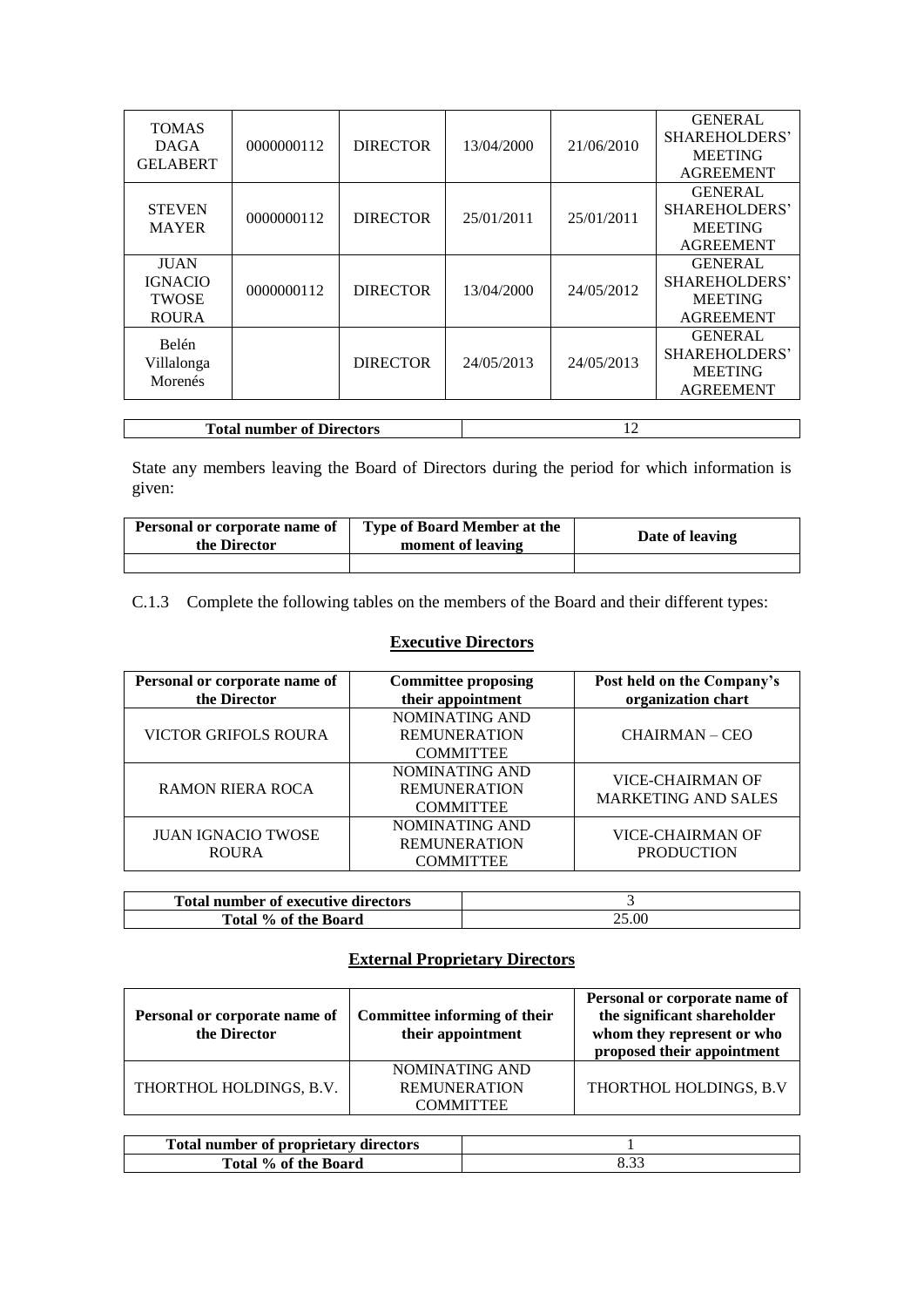# **Independent External Directors**

| Personal or corporate name of the Director | Profile                                                                                                                                                                                                                                                                                                                                                                                                                                                                                                                                                                                                                                                                                                                                                                                                                                                                                                                                                |
|--------------------------------------------|--------------------------------------------------------------------------------------------------------------------------------------------------------------------------------------------------------------------------------------------------------------------------------------------------------------------------------------------------------------------------------------------------------------------------------------------------------------------------------------------------------------------------------------------------------------------------------------------------------------------------------------------------------------------------------------------------------------------------------------------------------------------------------------------------------------------------------------------------------------------------------------------------------------------------------------------------------|
| EDGAR DALZELL JANNOTTA                     | In March 2001 he was appointed Chairman of William Blair<br>Company L.L.C. and President of that Company's<br>Executive Committee. He joined William Blair, an<br>international investment bank, in 1959, he was appointed<br>partner in 1965, and was a managing partner from 1977 to<br>1995. Before being appointed managing partner, he worked<br>in the corporate finance department, in investment banking<br>transactions and private equity. He was President of the<br>Securities Industry Association (1982) and a board member<br>of New York Stock Exchange Inc. He is a board member of<br>Aon Corporation, Commonwealth Edison Company, Molex<br>Incorporated and Sloan Valve Company. He is a graduate<br>from Princeton University and has an MBA from Harvard<br><b>Business School.</b>                                                                                                                                              |
| LUIS ISASI FERNÁNDEZ DE BOBADILLA          | He is a managing director of Morgan Stanley España,<br>country head for Spain, and board member of Madrid Stock<br>Exchange. Mr Isasi joined Morgan Stanley, in London, in<br>1987. He had previously acted as executive director of First<br>Chicago Ltd. in London and worked before that at the Latin<br>American Department of Morgan Guaranty Trust Co. in<br>New York. Mr Isasi started his professional career at<br>Abengoa, in Seville, in 1977. Mr. Isasi is a graduate in<br>Economic and Business Sciences from Seville University<br>and in 1982 obtained a Master's Degree in Business<br>Administration at the University of Columbia in New York.                                                                                                                                                                                                                                                                                      |
| ANNA VEIGA LLUCH                           | Graduate in Biology (1974-1979) and Ph. D in Biology<br>(Cum Laude) at Barcelona Autonomous University (1991).<br>She has been Director of the Biology Section of the<br>Reproductive Medicine Service of the Dexeus University<br>Institute (1982-2005). She is currently the Director of the<br>Barcelona Stem Cell Bank at the Center of Regenerative<br>Medicine, the Scientific Director of the Reproductive<br>Medicine Service of the Dexeus University Institute and<br>associate professor at the Department of Experimental and<br>Health Sciences of University Pompeu Fabra in Barcelona.<br>She is specialized in clinical embryology, reproductive<br>genetics, embryonic and pluripontent stem cells research<br>and bioethics.                                                                                                                                                                                                         |
| Belén Villalonga Morenés                   | She is a Head Associate Teacher at the Stern School of<br>Business in the University of New York. Between the year<br>2001 and June 2012, she was a member of the teaching staff<br>at Harvard Business School. The teaching, investigation and<br>consultancy activities of Ms Villalonga are focused on<br>finances, strategy, and the management of family<br>companies. Since the year 2006, she has formed part, as an<br>independent director, of the Board of Directors of Acciona.<br>Ms Villalonga holds a Doctorate in Business Administration<br>and a Master Degree in Economics from the University of<br>California (Los Angeles). She is holds a Doctorate in<br>Business Economics from the Complutense University of<br>Madrid and a Degree in Economics and Business Sciences<br>from the University College of Financial Studies of Madrid.<br>Prior to commencing her doctorate studies, she worked in<br>McKinsey & Co. in Paris. |

| Total number of independent directors |  |
|---------------------------------------|--|
| Total % of the Board                  |  |

State whether any directors classified as independent receive, from the Company or from its Group, any amounts or benefits for any concepts other than remuneration as a Board Member, or maintains, or has maintained, during the last financial year, a business relationship with the Company or with any companies in its group, whether this may be in its own name or as a significant shareholder, director or senior executive of an entity which maintains or may have maintained such a relationship.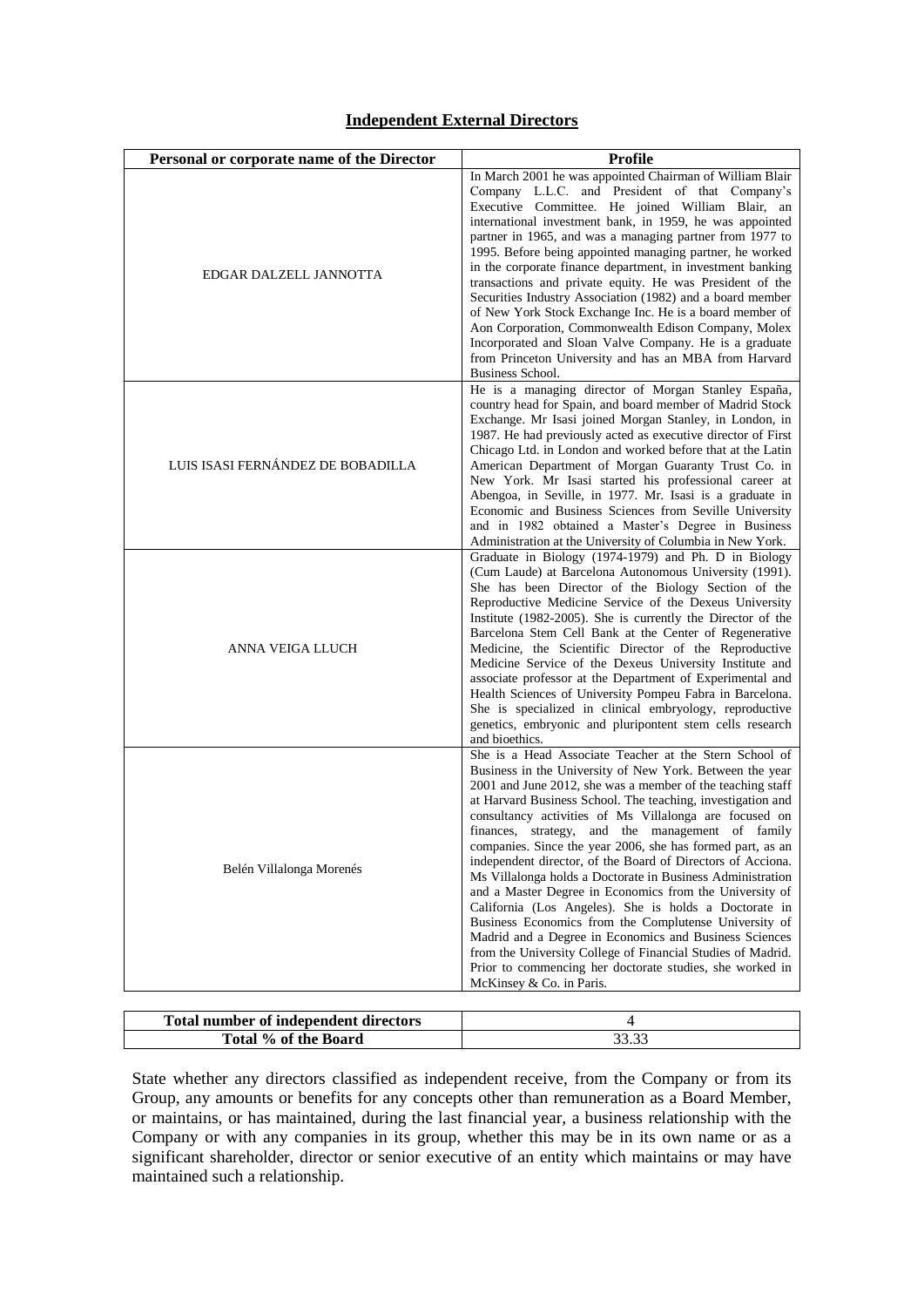The percentage of independent external directors has increased during the corporate financial year closed at 31 December 2013. In this regard, the increase has been from 27.27% of independent external directors in the financial year 2012 to 33.33% in the 2013 corporate financial year.

Where applicable, a motivated statement by the board is to be included on the reasons due to which it considers that the said director may perform its functions in the capacity of independent director.

| Personal or corporate name of<br>the director | Description of the relationship | <b>Motivated Statement</b> |
|-----------------------------------------------|---------------------------------|----------------------------|
|                                               |                                 |                            |

| <b>Other External Directors</b> |  |  |  |
|---------------------------------|--|--|--|
|---------------------------------|--|--|--|

| Personal or corporate name of the director | Committee that has informed or proposed<br>his/her/its appointment |
|--------------------------------------------|--------------------------------------------------------------------|
|                                            | NOMINATING AND REMUNERATION                                        |
| THOMAS GLANZMANN                           | <b>COMMITTEE</b>                                                   |
|                                            | NOMINATING AND REMUNERATION                                        |
| W. BRETT INGERSOLL                         | <b>COMMITTEE</b>                                                   |
|                                            | NOMINATING AND REMUNERATION                                        |
| <b>TOMAS DAGA GELABERT</b>                 | <b>COMMITTEE</b>                                                   |
|                                            | NOMINATING AND REMUNERATION                                        |
| <b>STEVEN MAYER</b>                        | <b>COMMITTEE</b>                                                   |
|                                            |                                                                    |

| <b>Total number of external directors</b> |  |
|-------------------------------------------|--|
| Total % of the Board                      |  |

Give details of the reasons due to which they may not be considered proprietary or independent and their relationships, whether this may be with the Company or its executives, or with its shareholders:

| Personal or corporate name of<br>the director | <b>Reasons</b>                                                                                                                                                                                                                                                                                                                                                                                                                                                                                                                                                                                                                                                                                                     | Company, executive or<br>shareholder with which or<br>whom he/she/it has the<br>relationship |
|-----------------------------------------------|--------------------------------------------------------------------------------------------------------------------------------------------------------------------------------------------------------------------------------------------------------------------------------------------------------------------------------------------------------------------------------------------------------------------------------------------------------------------------------------------------------------------------------------------------------------------------------------------------------------------------------------------------------------------------------------------------------------------|----------------------------------------------------------------------------------------------|
| THOMAS GLANZMANN                              | His relationship is not covered within<br>the current definitions of executive,<br>proprietary or independent directors.<br>He is the majority shareholder in<br>Glanzmann Enterprises GmbH, a<br>company which has rendered<br>consultancy services to the Group<br>since $2011$ .                                                                                                                                                                                                                                                                                                                                                                                                                                | A-58389123                                                                                   |
| W. BRETT INGERSOLL                            | Due to the purchase and sale operation<br>with Talecris Biotherapeutics Holdings<br>Corp., the majority shareholders of the<br>Company agreed to vote in favour of<br>agreements of the General<br>Shareholders' Meeting necessary to<br>close the operation. Among the said<br>agreements, the appointment of Mr W.<br>Brett Ingersoll and Mr Steven Mayer,<br>directors of Cerberus (the majority<br>shareholder of Talecris) was provided<br>for, although the agreement did not<br>provide for any obligations whatsoever<br>in relation to their permanence as<br>members of the Board of Directors of<br>the Company. In fact, under NASDAQ<br>regulations, both directors are<br>classified as independent. | A-58389123                                                                                   |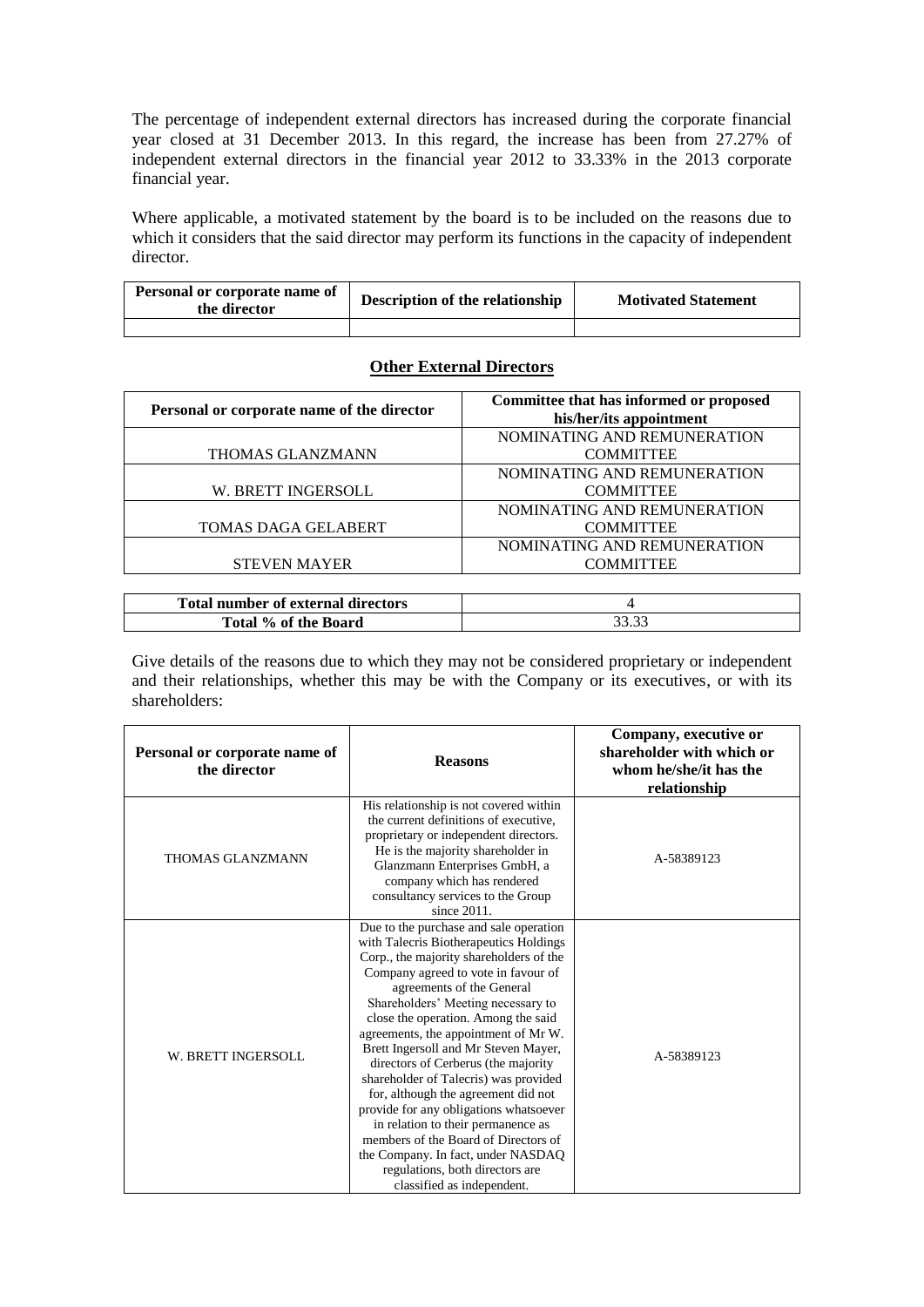| <b>TOMAS DAGA GELABERT</b> | His relationship is not covered within<br>the current definitions of executive,<br>proprietary or independent directors.<br>He is a partner of the bureau Osborne<br>Clarke, which renders legal and tax<br>services to the Group.                                                                                                                                                                                                                                                                                                                                                                                                                                                                                 | A-58389123 |
|----------------------------|--------------------------------------------------------------------------------------------------------------------------------------------------------------------------------------------------------------------------------------------------------------------------------------------------------------------------------------------------------------------------------------------------------------------------------------------------------------------------------------------------------------------------------------------------------------------------------------------------------------------------------------------------------------------------------------------------------------------|------------|
| <b>STEVEN MAYER</b>        | Due to the purchase and sale operation<br>with Talecris Biotherapeutics Holdings<br>Corp., the majority shareholders of the<br>Company agreed to vote in favour of<br>agreements of the General<br>Shareholders' Meeting necessary to<br>close the operation. Among the said<br>agreements, the appointment of Mr W.<br>Brett Ingersoll and Mr Steven Mayer,<br>directors of Cerberus (the majority<br>shareholder of Talecris) was provided<br>for, although the agreement did not<br>provide for any obligations whatsoever<br>in relation to their permanence as<br>members of the Board of Directors of<br>the Company. In fact, under NASDAQ<br>regulations, both directors are<br>classified as independent. | A-58389123 |

State any changes which, where applicable, may have taken place during the period in the class for each director:

| <b>Personal or corporate</b><br>name of the director | Date of the change | <b>Previous type</b> | <b>Current type</b> |
|------------------------------------------------------|--------------------|----------------------|---------------------|
|                                                      |                    |                      |                     |

C.1.4 Complete the following table with information relating to the number of female directors during the last 4 financial years, as well as their type:

|                    | <b>Number of female directors</b> |  |                                         |                           |
|--------------------|-----------------------------------|--|-----------------------------------------|---------------------------|
|                    | <b>Financial Year t</b>           |  | Financial Year t-1   Financial Year t-2 | <b>Financial Year t-3</b> |
| <b>Executive</b>   |                                   |  |                                         |                           |
| <b>Proprietary</b> |                                   |  |                                         |                           |
| Independent        |                                   |  |                                         |                           |
| Other external     |                                   |  |                                         |                           |
| Total              |                                   |  |                                         |                           |

|                    | % of the total directors of each type |                           |                           |                           |
|--------------------|---------------------------------------|---------------------------|---------------------------|---------------------------|
|                    | <b>Financial Year t</b>               | <b>Financial Year t-1</b> | <b>Financial Year t-2</b> | <b>Financial Year t-3</b> |
| <b>Executive</b>   | 0.00                                  | 0.00                      | 0.00                      | 0.00                      |
| <b>Proprietary</b> | 0.00                                  | 0.00                      | 0.00                      | 0.00                      |
| Independent        | 50.00                                 | 33.33                     | 33.33                     | 50.00                     |
| Other external     | 0.00                                  | 0.00                      | 0.00                      | 0.00                      |
| <b>Total</b>       | 6.67                                  | 9.10                      | 9.10                      |                           |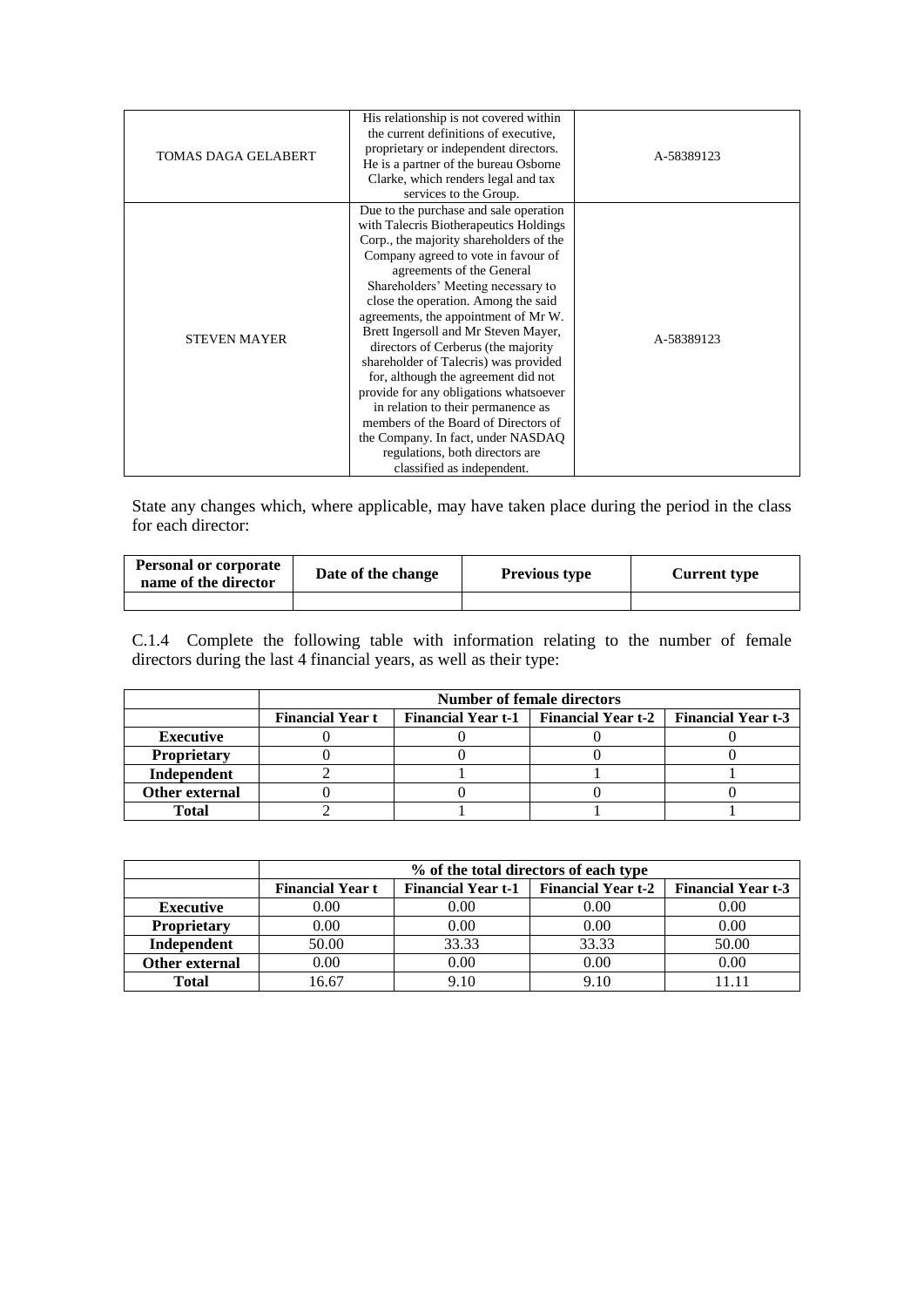C.1.5 Explain those measures which, where applicable, may have been adopted in order to be able to include in a board of directors a number of women which may allow a balanced presence of men and women to be achieved.

## **Explanation of the measures**

During the corporate financial year closed at 31st December 2013, the Company appointed Ms Belén Villalonga Morenés as a new member of the Board of Directors, as an independent director (doubling the percentage of female directors during the financial year closed at 31st December 2013). In addition, the intention of the Company is, progressively, to achieve a balance between male and female directors throughout coming financial years.

C.1.6 Explain those measures which, where applicable, may have been agreed by the Nominating Committee in order for selection procedures not to include implicit bias which may be an obstacle for the selection of female directors, and the company to search deliberately for women who meet the professional profile sought and include them among potential candidates:

### **Explanation of the measures**

There are no explicit measures. Nevertheless, these are not necessary as the Board of Directors bases its proposals for appointment of board members strictly on criteria of professional qualification (competence, knowledge and experience).

Whenever, in spite of the measures which, where applicable, may have been adopted, the number of female directors may be very low or inexistent, explain the reasons which may justify this:

#### **Explanation of the measures**

During the financial year 2013, the number of female directors has doubled. In this regard, there are no particular reasons due to which the number of female directors is so low as the Board of Directors bases its proposals for appointment of board members strictly on criteria of professional qualification (competence, knowledge and experience). Nevertheless, the intention of the Company is, progressively, and to the extent possible, to achieve a balance between male and female directors throughout coming financial years.

C.1.7 Explain the form of representation on the board of directors of the shareholders with significant participations.

Thorthol Holdings BV is a shareholder with a significant participation which is a member of the Board of Directors, being represented in the said organ by Mr José Antonio Grifols Gras.

C.1.8 Explain, where applicable, the reasons due to which proprietary directors have been appointed at the request of shareholders whose shareholding participation is lower than 5% of the share capital:

| <b>Personal or corporate name of</b><br>the shareholder | <b>Justification</b> |
|---------------------------------------------------------|----------------------|
|                                                         |                      |

State if no formal requests have been attended to for presence on the board of directors received from shareholders whose shareholding is equal to or higher than that of others at the request of whom proprietary directors may have been appointed. Where applicable, explain the reasons due to which these have not been attended to: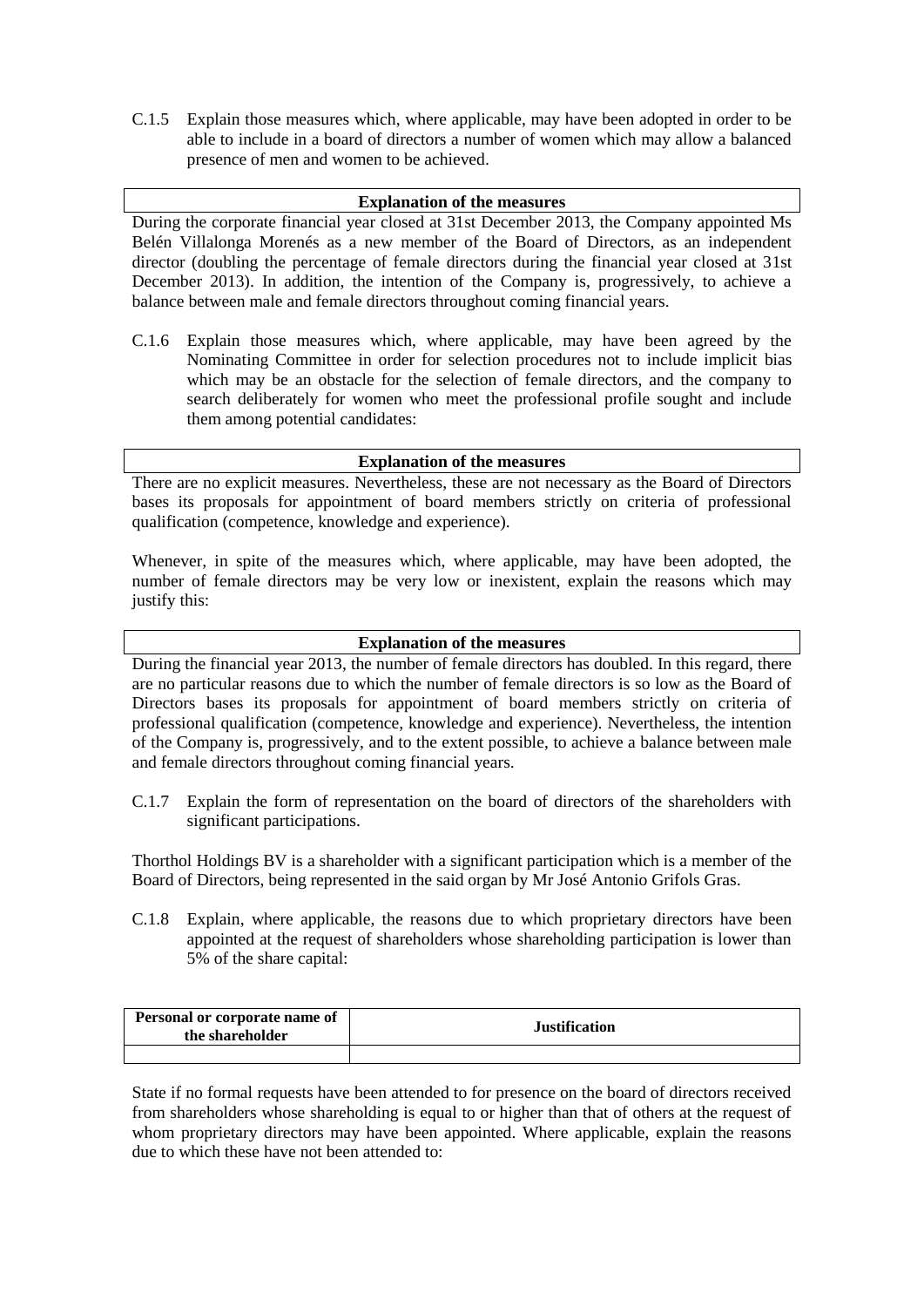| <b>Personal or corporate name of</b><br>the shareholder | <b>Explanation</b> |
|---------------------------------------------------------|--------------------|
|                                                         |                    |

C.1.9 State whether any directors have left their posts prior to the expiry of their mandates, if they have explained their reasons -and by which means-, to the board of directors, and, if they have done so in writing to the whole of the board, explain, here below, at least the reasons that this has given:

| Name of the director | <b>Reason for leaving</b> |  |
|----------------------|---------------------------|--|
|                      |                           |  |

C.1.10 State, should any exist, the powers which may have been conferred upon the CEO(s):

| Personal or corporate name of<br>the director | <b>Brief description</b>                                                            |  |
|-----------------------------------------------|-------------------------------------------------------------------------------------|--|
| <b>VICTOR GRIFOLS ROURA</b>                   | All powers which may be delegated in law and in virtue of the<br>Corporate articles |  |

C.1.11 Identify, where applicable, the members of the board of directors which assume positions as company managers or executives in other companies which may form part of the group of the listed company:

| Personal or corporate name of<br>the director | Corporate name of the group entity | <b>Position</b> |
|-----------------------------------------------|------------------------------------|-----------------|
| <b>VICTOR GRIFOLS ROURA</b>                   | <b>GRIFOLS INC.</b>                | <b>DIRECTOR</b> |
| <b>VICTOR GRIFOLS ROURA</b>                   | PLASMACARE INC.                    | <b>DIRECTOR</b> |
| <b>VICTOR GRIFOLS ROURA</b>                   | <b>BIOMAT USA INC.</b>             | <b>DIRECTOR</b> |
| <b>VICTOR GRIFOLS ROURA</b>                   | DIAGNOSTIC GRIFOLS, S.A.           | <b>MANAGER</b>  |
| <b>VICTOR GRIFOLS ROURA</b>                   | LOGISTER, S.A.                     | <b>MANAGER</b>  |
| <b>VICTOR GRIFOLS ROURA</b>                   | <b>INSTITUTO GRIFOLS, S.A.</b>     | CHAIRMAN – CEO  |
| <b>VICTOR GRIFOLS ROURA</b>                   | <b>GRIFOLS MOVACO, S.A.</b>        | <b>MANAGER</b>  |
| <b>VICTOR GRIFOLS ROURA</b>                   | LABORATORIOS GRIFOLS, S.A.         | <b>MANAGER</b>  |
| <b>VICTOR GRIFOLS ROURA</b>                   | BIOMAT. S.A.                       | <b>MANAGER</b>  |
| <b>VICTOR GRIFOLS ROURA</b>                   | <b>GRIFOLS VIAJES. S.A.</b>        | <b>MANAGER</b>  |
| <b>VICTOR GRIFOLS ROURA</b>                   | <b>GRIFOLS INTERNATIONAL, S.A.</b> | <b>MANAGER</b>  |
| <b>VICTOR GRIFOLS ROURA</b>                   | GRIFOLS ENGINEERING, S.A.          | <b>MANAGER</b>  |
| <b>VICTOR GRIFOLS ROURA</b>                   | GRI-CEL S.A.                       | <b>MANAGER</b>  |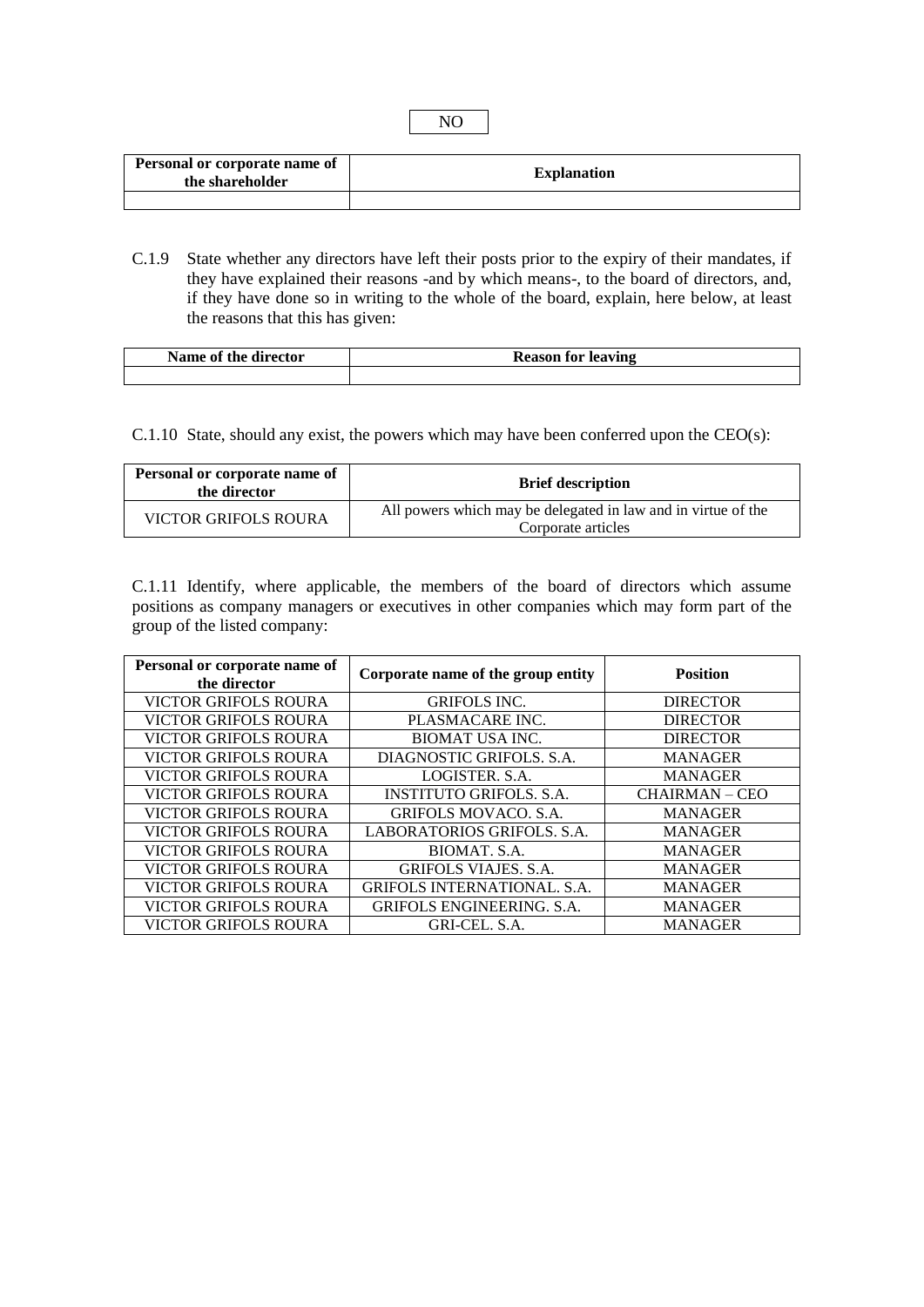| <b>VICTOR GRIFOLS ROURA</b>               | ARRAHONA OPTIMUS. S.L.                                                                     | <b>CHAIRMAN AND</b><br><b>MANAGING DIRECTOR</b> |
|-------------------------------------------|--------------------------------------------------------------------------------------------|-------------------------------------------------|
| THOMAS GLANZMANN                          | <b>GRIFOLS INC.</b>                                                                        | <b>CHAIRMAN</b>                                 |
| THOMAS GLANZMANN                          | <b>INSTITUTO GRIFOLS. S.A.</b>                                                             | <b>DIRECTOR</b>                                 |
| <b>EDGAR DALZELL</b><br><b>JANNOTTA</b>   | <b>INSTITUTO GRIFOLS. S.A.</b>                                                             | <b>DIRECTOR</b>                                 |
| <b>RAMON RIERA ROCA</b>                   | LOGÍSTICA GRIFOLS S.A. DE<br>C.V.                                                          | <b>CHAIRMAN</b>                                 |
| <b>RAMON RIERA ROCA</b>                   | <b>GRIFOLS ASIA PACIFIC PTE</b><br><b>LTD</b>                                              | <b>DIRECTOR</b>                                 |
| RAMON RIERA ROCA                          | <b>GRIFOLS MALAYSIA SDN BHD</b>                                                            | <b>CHAIRMAN</b>                                 |
| <b>RAMON RIERA ROCA</b>                   | <b>GRIFOLS (THAILAND) LTD</b>                                                              | <b>DIRECTOR</b>                                 |
| <b>RAMON RIERA ROCA</b>                   | <b>GRIFOLS BRASIL LTDA</b>                                                                 | <b>CHAIRMAN</b>                                 |
| <b>RAMON RIERA ROCA</b>                   | GRIFOLS MEXICO S.A DE C.V.                                                                 | <b>CHAIRMAN</b>                                 |
| <b>RAMON RIERA ROCA</b>                   | <b>GRIFOLS AUSTRALIA PTY</b><br>LTD.                                                       | Director                                        |
| <b>RAMON RIERA ROCA</b>                   | GRIFOLS COLOMBIA. LTDA.                                                                    | <b>DIRECTOR</b>                                 |
| <b>RAMON RIERA ROCA</b>                   | <b>GRIFOLS NORDIC AB</b>                                                                   | <b>CHAIRMAN</b>                                 |
| <b>RAMON RIERA ROCA</b>                   | GRIFOLS S.R.O.                                                                             | <b>DIRECTOR</b>                                 |
| <b>RAMON RIERA ROCA</b>                   | <b>GRIFOLS ITALIA. S.P.A.</b>                                                              | <b>CHAIRMAN</b>                                 |
| RAMON RIERA ROCA                          | <b>GRIFOLS INC.</b>                                                                        | <b>DIRECTOR</b>                                 |
| <b>RAMON RIERA ROCA</b>                   | PLASMACARE INC.                                                                            | <b>DIRECTOR</b>                                 |
| <b>RAMON RIERA ROCA</b>                   | <b>GRIFOLS ARGENTINA. S.A.</b>                                                             | <b>CHAIRMAN</b>                                 |
| <b>RAMON RIERA ROCA</b>                   | <b>GRIFOLS PORTUGAL</b><br><b>PRODUCTOS</b><br><b>FARMACEUTICOS E</b><br>HOSPITALARES LDA. | <b>DIRECTOR</b>                                 |
| <b>RAMON RIERA ROCA</b>                   | GRIFOLS POLSKA S.P. Z.O.O.                                                                 | <b>CHAIRMAN</b>                                 |
| <b>RAMON RIERA ROCA</b>                   | <b>BIOMAT USA INC.</b>                                                                     | <b>DIRECTOR</b>                                 |
| <b>RAMON RIERA ROCA</b>                   | <b>GRIFOLS CHILE. S.A.</b>                                                                 | <b>CHAIRMAN</b>                                 |
| <b>RAMON RIERA ROCA</b>                   | <b>INSTITUTO GRIFOLS. S.A.</b>                                                             | <b>DIRECTOR</b>                                 |
| <b>RAMON RIERA ROCA</b>                   | <b>GRIFOLS INTERNATIONAL.</b><br>S.A.                                                      | <b>MANAGER</b>                                  |
| <b>RAMON RIERA ROCA</b>                   | <b>GRIFOLS DEUTSCHLAND</b><br><b>GMBH</b>                                                  | <b>DIRECTOR</b>                                 |
| <b>RAMON RIERA ROCA</b>                   | <b>GRIFOLS FRANCE S.A.R.L.</b>                                                             | <b>CO-MANAGER</b>                               |
| <b>RAMON RIERA ROCA</b>                   | <b>GRIFOLS UK. LTD.</b>                                                                    | <b>DIRECTOR</b>                                 |
| TOMAS DAGA GELABERT                       | <b>MEDION GRIFOLS AG</b>                                                                   | <b>CHAIRMAN</b>                                 |
| TOMAS DAGA GELABERT                       | <b>GRIFOLS INC.</b>                                                                        | <b>DIRECTOR</b>                                 |
| TOMAS DAGA GELABERT                       | PLASMACARE INC.                                                                            | <b>DIRECTOR</b>                                 |
| TOMAS DAGA GELABERT                       | <b>BIOMAT USA INC.</b>                                                                     | <b>DIRECTOR</b>                                 |
| TOMAS DAGA GELABERT                       | ARRAHONA OPTIMUS. S.L.                                                                     | <b>CEO</b>                                      |
| <b>JUAN IGNACIO TWOSE</b><br><b>ROURA</b> | <b>GRIFOLS COLOMBIA. LTDA.</b>                                                             | <b>SUBSTITUTE DIRECTOR</b>                      |
| <b>JUAN IGNACIO TWOSE</b><br><b>ROURA</b> | <b>GRIFOLS INC.</b>                                                                        | <b>DIRECTOR</b>                                 |
| <b>JUAN IGNACIO TWOSE</b><br><b>ROURA</b> | PLASMACARE INC.                                                                            | <b>DIRECTOR</b>                                 |
| <b>JUAN IGNACIO TWOSE</b><br><b>ROURA</b> | <b>BIOMAT USA INC.</b>                                                                     | <b>DIRECTOR</b>                                 |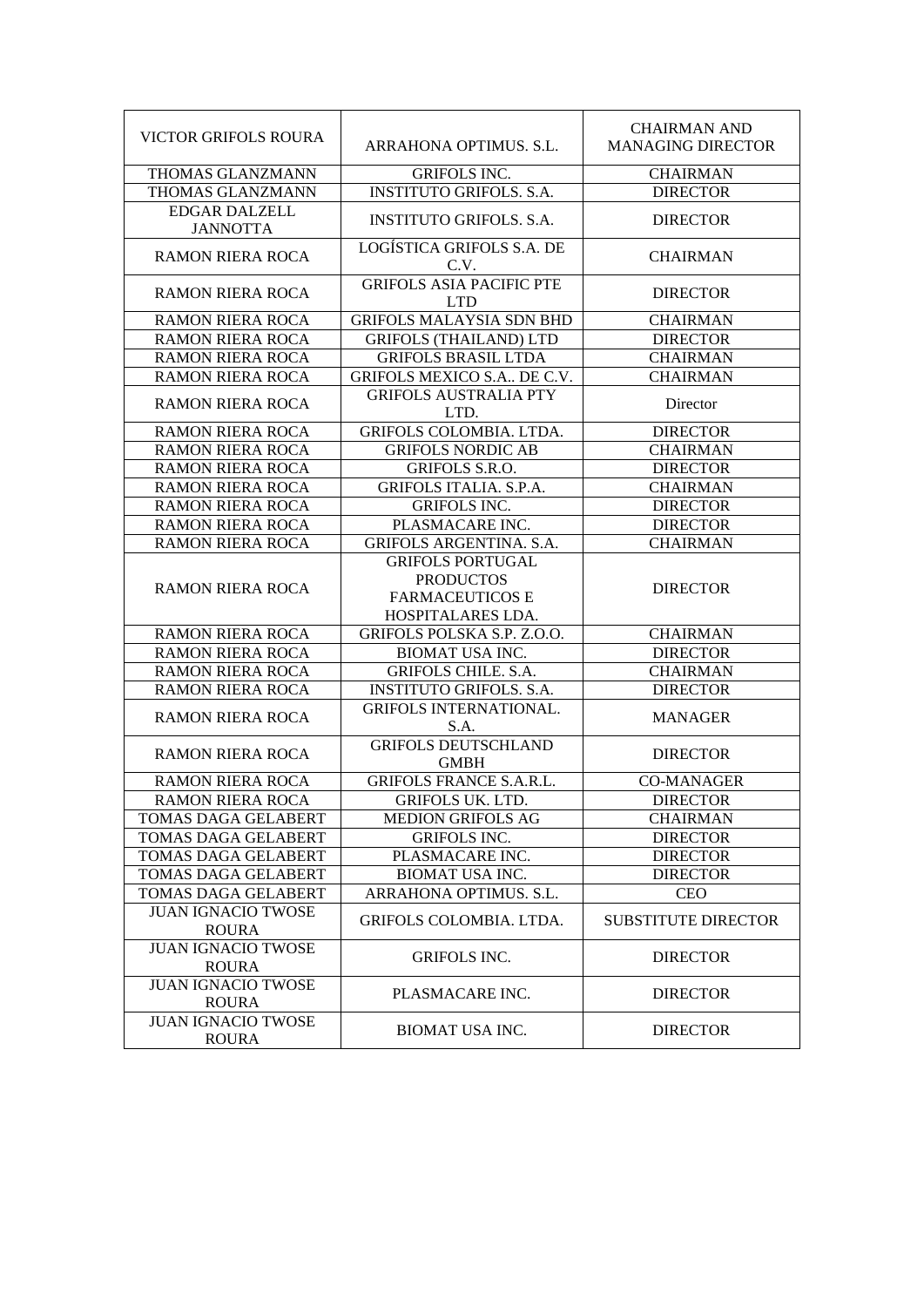| <b>JUAN IGNACIO TWOSE</b><br><b>ROURA</b> | <b>INSTITUTO GRIFOLS, S.A.</b>                        | <b>DIRECTOR</b> |
|-------------------------------------------|-------------------------------------------------------|-----------------|
| <b>JUAN IGNACIO TWOSE</b><br><b>ROURA</b> | ARRAHONA OPTIMUS, S.L.                                | <b>CEO</b>      |
| <b>RAMON RIERA ROCA</b>                   | PROGENIKA BIOPHARMA,<br>S.A.                          | <b>DIRECTOR</b> |
| TOMAS DAGA GELABERT                       | <b>GRIFOLS WORLDWIDE</b><br><b>OPERATIONS LIMITED</b> | <b>DIRECTOR</b> |
| <b>RAMON RIERA ROCA</b>                   | <b>GRIFOLS WORLDWIDE</b><br><b>OPERATIONS LIMITED</b> | <b>DIRECTOR</b> |

C.1.12 Give details, where applicable, of the directors of your company which are members of the board of directors of other entities listed on official securities markets other than your group, which may have been communicated to the company:

| Personal or corporate name of<br>the director | Corporate name of the listed<br>company | <b>Position</b> |
|-----------------------------------------------|-----------------------------------------|-----------------|
| Belén Villalonga Morenés                      | ACCIONA, S.A.                           | DIRECTOR        |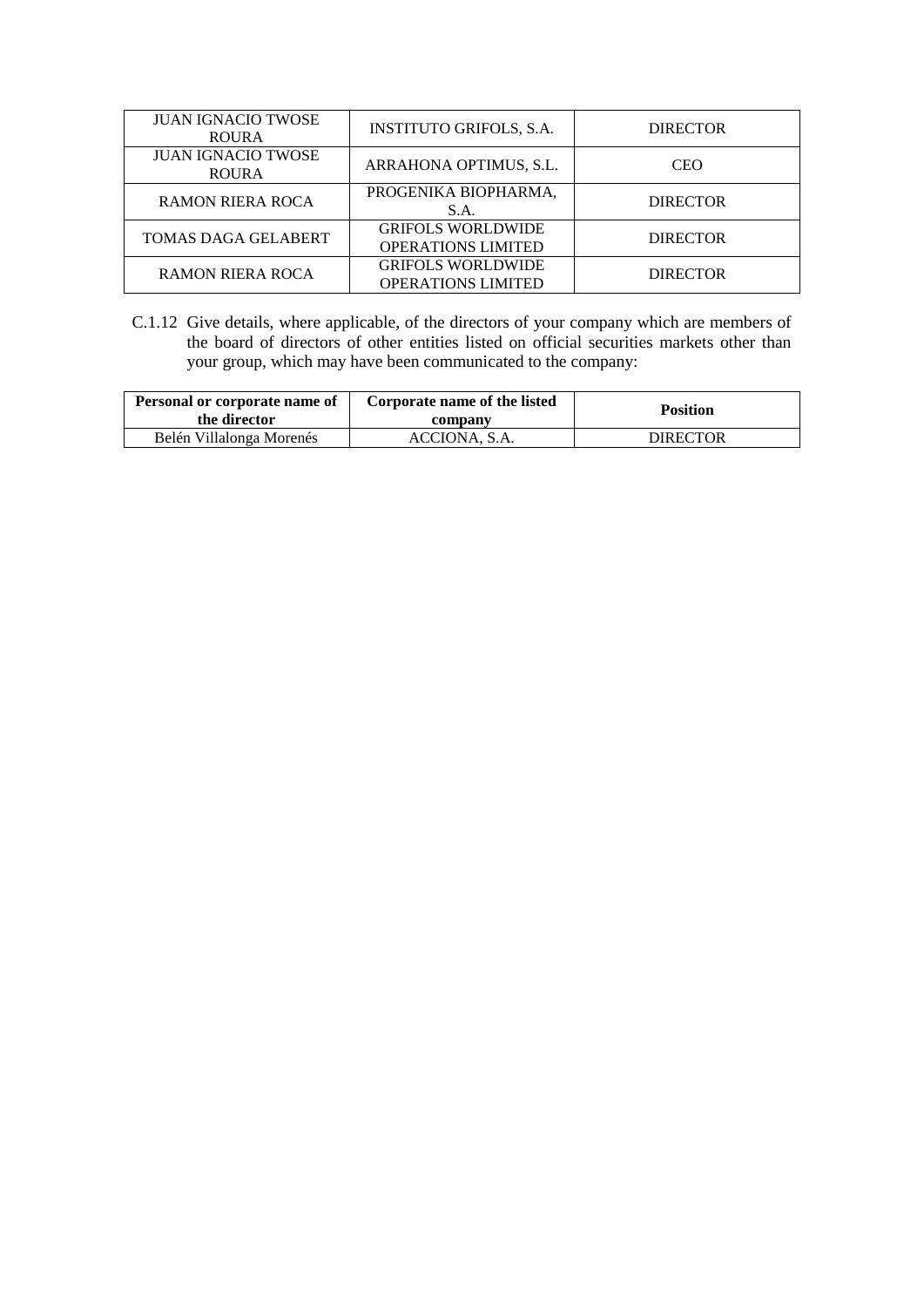C.1.13 State and where applicable explain whether the Company has established rules on the number of boards on which its own Directors may sit:

```
NO
```
**Explanation of the measures**

C.1.14 State the policies and general strategies of the Company that must be approved by plenary session of the Board of Directors:

| The investments and financing policy                                                                                         | <b>YES</b> |
|------------------------------------------------------------------------------------------------------------------------------|------------|
| The definition of the structure of the Company Group                                                                         | <b>YES</b> |
| The corporate governance policy                                                                                              | <b>YES</b> |
| The corporate social responsibility policy                                                                                   | <b>YES</b> |
| The strategic or business plan, as well as the management targets and annual<br>budget                                       | <b>YES</b> |
| The remuneration and performance assessment policy for senior management                                                     | <b>YES</b> |
| The risk control and management policy, as well as the regular monitoring of the<br>internal information and control systems | <b>YES</b> |
| The Company's dividends and treasury stock policy and in particular its limits                                               | NO.        |

C.1.15 State the aggregate remuneration of the Board of Directors:

| Remuneration of the Board of Directors (thousands of euro)                                                                           | 4.404 |
|--------------------------------------------------------------------------------------------------------------------------------------|-------|
| Amount of the aggregate remuneration corresponding to rights accumulated by<br>directors in relation to pensions (thousands of euro) |       |
|                                                                                                                                      |       |
| Aggregate remuneration of the Board of Directors (thousands of euro)                                                                 | 4.404 |

C.1.16 Identify the members of senior management which are not also executive directors, and indicate the total remuneration accrued for them during the financial year:

| Personal or corporate name | Position(s)                                           |  |
|----------------------------|-------------------------------------------------------|--|
| <b>JOEL ABELSON</b>        | CHAIRMAN OF NORTH AMERICA COMMERCIAL DIVISION -       |  |
|                            | <b>GRIFOLS INC.</b>                                   |  |
| <b>MARY KUHN</b>           | <b>CHAIRMAN OF MANUFACTURING OPERATIONS - GRIFOLS</b> |  |
|                            | INC.                                                  |  |
| <b>ALFREDO ARROYO</b>      | VICE-PRESIDENT ADMINISTRATION AND FINANCE             |  |
| <b>GUERRA</b>              |                                                       |  |
| NURIA PASCUAL LAPENA       | DIRECTOR OF SHAREHOLDER AND INVESTOR RELATIONS        |  |
| ALBERT GRIFOLS ROURA       | CHIEF EXECUTIVE OFFICER OF LABORATORIOS GRIFOLS,      |  |
|                            | S.A.                                                  |  |
| <b>JAVIER JORBA RIBES</b>  | CHIEF EXECUTIVE OFFICER OF INSTITUTO GRIFOLS, S.A.    |  |
| <b>VICENTE BLANQUER</b>    | <b>CHIEF TECHNOLOGY OFFICER</b>                       |  |
| <b>TORRE</b>               |                                                       |  |
| EVA BASTIDA TUBAU          | <b>CHIEF SCIENTIFIC OFFICER</b>                       |  |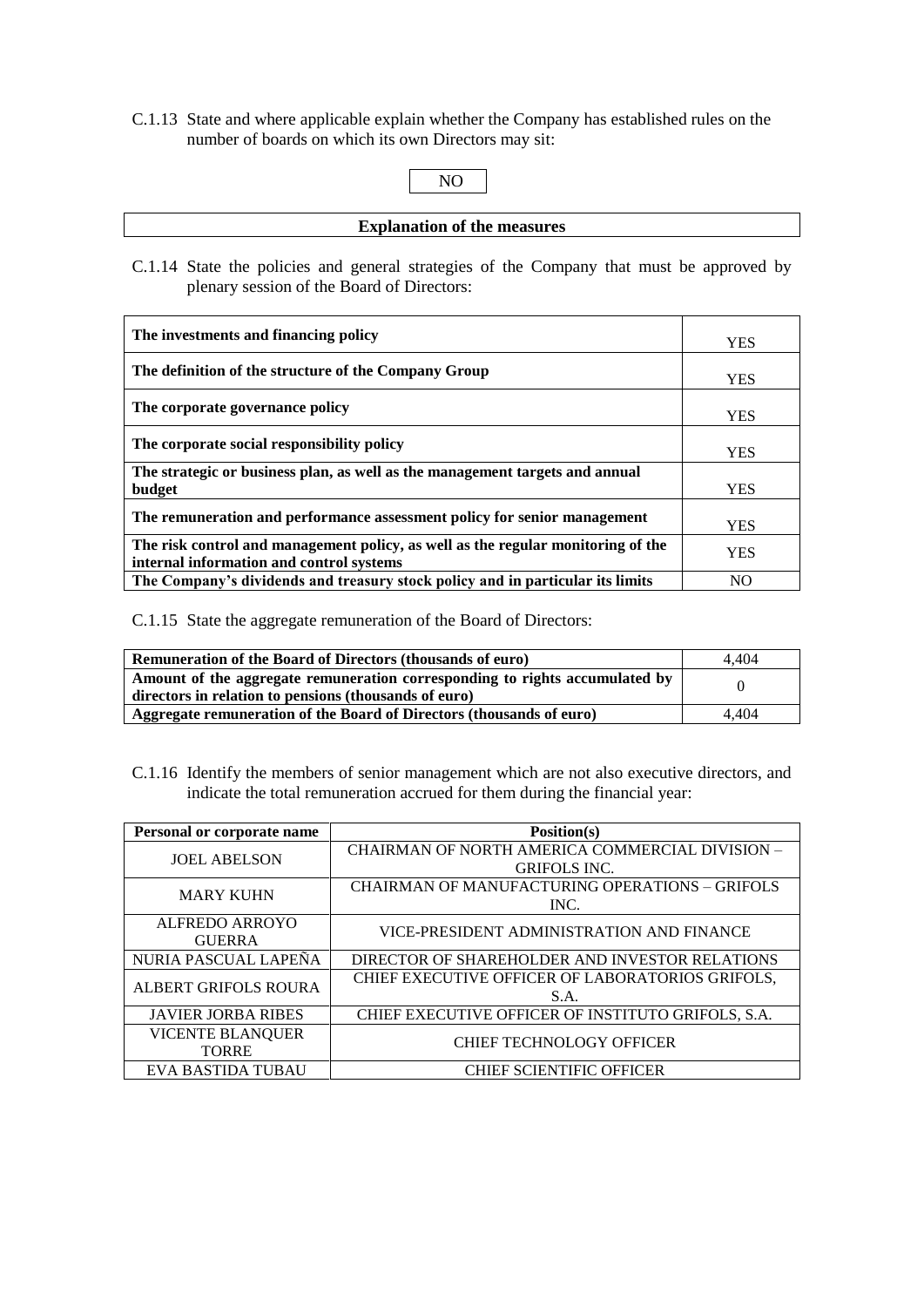| ANTONIO VIÑES PARES      | DIRECTOR OF PLANNING AND CONTROL                   |  |
|--------------------------|----------------------------------------------------|--|
| <b>MATEO BORRAS</b>      | DIRECTOR OF HUMAN RESOURCES                        |  |
| <b>HUMBERT</b>           |                                                    |  |
| <b>CARLOS ROURA</b>      | DEPUTY INDUSTRIAL VICE-PRESIDENT                   |  |
| <b>FERNANDEZ</b>         |                                                    |  |
| <b>MONTSERRAT</b>        | <b>CHIEF ADMINISTRATIVE OFFICER AND CONTROLLER</b> |  |
| LLOVERAS CALVO           |                                                    |  |
| <b>SHINJI WADA</b>       | CHAIRMAN OF PLASMA CENTERS - GRIFOLS INC.          |  |
| DAVID BELL               | VICE-PRESIDENT OF CORPORATE OPERATIONS AND         |  |
|                          | DEVELOPMENT OF GRIFOLS INC. AND U.S. SUBSIDIARIES  |  |
| <b>GREGORY GENE RICH</b> | CHAIRMAN OF GRIFOLS INC. AND U.S. SUBSIDIARIES     |  |

**Total remuneration of top management (in thousands of euro)** 9,130

C.1.17 State, where applicable, the identity of the members of the board which are also members of the board of directors of significant shareholders and/or entities of your group:

| Personal or corporate name of<br>the director | Corporate name of the<br>significant shareholder | <b>Position</b> |
|-----------------------------------------------|--------------------------------------------------|-----------------|
|                                               |                                                  |                 |

Give details, where applicable, of any relevant relationships other than those considered in the preceding section, of the members of the board of directors which may relate these to significant shareholders and/or entities of your group:

| Personal or corporate name of<br>the related director | Personal or corporate name of<br>the related significant<br>shareholder | Description of the relationship                          |
|-------------------------------------------------------|-------------------------------------------------------------------------|----------------------------------------------------------|
| <b>VICTOR GRIFOLS ROURA</b>                           | <b>VICTOR GRIFOLS LUCAS</b>                                             | Victor Grifols Lucas is Victor<br>Grifols Roura's father |
| <b>VICTOR GRIFOLS ROURA</b>                           | DERIA, S.A.                                                             | Victor Grifols Roura in a<br>minoritary shareholder      |
| <b>VICTOR GRIFOLS ROURA</b>                           | <b>SCRANTON ENTERPRISES</b><br>BV                                       | Victor Grifols Roura is<br>shareholder                   |
| TOMÁS DAGÁ GELABERT                                   | <b>SCRANTONS ENTERPRISES</b><br><b>BV</b>                               | Tomás Dagá Gelabert is<br>shareholder                    |
| <b>EDGAR DALZELL</b><br><b>JANNOTTA</b>               | <b>SCRANTON ENTERPRISES</b><br>BV                                       | Edgar D. Jannotta is shareholder                         |
| RAMÓN RIERA ROCA                                      | <b>SCRANTON ENTERPRISES</b><br>BV                                       | Ramón Riera Roca is shareholder                          |
| <b>JUAN IGNACION TWOSE</b><br><b>ROURA</b>            | <b>SCRANTON ENTERPRISES</b><br>BV                                       | Juan Ignacio Twose Roura is<br>shareholder               |
| <b>JUAN IGNACIO TWOSE</b><br><b>ROURA</b>             | <b>VICTOR GRIFOLS LUCAS</b>                                             | Victor Grifols Lucas is Juan<br>Ignacio Twose's uncle    |

C.1.18 State whether there have been any amendments in the board regulations during the financial year:

# NO

#### **Description of modifications**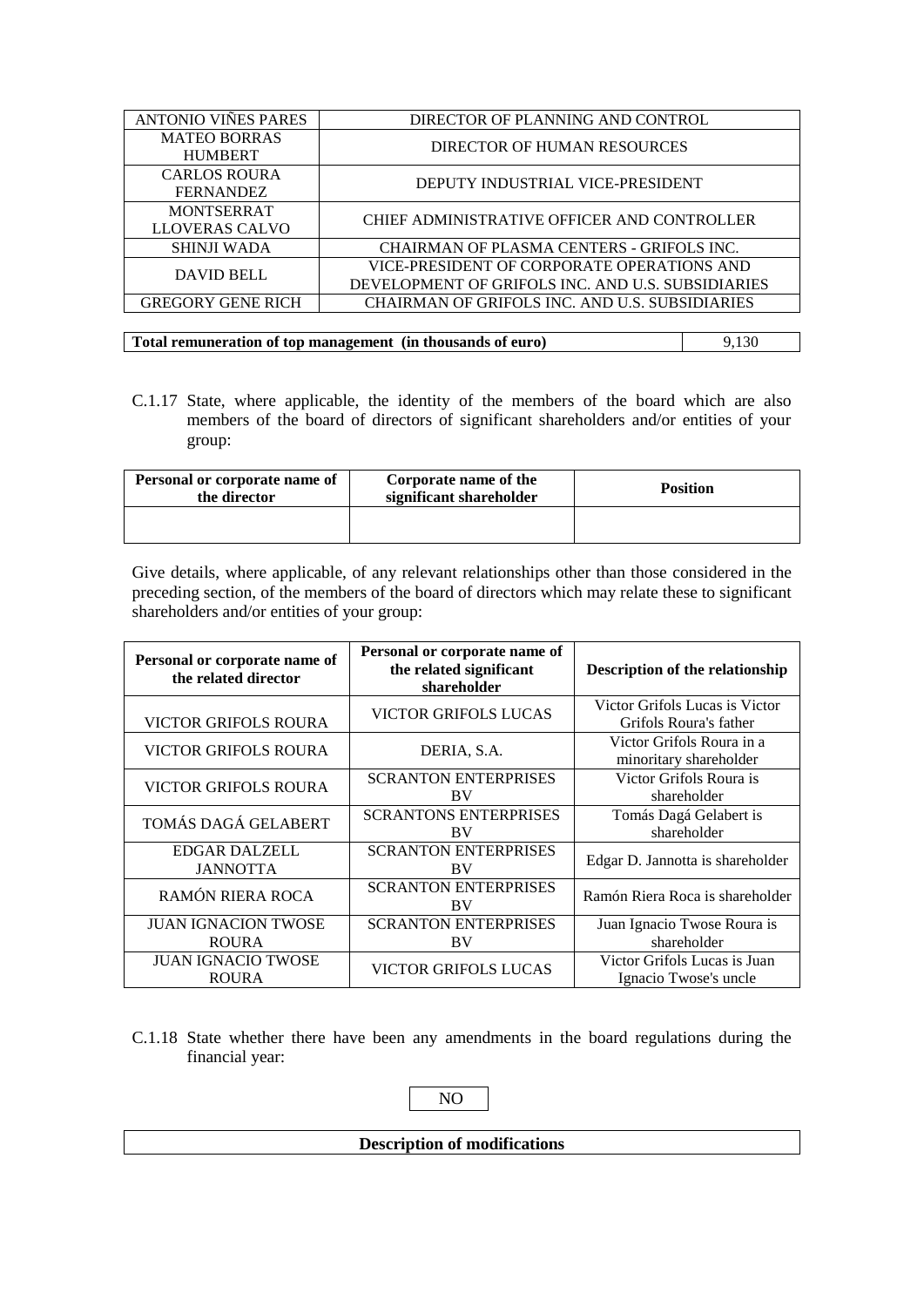C.1.19 State the procedures for the selection, appointment, re-election, assessment and removal of Directors. Give details of the competent bodies, the processes to be implemented and the criteria used in each of the procedures.

### Regulations of the Board of Directors:

Article 18. Appointment of Directors

1. Directors shall be designated by the General Shareholders' Meeting or by the Board of Directors, in accordance with the provisions laid down in the Spanish Public Limited Companies Act.

2. The proposals for appointment of Directors submitted by the Board of Directors for consideration by the General Meeting, and the decisions on appointments passed by this body pursuant to the co-optation powers that it is granted by law must be preceded by the relevant proposal of the Nominating and Remuneration Committee.

When the Board departs from the recommendations of the Nominating and Remuneration Committee, the reasons for acting this way must be given, and taken note of in the minutes.

#### Article 19. Appointment of external Directors

1. The Board of Directors and the Nominating and Remuneration Committee, within their spheres of competence, shall ensure that the choice of candidates involves persons of known reliability, competence and experience, having to take the greatest care as regards the persons invited to occupy the positions of independent Director as envisaged in article 6 of these Regulations.

2. The Board of Directors shall not be able to propose or appoint any persons who are connected with the Company's management or who are connected by family, professional or commercial bonds with the executive Directors or senior management of the Company to occupy a position of independent Director.

The following may specifically not be proposed as or appointed independent Directors:

(a) Any persons who have during the previous year had a significant direct or indirect working, commercial or contractual relationship with the Company, its management, proprietary Directors of companies in the Group whose shareholding interests are represented by them, credit institutions with a significant position in the Company's financing, or organizations receiving significant subsidies from the Company;

(b) Any persons who are Directors of another listed Company which has proprietary Directors in the Company;

(c) Any persons connected with executive Directors, proprietary Directors or members of the Company's management; for purposes of this Regulation, persons connected with the Directors shall be understood to mean those who are involved in any of the cases envisaged in article 231 of the Spanish Public Limited Companies Act; and

(d) Any persons who have other relations with the Company which, in the opinion of Nominating and Remuneration Committee, might impair their independence.

Regulations of the Board of Directors:

Article 20. Re-election of Directors

Any proposals for re-election of Directors that the Board of Directors may decide to submit to the General Meeting shall have to go through a formal preparation process, which shall necessarily include a report issued by the Nominating and Remuneration Committee which shall assess the quality of the work and the dedication to the post of the Directors proposed during the preceding mandate.

Regulations of the Board of Directors:

Article 17 b. Regular assessment

Once a year the Board shall meet in a plenary session, to assess:

(a) The quality and efficiency of the Board's operation;

(b) Starting from the report passed on to it by the Nominating Committee, the Chairman of the Board and the chief executive of the Company's performance of their functions, and;

(c) The performance of its Committees, starting from the reports supplied by these.

Regulations of the Board of Directors: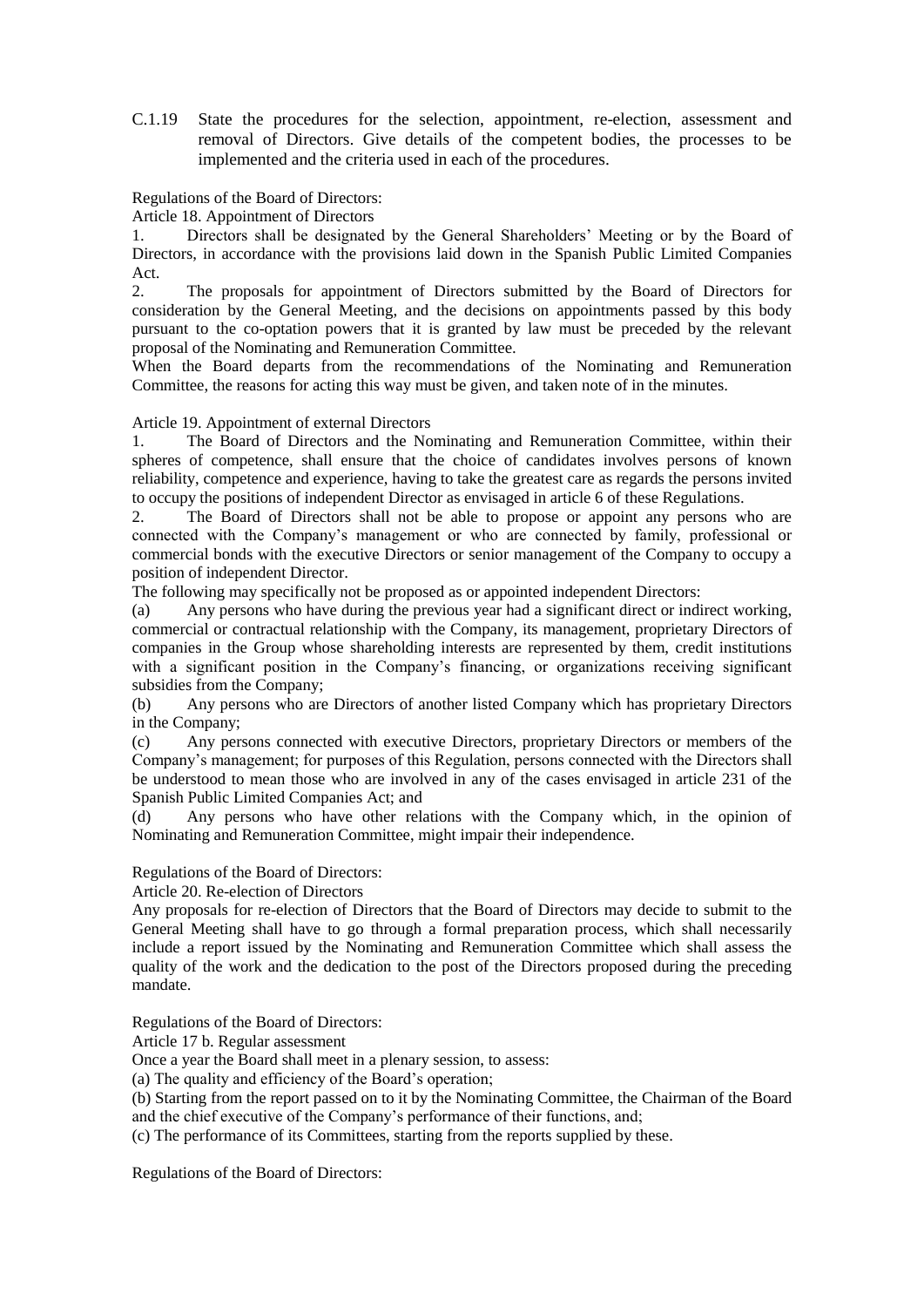Article 21. Term of office

1. Directors shall hold their post for the period envisaged in the Corporate Articles, and they may be re-elected.

2. Any Directors appointed by co-optation shall hold their post until the date of the first General Meeting.

3. When, after a report from the Nominating and Remuneration Committee, the Board of Directors were to understand that the Company's interests were endangered, any Director completing his or her term of office or for any other causes ceasing to perform his or her function shall not be able to render services in any other entity which may be considered a competitor of the Company for the period laid down by the Board of Directors, which shall under no circumstances be able to be over two (2) years.

In spite of the above, the Board of Directors shall, if it considers this appropriate, be able to release the leaving Director from this obligation.

Article 22. Dismissal of Directors

1. Directors shall leave their posts when the period for which they were appointed has elapsed and when this is decided by the General Meeting, making use of the powers that it is legally or statutorily conferred.

2. The Board of Directors shall refrain from proposing to the General Meeting the dismissal of external Directors (proprietary and independent) before the end of the statutory period for which they were appointed, unless there are any exceptional and justified causes, and after a report from the Nominating and Remuneration Committee.

3. Directors shall have to offer their resignation to the Board of Directors and go through with the relevant resignation, if the Board considers this fit, in the following cases:

(a) When they leave the executive positions with which their appointment as a Director was associated, except for express ratification by the Board of Directors, after a non-binding report from the Nominating and Remuneration Committee;

(b) When they are involved in any of the legally envisaged cases of incompatibility or prohibition;

(c) When charges are brought against them for a presumably criminal offense or when a judge's order is passed down against them.

C.1.20 State whether the board of directors has performed an assessment of its activity during the financial year:

#### YES

Where applicable, explain the extent to which the self-assessment has led to important changes in its internal organization and in relation to the procedures applicable to its activities:

**Description of modifications**

In conformity with article 17 b. of the Regulations of the Board of Directors, the Board of Directors, in a plenary session, is to assess the following once per year:

(a) The quality and efficiency of the Board's operation;

(b) Starting from the report passed on to it by the Nominating Committee, the Chairman of the Board and the chief executive of the Company's performance of their functions, and;

(c) The performance of its Committees, starting from the reports supplied by these.

In addition, in conformity with article 8.3 of the Regulations of the Board of Directors, the Chairman is responsible for organizing and coordinating with the chairmen of the relevant Committees the periodic assessment of the Board, as well, where applicable, as that of the Managing Director or chief executive.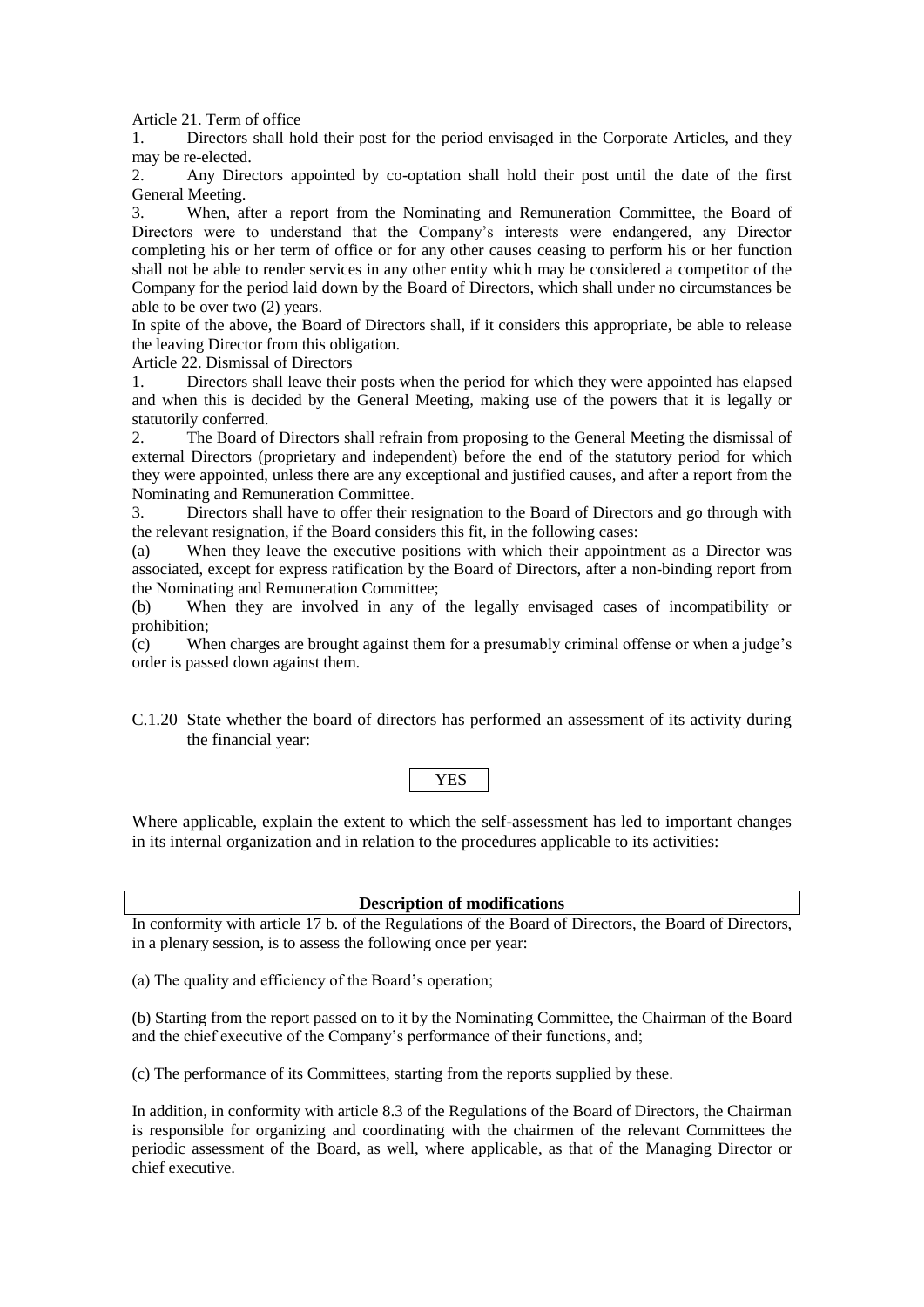Finally, article 8.4 of the Regulations of the Board of Directors establishes that in those cases in which the Chairman is also the chief executive, an independent director shall be empowered to coordinate and reflect the concerns of external directors and to direct the Board's assessment of its Chairman.

C.1.21 State those cases in which directors are obliged to resign:

Regulations of the Board of Directors

Article 22. Dismissal of Directors

(…)

3. Directors shall have to offer their resignation to the Board of Directors and go through with the relevant resignation, if the Board considers this fit, in the following cases:

(a) When they leave the executive positions with which their appointment as a Director was associated, except for express ratification by the Board of Directors, after a non-binding report from the Nominating and Remuneration Committee;

(b) When they are involved in any of the legally envisaged cases of incompatibility or prohibition;

(c) When charges are brought against them for a presumably criminal offense or when a judge's order for hearing to commence is issued for any of the offenses stated in article 213 of the Spanish Public Limited Companies Act, or when they are involved in disciplinary proceedings for serious or very serious misconduct brought by supervisory authorities;

(d) When they are seriously admonished by the Auditing Committee for having failed to comply with their obligations as Directors;

(e) When their remaining on the Board may endanger the Company's interests or when the reasons for which they were appointed have disappeared, and;

(f) In the case of a proprietary Director, when the shareholder whose shareholding interests they represent on the Board disposes of their holding in the Company or reduces this under the level reasonably justifying their appointment as such.

C.1.22 State whether the function of chief executive of the Company falls upon the Chairman of the Board of Directors. If so, state the measures that have been taken to limit the risks involved with powers being concentrated in a single person:

# YES

#### **Measures to limit risks**

Functions are decentralized through the existence of the Board's delegate Committees (the Auditing Committee and the Nominating and Remuneration Committee), which have their own spheres of competence.

Furthermore, in accordance with article 8.1 of the Regulations of the Board of Directors, when the Chairman of the Board holds the status of chief executive, this person will be delegated all the powers that can be delegated in accordance with the Law, the Articles and these Regulations, and will be in charge of effective management of the Company's business, always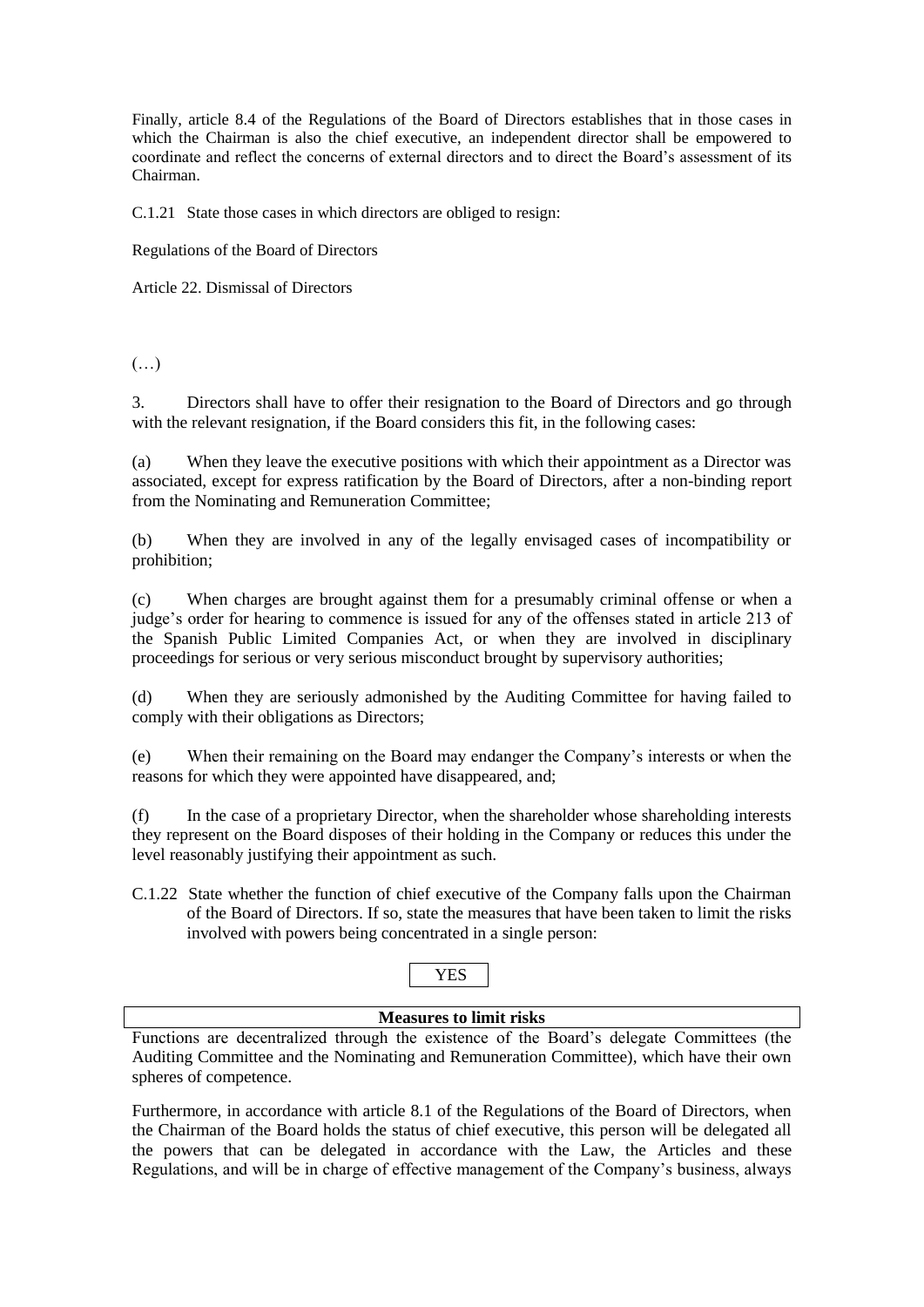in accordance with the decisions and criteria set by the General Shareholders' Meeting and the Board of Directors, in their respective spheres of competence.

Also see the reference to article 8.4 of the Regulations in the following section

State and where applicable explain whether rules have been established empowering one of the independent Directors to request that a meeting of the Board should be convened, or for new items to be added to the agenda, the aim being to coordinate and reflect the concerns of the external Directors and oversee evaluation by the Board of **Directors** 

| . . |
|-----|
|-----|

# **Explanation of the rules**

Article 8.4 of the Regulations of the Board of Directors empowers an independent Director to coordinate and reflect the concerns of external Directors and to direct the Board's assessment of its Chairman in cases when the Chairman is in turn the chief executive.

C.1.23 Are reinforced majorities, other than legal ones, required for any type of resolution?:

# NO

Where applicable, describe the differences.

#### **Description of the differences**

C.1.24 Explain whether there are any specific requirements other than the ones regarding Directors, in order to be appointed chairman of the Board of Directors.

#### **Description of the requisites**

NO

C.1.25 State whether the chairman has the casting vote:

# **Questions in which there is a casting vote**

YES

In all questions within the Board's competence.

C.1.26 State whether the Articles or the Regulations of the Board establish any limit to the age of Directors:

| .,<br>۰. |  |
|----------|--|
|          |  |

| Maximum age of chairman                    |  |
|--------------------------------------------|--|
| Maximum age of the chief executive officer |  |
| <b>Maximum age of Directors</b>            |  |

C.1.27 State whether the Articles or the Regulations of the Board establish any limit to the maximum term of office of independent Directors other than that established in the regulations: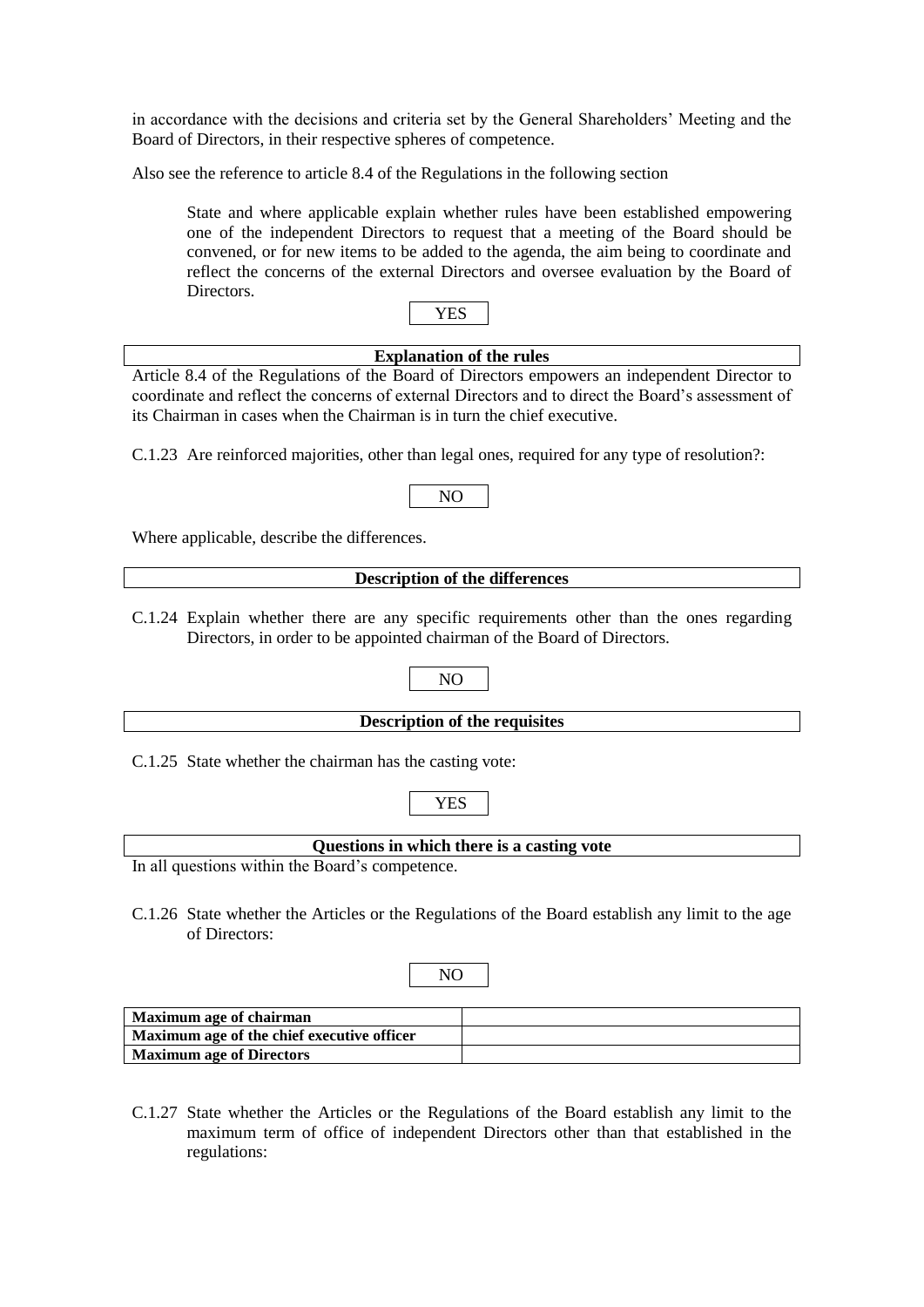| Maximum number of financial years per mandate |  |
|-----------------------------------------------|--|
|                                               |  |

NO

C.1.28 State whether the Corporate articles or the regulations of the board of directors establish any specific rules for the delegation of votes in the board of directors, the means of doing so, and, in particular, the maximum number of delegations that one director may have, as well as whether the obligatory nature of delegating unto a director of the same type has been established. Where applicable, give brief details of these rules.

Article 28.2 of the Regulations of the Board of Directors establishes Directors' general obligation to attend the meetings of the bodies to which they belong and to take an active part in any discussions in order for their opinion to make an effective contribution to decision-making. Furthermore, in the event of their not being able to attend any sessions to which they were called, on justified grounds, this article provides that any absent Director must give instructions to the Director who has to represent him/her.

C.1.29 State the number of Board meetings held during the financial year. Where applicable, also state the number of times the Board met without the chairman attending this. For the calculation, representations made with specific instructions shall be considered as attendances.

| <b>Number of Board meetings</b>                            |  |
|------------------------------------------------------------|--|
| Number of Board meetings without the chairman's attendance |  |

State the number of meetings held by the different Board Committees during the financial year:

| Committee                             | # Meetings |
|---------------------------------------|------------|
| AUDIT COMMITTEE                       |            |
| NOMINATING AND REMUNERATION COMMITTEE |            |
| EXECUTIVE OR DELEGATE COMMITTEE       |            |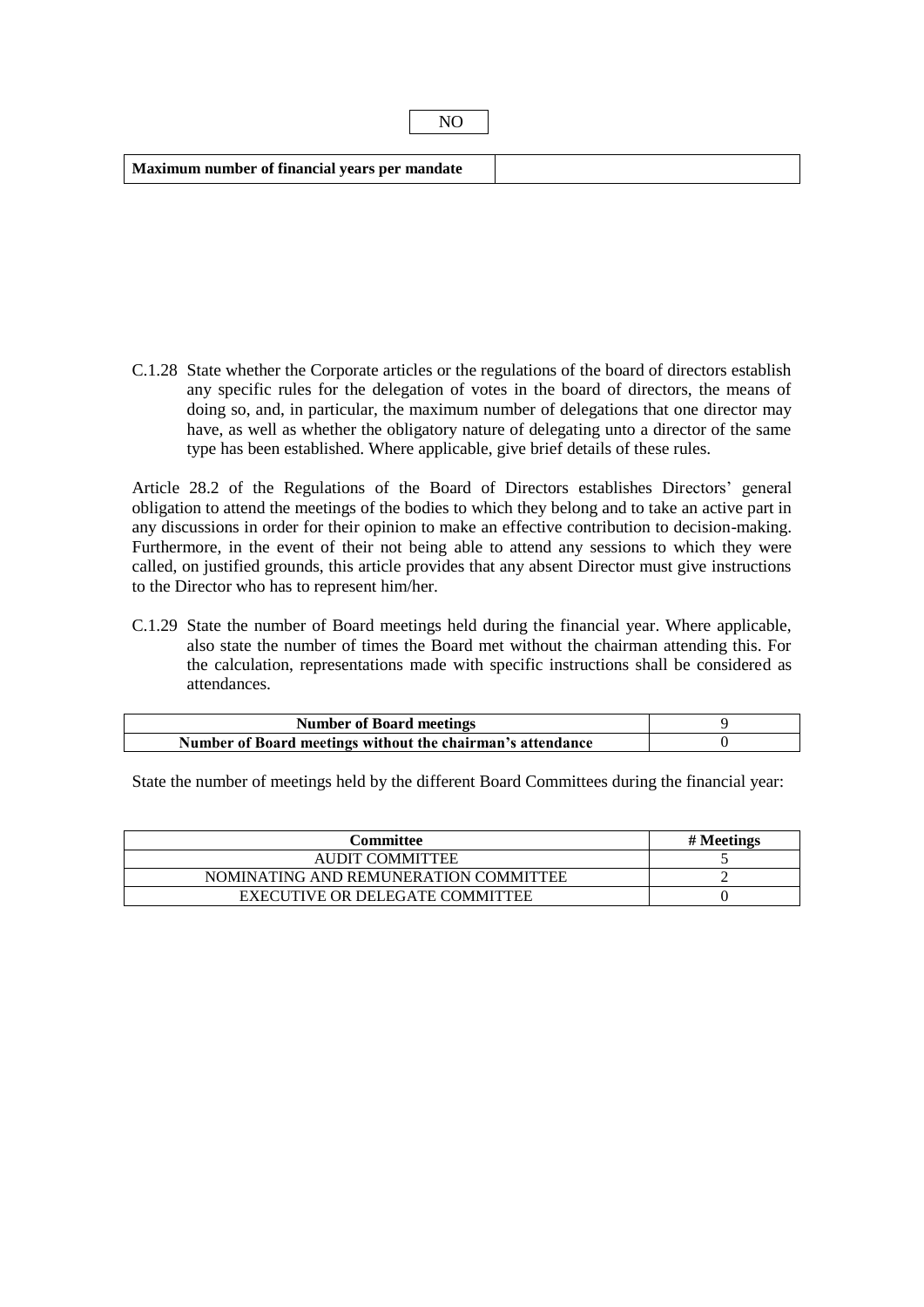C.1.30 State the number of Board meetings held during the financial year with the attendance of all its members. For the calculation, representations made with specific instructions shall be considered as attendances:

| <b>Attendances by directors</b>                                           |        |
|---------------------------------------------------------------------------|--------|
| % of attendances in relation to the total votes during the financial year | 100.00 |

C.1.31 State whether the individual and consolidated annual accounts presented to the Board for approval are previously certified:

# YES

| <b>Name</b>               | <b>Position</b>                  |
|---------------------------|----------------------------------|
| ALFREDO ARROYO GUERRA     | VICE-PRESIDENT ADMINISTRATION    |
|                           | AND FINANCE                      |
| MONTSERRAT LLOVERAS CALVO | CHIEF ADMINISTRATIVE OFFICER AND |
|                           | <b>CONTROLLER</b>                |

C.1.32 Explain, if there were any, the mechanisms established by the Board of Directors to prevent the individual and consolidated accounts drawn up by it from being presented to the General Shareholders' Meeting with reservations in the audit report.

Part of article 42.4 of the Regulations of the Board is transcribed here below:

Article 42. Relations with auditors

(...)

4. The Board of Directors shall attempt to draw up the final accounts in such a way that there are no reservations by the auditor, and in the event of there being any, their content and scope shall be explained to shareholders by both the Chairman of the Auditing Committee and by the external auditors.

C.1.33 Is the Secretary to the Board also a Director?

|--|

C.1.34 Explain the procedures for the appointment and removal of the Secretary to the Board, stating whether his/her appointment and removal have been informed by the Nominating Committee and approved by a plenary session of the Board.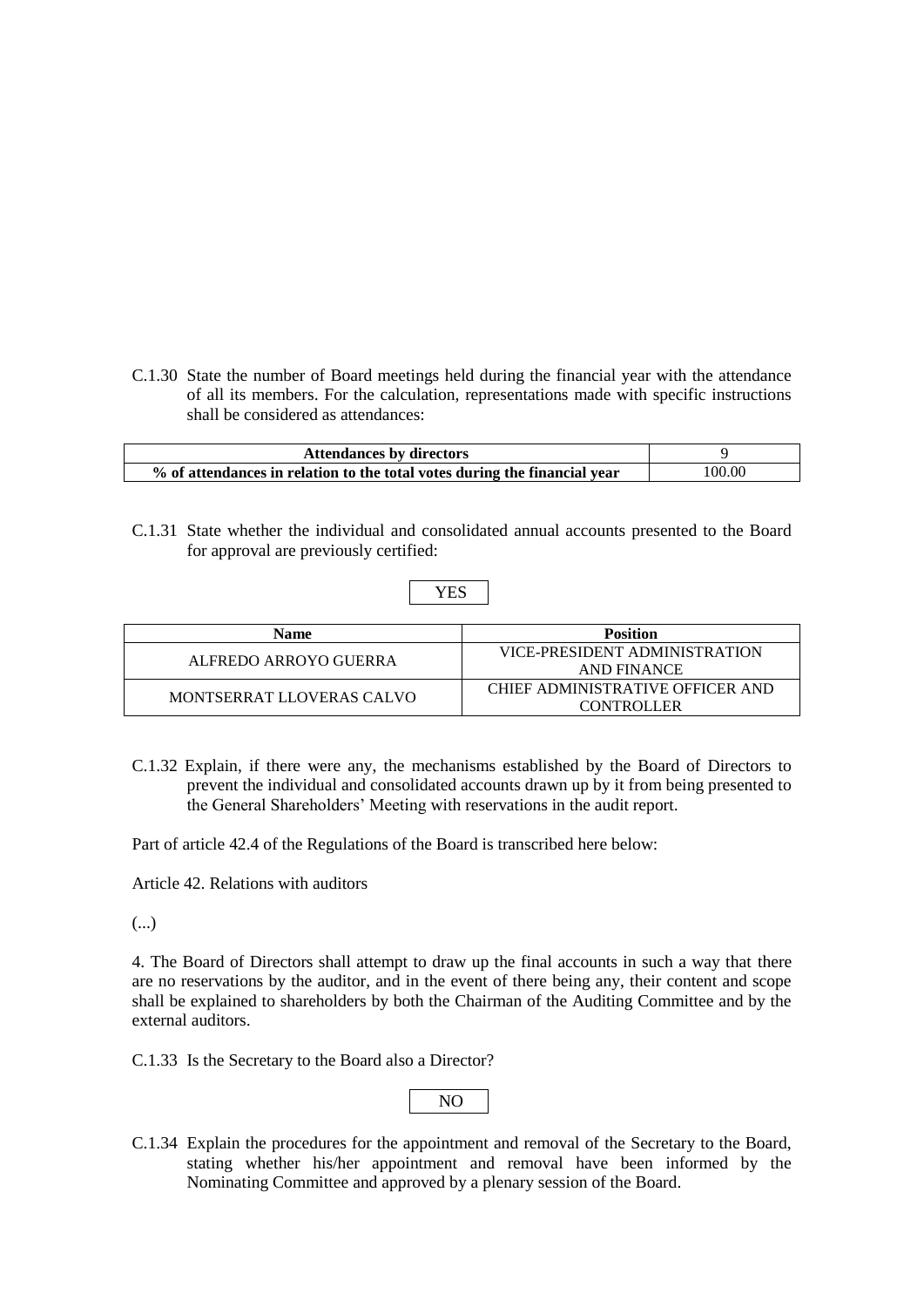#### **Procedure for appointment and removal**

According to article 10 of the Regulations of the Board, the Secretary does not need to be a Director.

According to article 15.5 of the Regulations of the Board, it is the Nominating and Remuneration Committee's competence to inform about the appointment and removal of the Secretary and Vice-secretaries to the Board of Directors.

| Does the Nominating Committee inform about the appointment?  | YES |
|--------------------------------------------------------------|-----|
| Does the Nominating Committee inform about the dismissal?    | YES |
| Does the Board approve the appointment at a plenary session? | YES |
| Does the Board approve the dismissal at a plenary session?   | YES |

Does the secretary to the Board have special responsibility for ensuring that the recommendations on good governance are followed?

C.1.35 State if applicable, the mechanisms established by the Company to preserve the independence of external auditors, financial analysts, investment banks and rating agencies.

Article 14 of the Regulations of the Board gives the Audit Committee the following competences as regards the external auditor:

(i) To pass on to the Board any proposals for selection, appointment, contracting and replacement of the external auditor;

(ii) To be directly in charge of the fees and supervision of the work done by the external auditor;

(iii) To regularly receive information directly from the external auditor on the progress, incidents and execution of auditing, as well as on the auditing plan and the results of its implementation and to make sure that senior management is acting on its recommendations;

(iv) To ensure the independence of the external auditor, and for this purpose:

For the Company to inform the CNMV (Spanish Stock Exchange Commission), as a relevant fact, of the change of auditor and to adjoin a declaration on the possible existence of disagreements with the outgoing auditor, and if there were any, of their content;

To ensure that the Company and the auditor respect current legislation on rendering services other than auditing, the limits to concentration of the auditor's business and in general the other rules laid down for ensuring auditors' independence;

In the event of the external auditor resigning, to examine the circumstances which had given rise to this.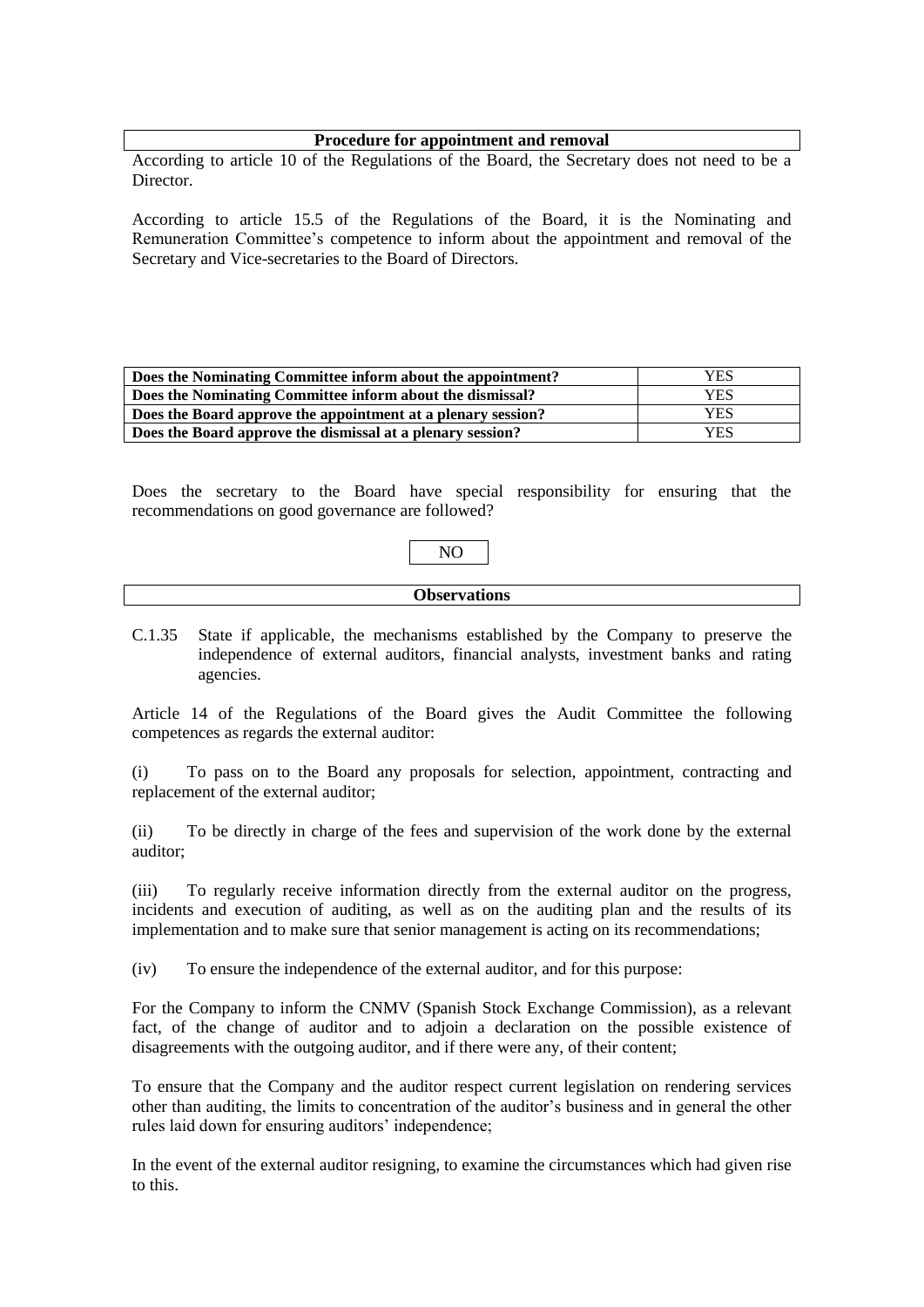Article 42 of the Regulations of the Board furthermore establishes that the Board's relations with the Company's external auditors shall be channelled through the Audit Committee. The Board of Directors shall furthermore refrain from proposing to the Meeting the contracting of any auditing firms in which the fees intended to be paid to it for all items are over ten per cent (10%) of its total income during the last financial year. This article also provides that the Board of Directors shall publicly inform, every year, of the overall fees that the Company has paid to the auditing firm for services other than auditing.

C.1.36 State whether the Company changed its external auditor during the financial year. If so, identify the incoming and outgoing auditors:



In the event of any disagreements with the outgoing auditor, please provide details:



C.1.37 State whether the audit firm carries out other work for the Company and/or its business Group apart from auditing, and if so, state the amount of the fees received for such work and the percentage that this represents of the fees invoiced to the Company and/or its business Group:

|                         | ---     |       |              |
|-------------------------|---------|-------|--------------|
|                         | Company | Group | <b>Total</b> |
| Amount of other non-    |         |       |              |
| auditing work           | 244     | 77    | 321          |
| (thousands of euro)     |         |       |              |
| Amount of other non-    |         |       |              |
| auditing work / total   |         |       |              |
| work invoiced by        | 17,24   | 3,36  | 8,66         |
| the auditing firm (as a |         |       |              |
| $\%$                    |         |       |              |

C.1.38 State whether the audit report of the annual accounts for the previous financial year contains reservations or qualifications. If it does, detail the reasons given by the Chairman of the Audit Committee to explain the content and scope of such reservations or qualifications.

| <b>Explanation of the reasons</b> |  |
|-----------------------------------|--|

C.1.39 State the number of consecutive years for which the present audit firm has been auditing the annual accounts of the Company and/or its business Group. Likewise, give the

# YES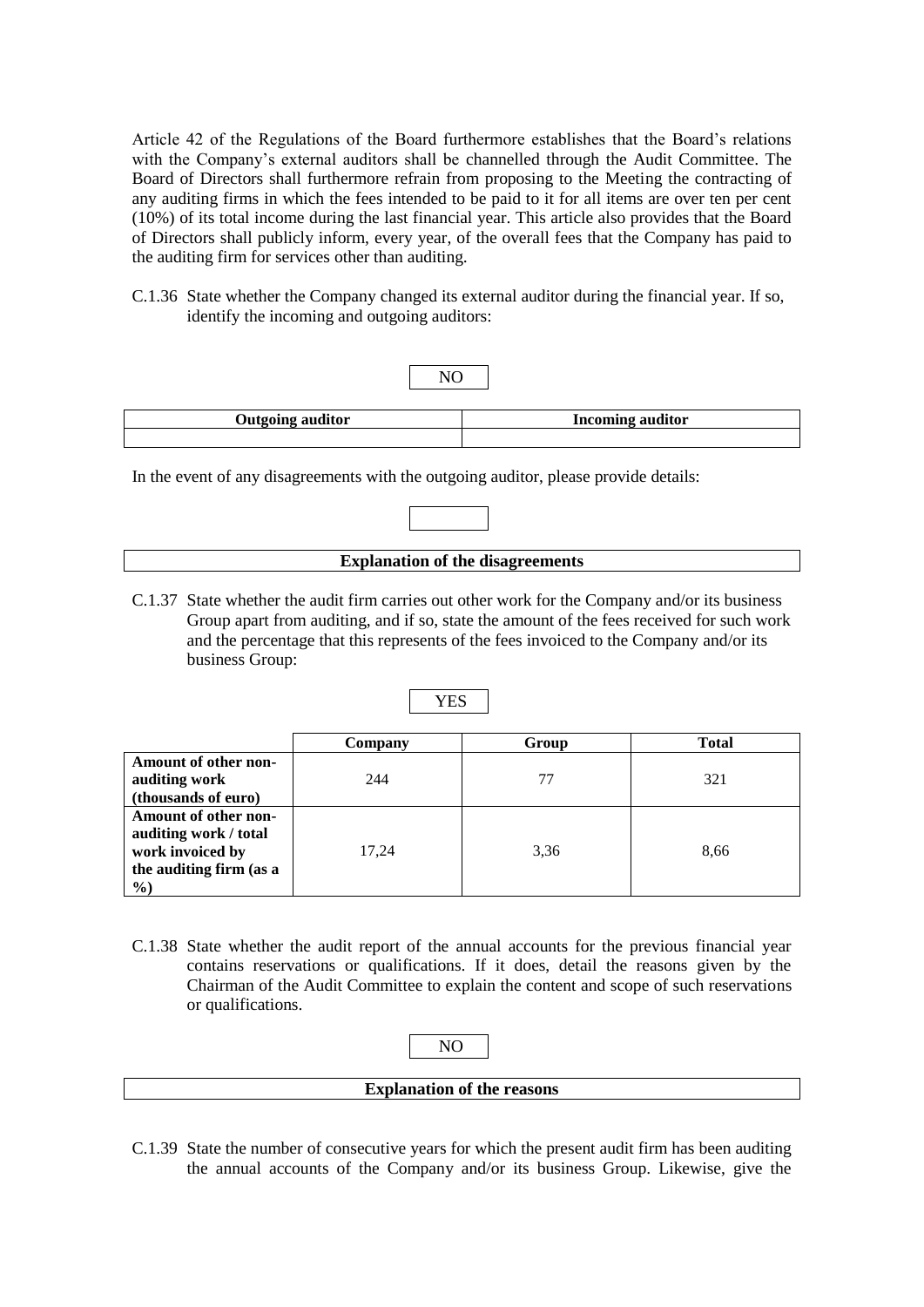percentage represented by the number of years the current audit firm has been auditing the accounts in respect of the total number of years for which the annual accounts have been audited:

|                                                  | Company | Group  |
|--------------------------------------------------|---------|--------|
| Number of consecutive vears                      |         |        |
|                                                  |         |        |
|                                                  | Company | Group  |
| No. of years audited by the current audit firm / |         |        |
| No. of years that the Company has been audited   | 100.00  | 100.00 |
| $(as a \%)$                                      |         |        |

C.1.40 State and give details in each case of whether there is a procedure for the Directors to seek external consultancy:

YES

### **Explanation of the reasons**

This is established in article 25 of the Regulations of the Board:

Article 25. Expert assistance

1. In order to be assisted in the practice of their functions, external Directors may request legal, accounting, financial or other experts to be taken on, at the Company's expense.

Any such commission must necessarily involve specific problems of some scale and complexity arising during performance of the function.

2. The decision to contract must be made known to the Chairman of the Board, and may be turned down by the Board of Directors if it is accredited that:

(a) This is not required for proper performance of the functions entrusted to the external Directors;

(b) Its cost is not reasonable in view of the importance of the problem and of the assets and earnings of the Company; or

(c) The technical assistance being sought can be properly given by the Company's own experts and technical staff.

C.1.41 State and, where applicable, give details as to whether there is a procedure for the Directors to be able to obtain the information needed to prepare for meetings of the governing bodies sufficiently in advance:

# YES

# **Give details on the procedure**

In accordance with article 16.2 of the Regulations of the Board, the call for ordinary sessions shall be made in accordance with the advance notice and the procedures stipulated in the Corporate Articles. The call shall always include the agenda of the session and shall adjoin all the relevant information, properly summed up and prepared, sent long enough in advance for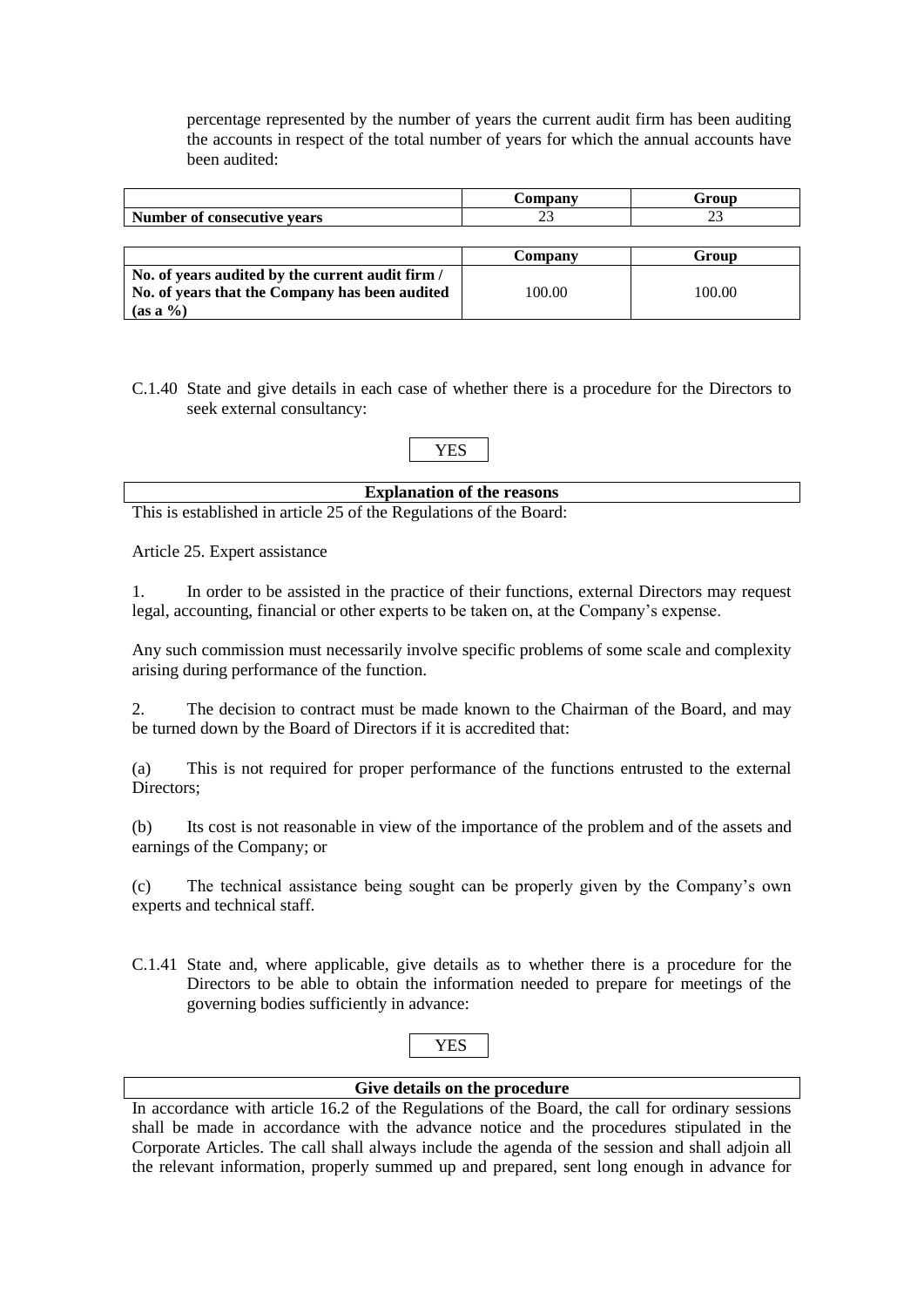proper preparation of the meeting. When, in the Chairman's opinion, this proves inadvisable for security reasons, the information shall not be adjoined and the Directors will be informed of the possibility of examining this at the corporate headquarters.

C.1.42 State and where applicable give details as to whether the Company has established rules that oblige Directors to report and where appropriate resign in cases in which the image and reputation of the Company may be harmed:

### **Explain the rules**

Article 28.2 of the Regulations of the Board lays down Directors' obligation to inform the Nominating and Remuneration Committee about any criminal proceedings in which they are charged, as well as the later stages of the proceedings.

Article 22.3 envisages Directors' obligation to offer their resignation to the Board and if the latter considers this appropriate, to go through with this resignation if, amongst other reasons:

(i) When they resign from the executive positions with which they are associated, except if they are expressly ratified by the Board of Directors, subject to the prior issuance of a non-binding report by the Nominating and Remuneration Committee.

(ii) When they are involved in any of the legally envisaged cases of incompatibility or prohibition;

(iii) When charges are brought against them for a presumably criminal offense or when a judge's order for hearing to commence is issued for any of the offenses stated in article 213 of the Spanish Public Limited Companies Act, or when they are involved in disciplinary proceedings for serious or very serious misconduct brought by supervisory authorities;

(iv) When they are seriously admonished by the Auditing Committee for having failed to comply with their obligations as Directors;

(v) When their remaining on the Board may endanger the Company's interests, and;

(vi) In the case of a propriety director, when the shareholder whose shareholding interest he represents on the Board disposes of his shareholding in the Company or reduces it below the level which reasonably justified his appointment as such.

C.1.43 State whether any member of the Board of Directors has informed the Company that he/she has been sentenced or that an order has been passed down for the commencement of an oral trial against him/her, for any of the offenses stipulated in article 213 of the Spanish Public Limited Companies Law:

|--|

| Name of the director | <b>Criminal Proceedings</b> | Observations |
|----------------------|-----------------------------|--------------|
|                      |                             |              |

State whether the Board of Directors has analysed the case. If so, explain the decisions made regarding whether or not the Director should remain in his/her post, giving reasons, or, where applicable, state the actions carried out by the board of directors up to the date of this report or those which it may be planning to carry out.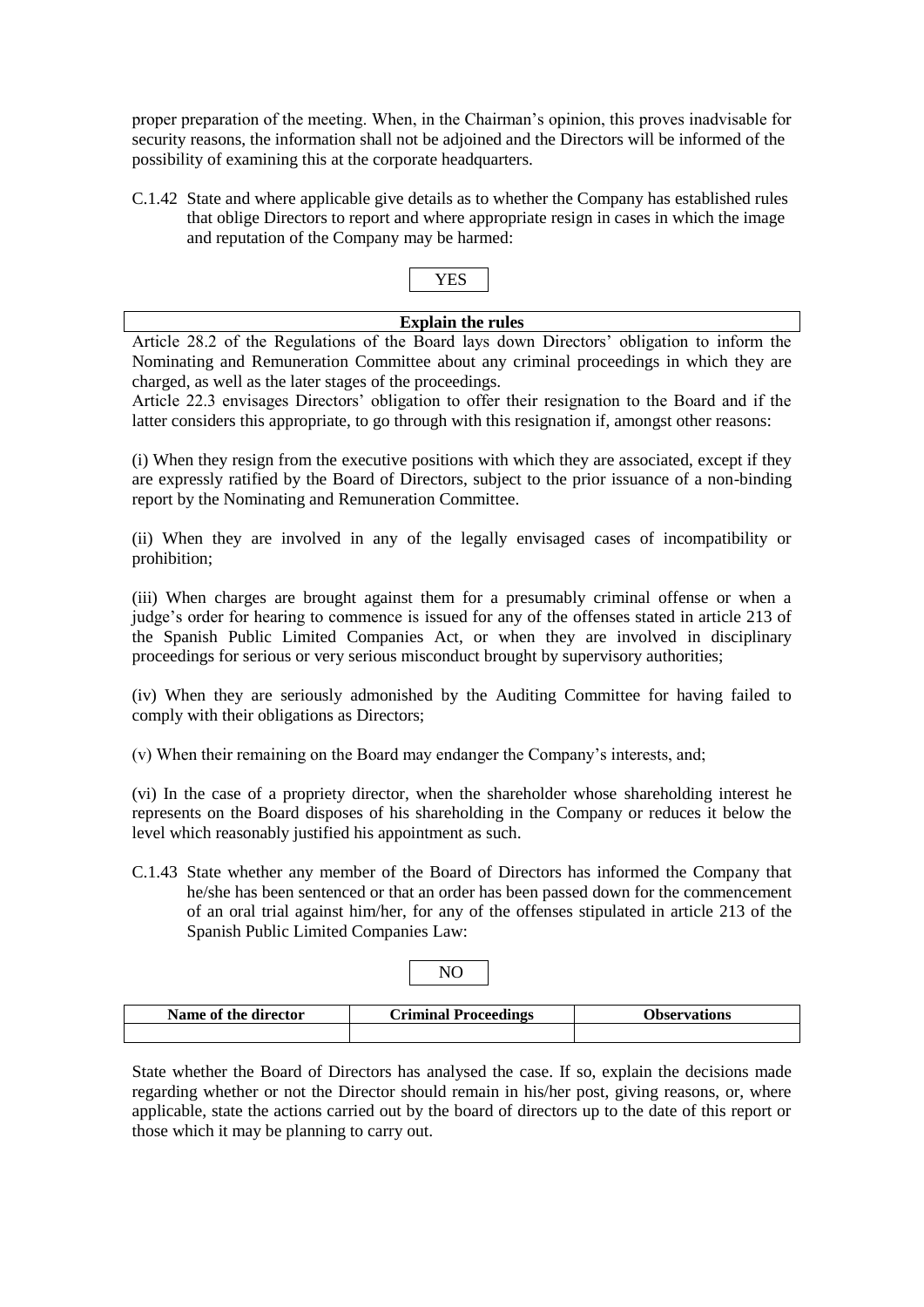C.1.44 Give details of any significant agreements which the company may have concluded and which may enter into force, be amended or terminated in the case of change of control of the company as a result of a public takeover bid, and the effects of the same.

An operation for the sale of Spanish real estate properties and subsequent leasing:

In May 2011, the Group sold real estate properties to Gripdan Invest, S.L. (a subsidiary fullyowned by Scranton Enterprises BV) for a total amount of 37.6 million euro. The real estate properties were subsequently leased out to the company.

In connection with the said operation, the Company signed the following contracts subject to clauses on change of control in the Company: (i) A Purchase Option Contract for the Company for the full 100% of the participation shares of Gripdan Invest, S.L., and; (ii) contracts for the leasing by the Company of the real estate properties sold to Gripdan Invest, S.L.

Sales operation of a fractionation factory in North Carolina and subsequent leasing:

In December 2011, Grifols Inc. sold of a fractionation factory in North Carolina to Scranton Enterprises USA Inc. (a company wholly owned by Scranton Investments BV, which, in turn, is wholly owned by Scranton Enterprises BV), to subsequently lease it out.

In connection with this transaction, the following contracts were signed subject to clauses on change of control in the Company: (i) A Purchase Option Contract for the Company for the full 100% of the participation shares of Scranton Investments BV (the holder of the full 100% of the shares of Scranton Enterprises USA Inc.) and; (ii) A Lease Contract on the factory for Grifols Inc.

C.1.45 Identify in a global manner and indicate, in detail, the agreements between the company and its positions of administration and management or employees which may have indemnities, guarantee or protection clauses, whenever these may resign or be dismissed on unfounded grounds or if the contractual relationship comes to an end due to a public takeover bid or any other type of operations.

| <b>Number of beneficiaries</b>                         | 94                                                                                                                                                                                                                                                                                                                                                                                                                                                                               |
|--------------------------------------------------------|----------------------------------------------------------------------------------------------------------------------------------------------------------------------------------------------------------------------------------------------------------------------------------------------------------------------------------------------------------------------------------------------------------------------------------------------------------------------------------|
| <b>Type of beneficiary</b>                             | <b>Description of the agreement</b>                                                                                                                                                                                                                                                                                                                                                                                                                                              |
| Board members (directors), executives and<br>employees | The Group has agreements with employees<br>and directors in virtue of which these may<br>rescind their employment contracts with the<br>Company unilaterally, being legally entitled to<br>indemnities ranging from 2 to 5 years of salary<br>in cases of the taking of control of the<br>Company. Furthermore, contracts exist with 5<br>executives in virtue of which the latter will<br>receive indemnities ranging from one year to 2<br>years of salary in different cases. |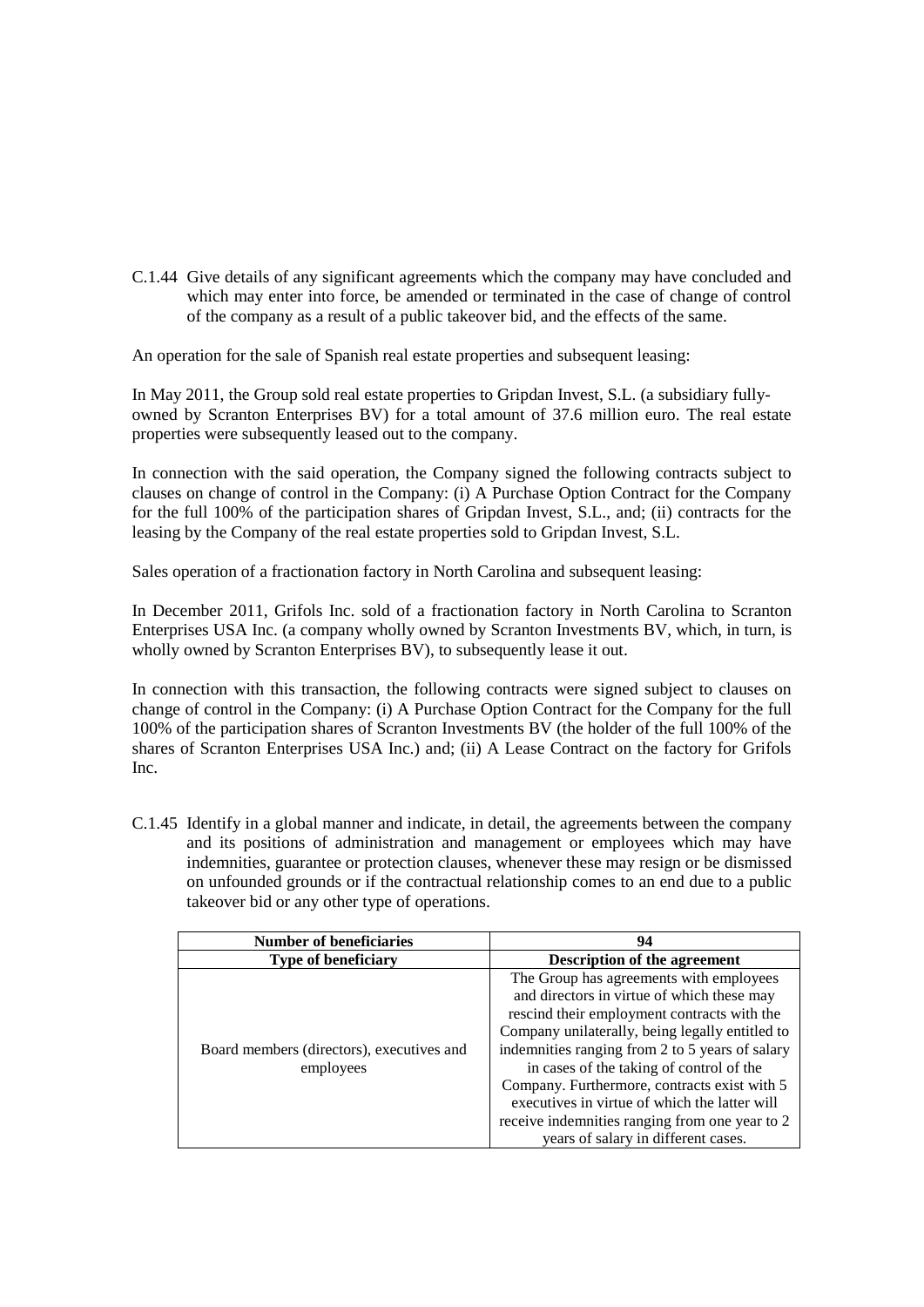State whether these contracts must be communicated and/or approved by the organs of the company or of its group:

|                                                                           | <b>Board of Directors</b> | <b>General Shareholders'</b><br>Meeting |
|---------------------------------------------------------------------------|---------------------------|-----------------------------------------|
| Organ authorizing the clauses                                             | YES                       | NC                                      |
|                                                                           |                           |                                         |
| Has the General Shareholders' Meeting been informed about the<br>clauses? | NO                        |                                         |

- C.2 Committees of the Board of Directors
- C.2.1 Give details of all the Committees of the Board of Directors and their members, and the proportion of proprietary and independent directors that form these.

#### **NOMINATING AND REMUNERATION COMMITTEE**

| Name                   | <b>Position</b> | ''vpe       |
|------------------------|-----------------|-------------|
| EDGAR DALZELL JANNOTTA | CHAIRMAN        | Independent |
| VICTOR GRIFOLS ROURA   | <b>MEMBER</b>   | Executive   |
| ANNA VEIGA LLUCH       | <b>MEMBER</b>   | Independent |

| % of executive directors   | 33.00    |
|----------------------------|----------|
| % of proprietary directors | 0.00     |
| % of independent directors | 66.00    |
| % of others external       | $0.00\,$ |

#### **AUDIT COMMITTEE**

| <b>Name</b>              | <b>Position</b>  | Type           |  |
|--------------------------|------------------|----------------|--|
| LUIS ISASI FERNÁNDEZ DE  | <b>CHAIRMAN</b>  |                |  |
| <b>BOBADILLA</b>         |                  | Independent    |  |
| <b>STEVEN MAYER</b>      | <b>MEMBER</b>    | Other External |  |
| W. BRETT INGERSOLL       | <b>MEMBER</b>    | Other External |  |
| TOMAS DAGA GELABERT      | <b>SECRETARY</b> | Other External |  |
| Belén Villalonga Morenés | <b>MEMBER</b>    | Independent    |  |

| % of executive directors   | $0.00\,$ |
|----------------------------|----------|
| % of proprietary directors | 0.00     |
| % of independent directors | 50.00    |
| % of others external       | 50.00    |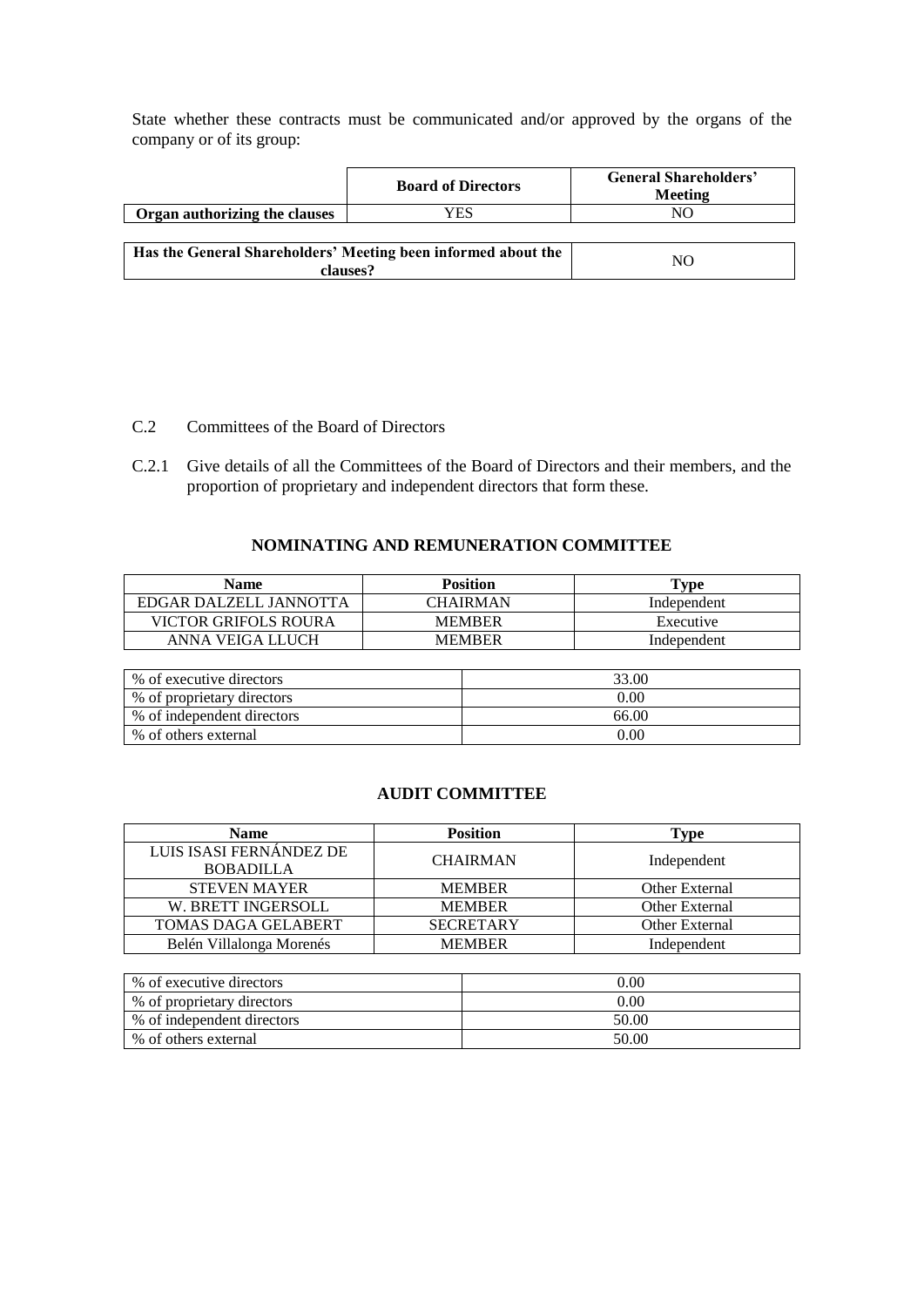C.2.2 Complete the following table with information relating to the number of female directors forming the committees of the board of directors during the last four financial years:

|                                                                            | <b>Number of female directors</b> |       |                           |       |                           |       |                           |      |
|----------------------------------------------------------------------------|-----------------------------------|-------|---------------------------|-------|---------------------------|-------|---------------------------|------|
|                                                                            | <b>Financial Year t</b>           |       | <b>Financial Year t-1</b> |       | <b>Financial Year t-2</b> |       | <b>Financial Year t-3</b> |      |
|                                                                            | Number                            | $\%$  | Number                    | $\%$  | Number                    | $\%$  | Number                    | $\%$ |
| <b>AUDIT</b><br><b>COMMITTEE</b>                                           |                                   | 25.00 | $\Omega$                  | 0.00  | 0                         | 0.00  | $\Omega$                  | 0.00 |
| <b>NOMINATING</b><br><b>AND</b><br><b>REMUNERATION</b><br><b>COMMITTEE</b> |                                   | 33.00 |                           | 33.00 |                           | 33.00 | $\Omega$                  | 0.00 |
| <b>EXECUTIVE OR</b><br><b>DELEGATE</b><br><b>COMMITTEE</b>                 | $\Omega$                          | 0.00  | $\Omega$                  | 0.00  | 0                         | 0.00  | $\Omega$                  | 0.00 |

# C.2.3 State whether the Audit Committee is endowed with the following functions.

| Monitoring the preparation process and the integrity of the financial information on the<br>Company and, where applicable, the Group, verifying compliance with legal requirements,<br>proper delimitation of the scope of consolidation and the proper application of accounting<br>criteria                                                                                                       | <b>YES</b> |
|-----------------------------------------------------------------------------------------------------------------------------------------------------------------------------------------------------------------------------------------------------------------------------------------------------------------------------------------------------------------------------------------------------|------------|
| Regularly assessing the internal control and risk management systems, so that the main risks<br>are appropriately identified, managed and made known                                                                                                                                                                                                                                                | YES        |
| Ensuring the independence and efficiency of the internal audit function; proposing the<br>selection, appointment, re-election and removal of the head of the internal audit service;<br>proposing the budget for such service; receiving regular information on its activities; and<br>checking that the senior management takes the conclusions and recommendations of its reports<br>into account | YES        |
| Establishing and overseeing a mechanism that enables employees to communicate –<br>confidentially and where considered appropriate, anonymously - any possibly important<br>irregularities that they may observe in the Company, particularly financial and accounting ones                                                                                                                         | YES        |
| Presenting to the Board of Directors proposals for the selection, appointment, re-election and<br>replacement of the external auditor, as well as the conditions under which it is contracted                                                                                                                                                                                                       | <b>YES</b> |
| Regularly receiving from the external auditor information on the audit plan and the results of its<br>implementation, and checking that the senior management takes its recommendations into<br>account                                                                                                                                                                                             | YES        |
| Ensuring the independence of the external auditor                                                                                                                                                                                                                                                                                                                                                   | YES        |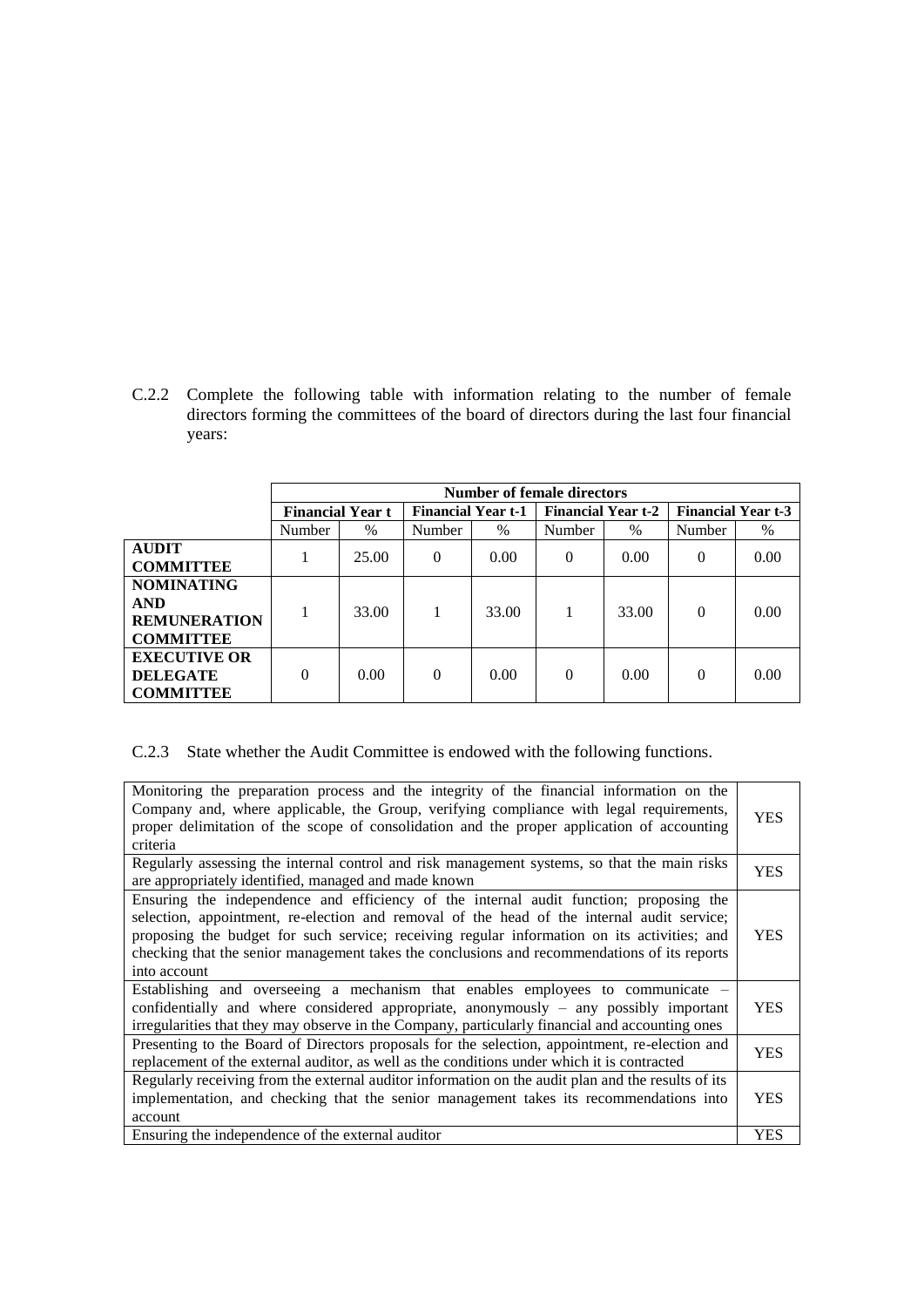C.2.4 Describe the rules covering organization, operation and responsibilities of each of the Committees attached to the Board of Directors.

The Audit Committee (the "Committee") provides advice and specialized support to the Board of Directors of Grifols, S.A. (the "Company") and its subsidiaries (the "Group") in all questions relating to external audit, internal control systems, the preparation of financial reports and compliance with applicable legislation, regulations and the Code of Conduct of the Employees of Grifols.

C.2.5 State, where applicable, the existence of regulations governing the Board's Committees, the place where these are available for consultation, and any amendments that have been made during the financial year. It should also be stated whether any annual report on the work done by each Committee has voluntarily been drawn up.

The regulations of the Audit Committee are contained in (i) the Corporate Articles of the Company, and; (ii) the Regulations of the Board of Directors, and (*iii*) the Audit Committee bylaws, none of which have undergone any amendments during the financial year closed at 31st December 2013, in relation to the provisions on the Audit Committee.

The Nominating and Remuneration Committee is regulated in (i) the Corporate Articles of the Company, and; (ii) the Regulations of the Board of Directors, none of which have undergone any amendments during the financial year closed at 31st December 2013, in relation to the provisions on the Nominating and Remuneration Committee.

C.2.6 State whether the composition of the Delegate or Executive Committee reflects the participation on the Board of the different categories of Directors:

# NO **If not, explain the composition of your Delegate or Executive Committee** The Company does not have a Delegate or Executive Committee.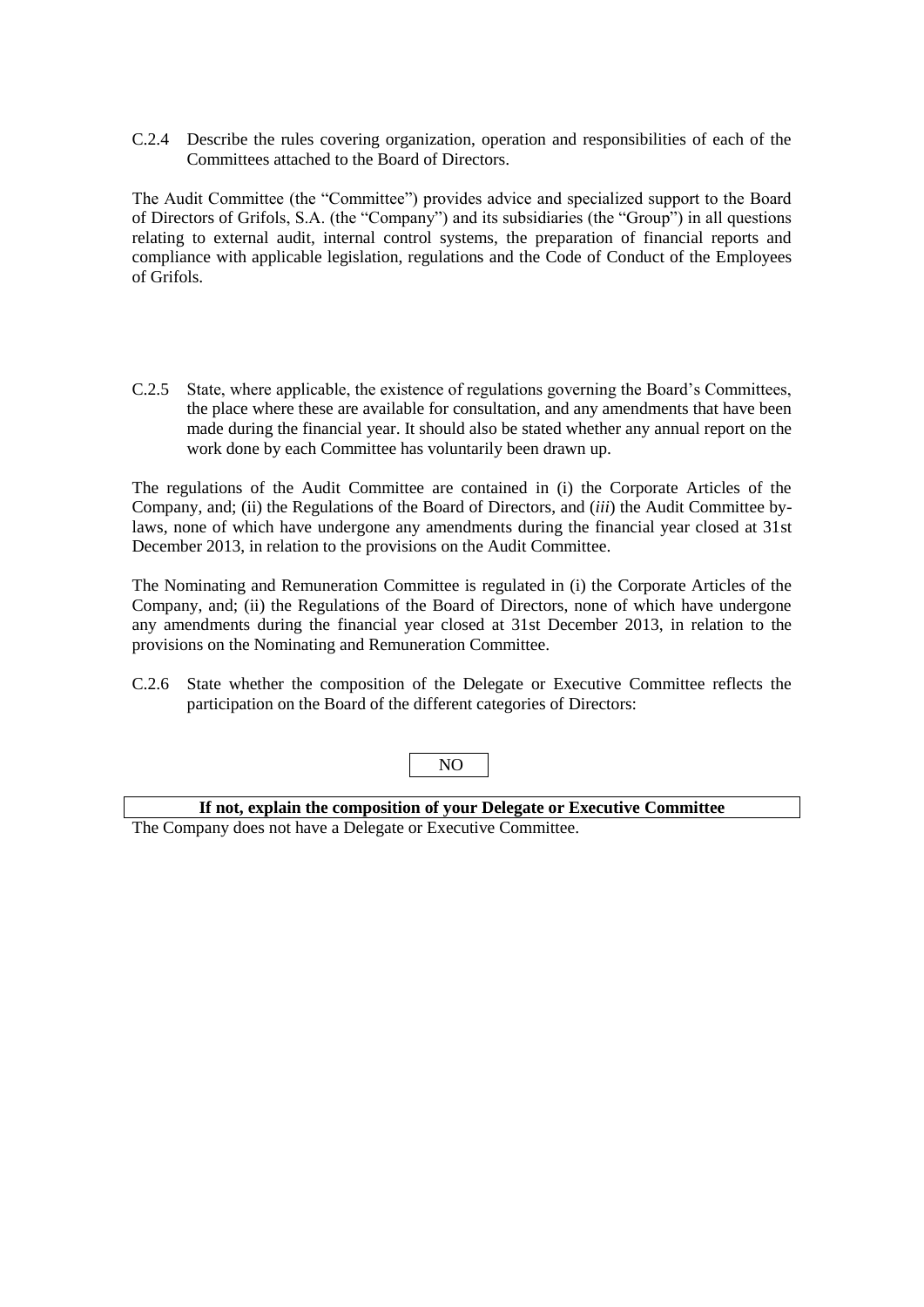# **D RELATED-PARTY OPERATIONS AND INTRA-GROUP OPERATIONS**

D.1 Identify the competent authority and explain, where applicable, the procedure for the approval of operations with related parties and intra-group operations.

#### **Authority competent to approve related-party operations**

The Board of Directors

#### **Procedure for the approval of related-party operations**

In conformity with article 5 of the Regulations of the Board of Directors, the Board of Directors shall be entrusted, among other missions and competences, with assuming, as its core mission, approval of the strategy of the Company and the organization necessary for its start-up, as well as overseeing and controlling that the Management fulfils the objectives set and respects the purpose and interest of the Company. For this purpose, the plenary session of the Board shall reserve the competence of approving, among others, those operations which the Company may carry out with directors, significant shareholders or those represented on the Board of Directors or with persons related to these.

This authorization of the Board shall not, however, be understood as necessary in those relatedparty operations which may simultaneously fulfil the three following conditions:

1. Ones carried out pursuant to contracts with standard conditions and applied on a large scale to a large number of clients;

2. Performed at prices or rates established on general terms by those supplying the goods or services in question, and:

3. Of an amount not exceeding 1% of the Company's annual income.

The Board is to approve related-party operations only after a favourable report is issued by the Audit Committee. The Directors affected by the said related-party operations, apart from not exercising nor delegating their voting right, are to leave the meeting room while the Board discusses and votes on this.

Explain whether the approval of operations with related-parties has been delegated, indicating, if so, the authority or persons unto whom it has been delegated.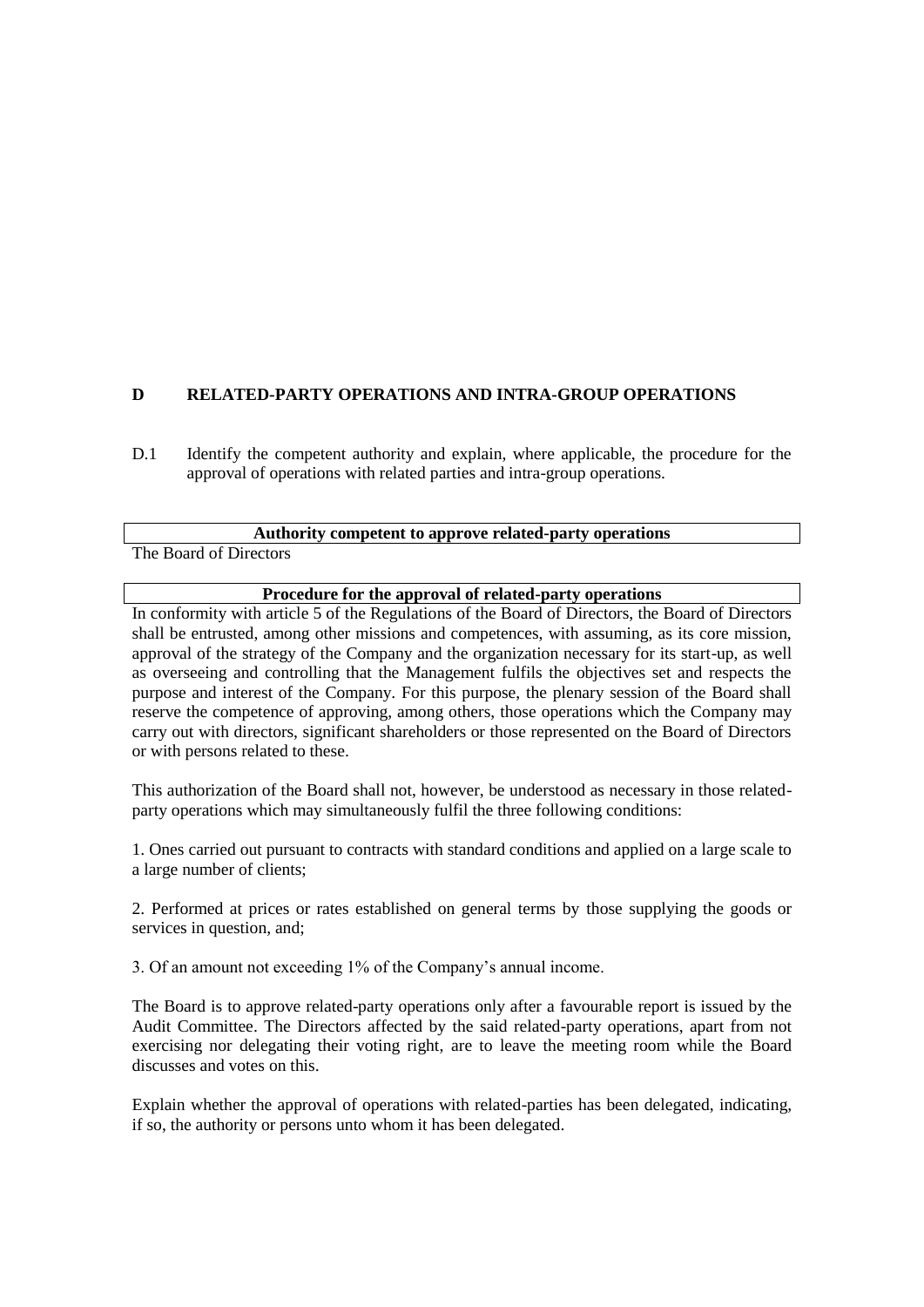The aforementioned competences may not be delegated, except for reasons of emergency. In such case, they are to be submitted to subsequent ratification by the plenary session of the Board.

D.2 Give details of significant operations due to their amounts or which may be relevant due to their subject areas which have been carried out between the company or entities of its group, and significant shareholders of the company:

| Personal or<br>corporate name<br>of the significant<br>shareholder | Personal or<br>corporate name<br>of the company<br>or entity of its<br>group | Nature of the<br>relationship | <b>Type of operation</b>         | Amount<br>(thousands of<br>euro) |
|--------------------------------------------------------------------|------------------------------------------------------------------------------|-------------------------------|----------------------------------|----------------------------------|
| <b>SCRANTON</b><br>ENTERPRISES,<br>B.V.                            | GRIFOLS, S.A.                                                                | Contractual                   | Interest paid                    | 210                              |
| <b>SCRANTON</b><br>ENTERPRISES.<br>B.V.                            | GRIFOLS, S.A.                                                                | Contractual                   | Operational<br>leasing contracts | 8.174                            |
| <b>SCRANTON</b><br>ENTERPRISES.<br>B.V.                            | <b>GRIFOLS</b><br><b>THERAPEUTICS</b><br>INC.                                | Contractual                   | Operational<br>leasing contracts | 15,811                           |

D.3 Give details of significant operations due to their amounts or which may be relevant due to their subject areas which have been carried out between the company or entities of its group, and directors or executives of the company:

| Personal or<br>corporate name<br>of the directors<br>or executives | Personal or<br>corporate name<br>of the related-<br>party | Relationship                                                                                                           | Nature of the<br>operation | Amount<br>(thousands of<br>euro) |
|--------------------------------------------------------------------|-----------------------------------------------------------|------------------------------------------------------------------------------------------------------------------------|----------------------------|----------------------------------|
| <b>THOMAS</b><br><b>GLANZMANN</b>                                  | GRIFOLS, S.A.                                             | <b>Thomas</b><br>Glanzmann is a<br>director of Grifols,<br>S.A. and<br>shareholder of<br>Glanzmann<br>Enterprises GmbH | Rendering of<br>services   | 1.269                            |
| GRIFOLS, S.A.<br>HOLDINGS, B.V.                                    | GRIFOLS, S.A.                                             | Contractual –<br>amount received<br>by Marca Grifols,<br>S.A., a<br>participated<br>company                            | License<br>agreements      | 1,859                            |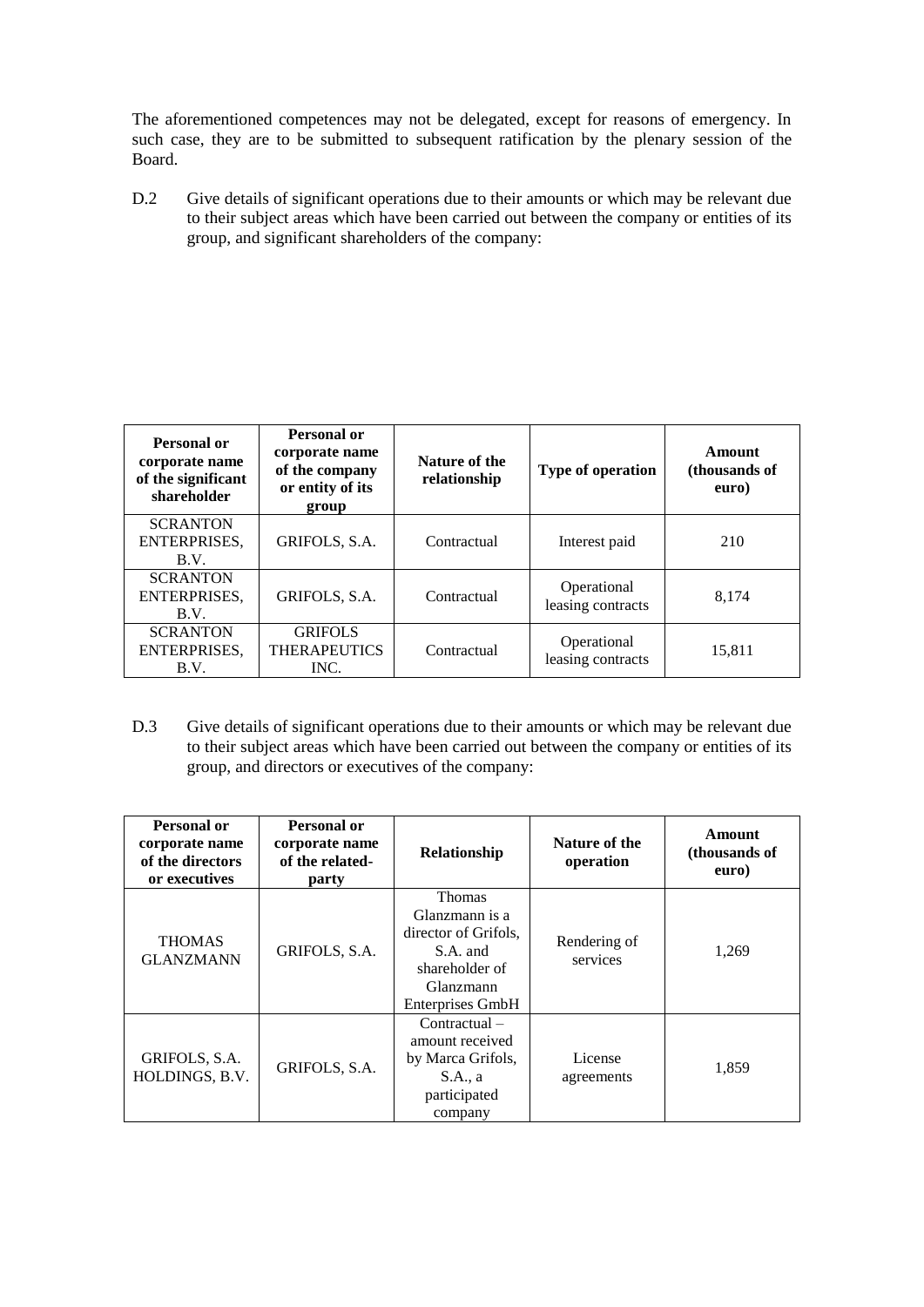D.4 Give details of significant operations carried out by the company with other entities belonging to the same group, provided that these are not eliminated in the process of preparation of consolidated financial statements and do not form part of the standard operations of the company in relation to its purpose and conditions.

In any case, information must be provided on any intra-group operations carried out with entities established in countries or territories considered as tax havens:

| Corporate name of the entity of<br>your group   | Brief description of the operation    | <b>Amount</b> (thousands<br>of euro) |
|-------------------------------------------------|---------------------------------------|--------------------------------------|
| Fundación Privada Victor Grifols<br>Lucas       | Management or collaboration contracts | 500                                  |
| Probitas Fundación Privada                      | Management or collaboration contracts | 3,339                                |
| Jose Antonio Grifols Lucas<br><b>Foundation</b> | Management or collaboration contracts | 151                                  |

- D.5. State the amount of the operations carried out with other related-parties.
- D.6 Give details of any mechanisms set up to detect, determine and solve any possible conflicts of interest between the Company and/or its Group and its Directors, executives or significant shareholders.

One of the general obligations of any Director laid down in article 28.2 of the Regulations of the Board is that of clearly expressing their opposition, in particular concerning independent Directors and other Directors who are not affected by the potential conflict of interest, when this involves decisions which might harm the shareholders not represented on the Board.

Furthermore, article 30.2 of the Regulations of the Board establishes that a Director must consult the Nominating and Remuneration Committee before accepting any management position in another company or concern which might represent a conflict of interests or affect their dedication.

Finally, article 31 establishes the following: (i) the Director must refrain from attending and getting involved in discussions which affect matters in which he or she is personally, directly or indirectly, an interested party; and (ii) the Director shall not be able to carry out, directly or indirectly, any professional or commercial transactions with the Company unless the situation of conflict of interests is informed of in advance, and the Board approves the transaction, after receiving a report from the Nominating and Remuneration Committee.

D.7 Is more than one Company from the Group listed in Spain?

Identify any subsidiaries that are listed in Spain:

#### **Subsidiary company listed**

State whether the respective areas of activity and possible business relations between them, as well as those of the dependent subsidiary company listed with the other companies of the group have been publicly defined with precision.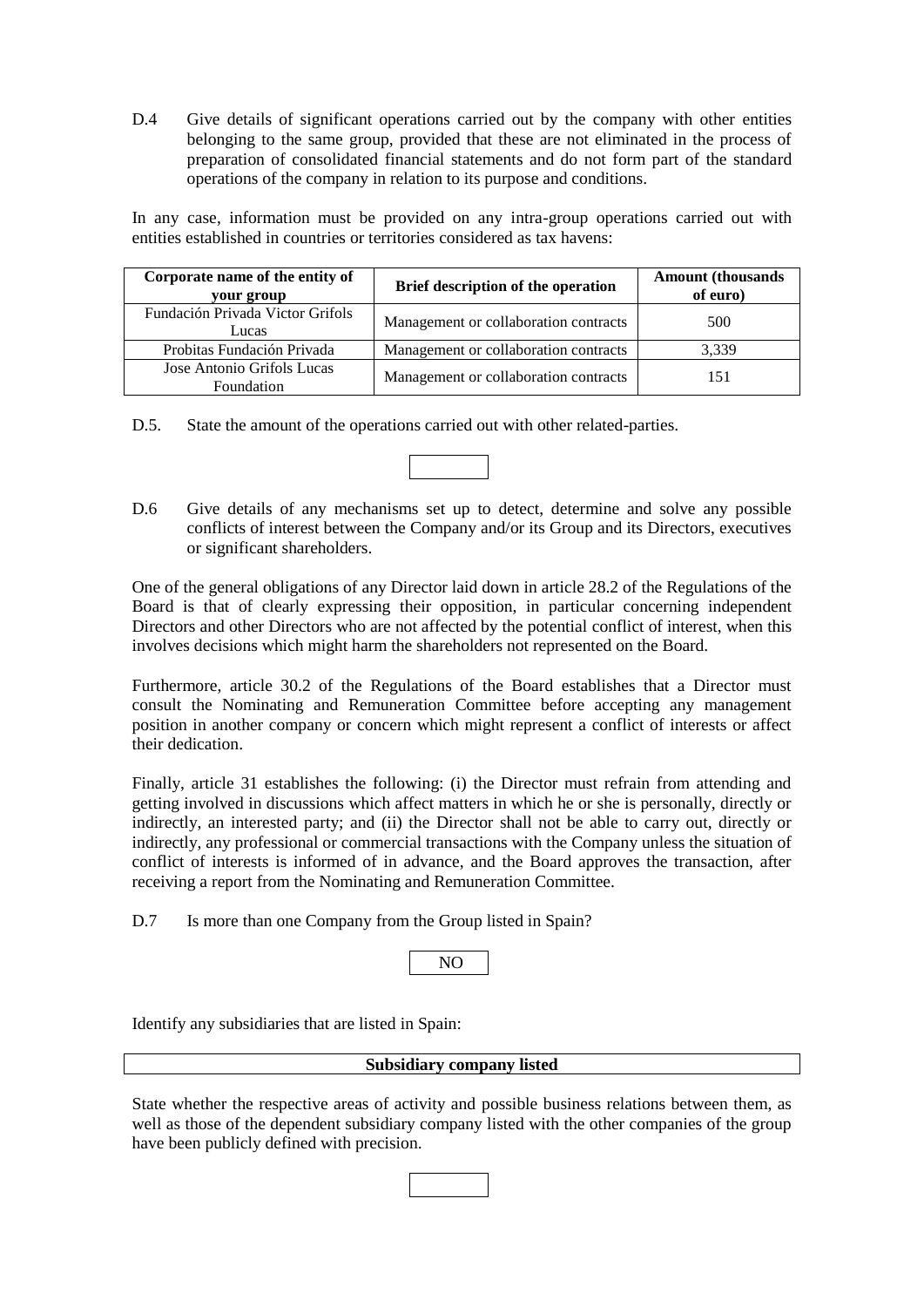#### **Define the possible business relations between the dominant company and the subsidiary company listed, and between the latter and the other companies of the group**

Identify the mechanisms provided for to resolve any possible conflicts of interests between the subsidiary listed and the other companies of the group:

#### **Mechanisms to resolve any possible conflicts of interest**

# **E. RISK CONTROL AND MANAGEMENT SYSTEMS**

E.1 Explain the scope of the Risk Control and Management System of the company.

The Company's risk management system considers all kinds of risks and is applicable to all of the businesses of the companies that form the Group.

E.2 Identify the organs of the company responsible for the preparation and execution of the Risk Management System.

The Board of Directors of the Company has ultimate responsibility for establishing the basic principles and the general framework of action for the main risks to be identified, evaluated, managed and controlled appropriately.

Risk management is the responsibility of senior management, whose main functions in this respect are:

- The identification and evaluation of relevant risks.
- The definition, application and regulatory development of corporate risk management policies.
- The implementation of the processes required to ensure proper control and fulfilment of the mentioned corporate risk management policies.

In accordance with its by-laws, the Audit Committee of the Company is responsible for "periodically reviewing the internal control and risk management systems, in order for the main risks to be identified, managed and made known appropriately."

The Audit Committee is assisted by the Internal Audit Department in these functions. Specifically, the activities inherent to Internal Audit in relation to the risk management system of the Company are:

- To provide a guarantee in relation to risk management processes and the correct evaluation of the same, and;
- To evaluate risk management processes, including the overseeing of controls and procedures.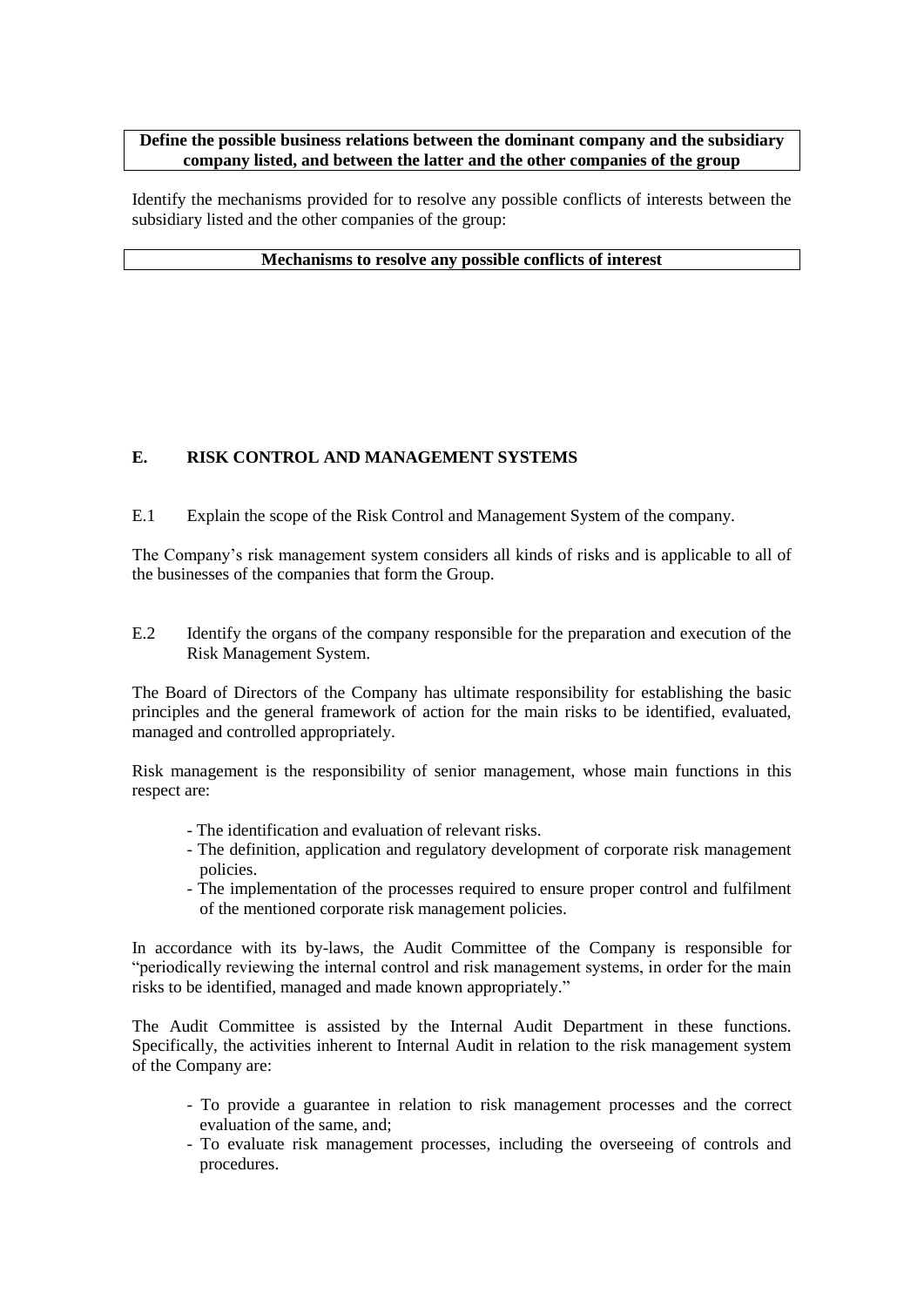E.3 State the main risks which may affect the achievement of the business goals.

The main risk factors covered in the Management Report and the Consolidated Annual Report of the Company for fiscal year 2013 are as follows:

- Effects of the financial crisis on the countries in which the Company is operating
- Changes in the Public Health System that may affect the Company's activity
- Lack of raw material for product manufacturing
- Emergence of competitive products in the market
- Changes in the regulatory norms of the markets
- Credit, liquidity and market risk (including interest rate risk, exchange rate risk and other price risks).
- E.4 State whether the entity has a level of risk tolerance.

No.

E.5 State which risks have materialized during the financial year. Those inherent to the business.

E.6 Explain the response and supervision plans for the main risks of the entity.

The Group has the necessary departments and the backing of specialized external consultants to ensure compliance with laws and rules applicable to it.

The Group does not have any significant concentrations of commercial credit risk or predict any significant insolvency risk.

As regards the credit risk with banks and financial institutions, the Group only works with institutions of known repute and requires appropriate diversification of its investments.

The Group implements cautious management of the liquidity risk, based on the availability of cash and financing facilities by means of a sufficient amount of engaged credit facilities which enable the Group to carry out its business plan and operations with stable and ensured financing sources.

The objective of management of market risk is to administer and control the Group's exposure to changes in market prices within reasonable parameters and at the same time, to optimize profitability.

The Group's main exposure to exchange rate risk is concentrated in the United States dollar. Given the high correlation between earnings in dollars and the purchases and expenses in dollars, the Group has a natural coverage of dollar fluctuations, and for this reason the risks stemming from fluctuations in the exchange rate are minimal. Furthermore, the risk of conversion over net assets from operations by the Group abroad in dollars is managed, principally, by means of third-party resources denominated in the said foreign currency.

The liabilities issued at variable rates expose the Group to interest rate risk as regards cash flows. The resources issued at fixed rates expose the Group to interest rate risk at the reasonable value. The management of interest rate risk is intended to achieve a balance in the structure of the debt, maintaining part of the debt at a variable rate via hedges.

The risk of the price of raw materials is minimized by vertical integration of the hemoderivatives business, a sector with a high level of concentration.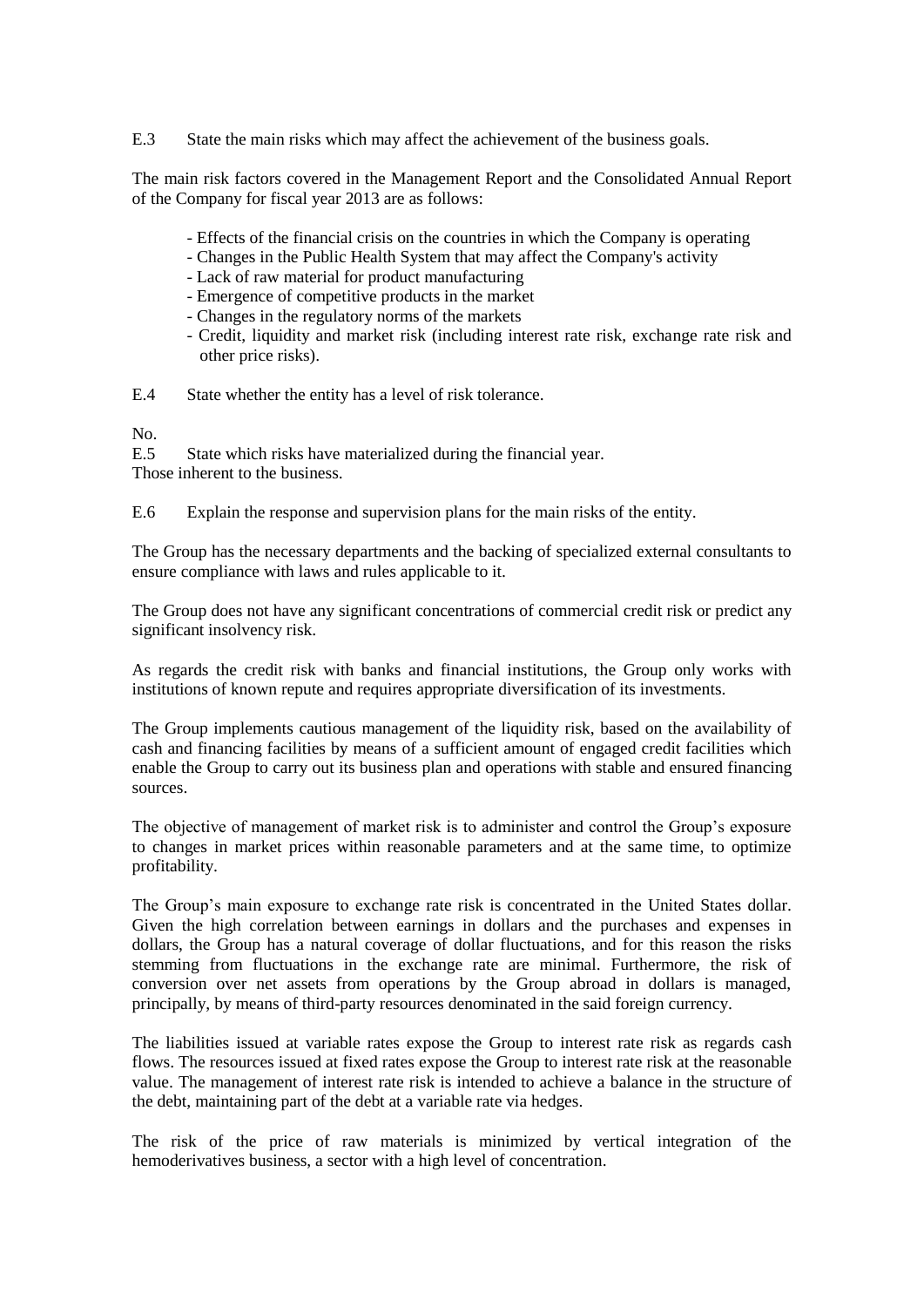Other prominent operating risks of the Group are:

- Product liability.
- Environmental responsibility.
- Incidents which may occur on its premises.
- The continuity of the business in the event of unexpected situations.

The Company has a quality system designed in order to guarantee the quality of our products from when the raw material is obtained until the release of the finished product for marketing. The quality controls of raw materials, production processes and finished product have been set up in order to minimize the risk of releasing onto the market a product that could have its quality, effectiveness or safety impaired.

The Company also has a system for control of claims and pharmacovigilance, designed for early detection of any possible quality, efficiency or safety problems potentially connected with our products, and the adoption of the necessary corrective measures. Combined with the systems for monitoring product traceability on the market, this system enables fast and effective withdrawal of any batch of product from the market at any time.

The Environmental Department plans the environmental management of all the divisions in accordance with Grifols' environmental policy, which has the following objectives, amongst others:

- To minimize the environmental impacts of new products and developments.
- To guarantee compliance with applicable legal requisites and other principles to which the organization subscribes.
- To implement techniques for contamination prevention in order to minimize the environmental risks of its activities.

The system is based on the following mainstays:

- Deployment of a uniform documentary system which covers both operational and management procedures.
- The organization of Environmental Committees in each of the companies to appraise their environmental management, evaluate and decide on priority environmental measures.
- All the departments take into account any possible environmental impacts when establishing their work processes.

As regards our employees' safety, Grifols' safety standards, stricter than legal requirements, are painstakingly documented and the workers receive constant training to guarantee their uniformity and compliance.

Both the product responsibilities and possible incidents on the premises are furthermore covered by means of risk management policies and overall insurance schemes in order to guarantee appropriate and uniform protection for all the companies in the Group.

As regards the continuity of the business in the event of unexpected situations which might break off the work of any of our critical factories, Grifols has alternative premises which would allow ongoing operations at an acceptable level during the contingency. As for information technology services, a number of measures have been implemented to face up to contingency situations. All the procedures which are considered critical are backed up by the most appropriate technology in each case. Apart from this, a replication system between the centres in Spain and the United States has been implemented for some services. For the others there is a crisis recovery plan enabling service to be given to the entire Group in contingencies.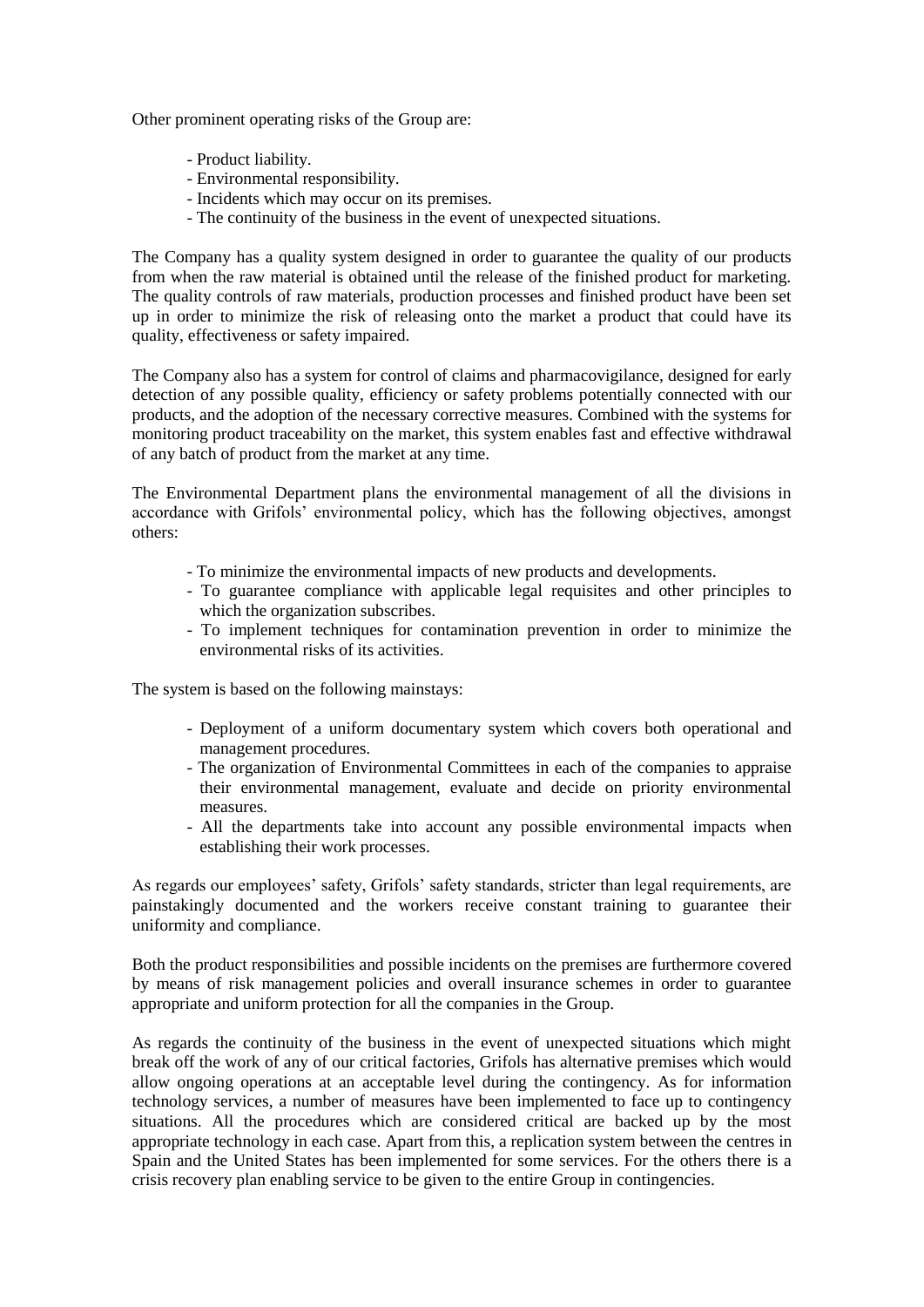### **F. INTERNAL CONTROL AND RISK MANAGEMENT SYSTEMS IN RELATION TO THE FINANCIAL INFORMATION ISSUING PROCESS (SCIIF)**

**Describe the mechanisms that make up the control and risk management systems in relation to the financial information issuing process (SCIIF) in your entity.**

#### **F.1 Control environment of the entity**

**Inform, stating their main characteristics, in relation to at least the following:**

**F.1.1. Which authorities and/or functions are responsible for: (i) the existence and maintenance of an appropriate and effective SCIIF; (ii) their implementation, and; (iii) their overseeing.**

Board of Directors:

The Board of Directors of the Company is ultimately responsible for the existence, maintenance and overseeing of an appropriate and effective SCIIF. In accordance with its Regulations, the Board of Directors has delegated this responsibility to the Audit Committee.

Audit Committee:

As regards information and internal control systems, article 14, section 5 (c) of the Regulations of the Board gives the following competences to the Audit Committee, among others:

- To supervise the preparation process and the integrity of the financial information on the Company and the Group, verifying compliance with legal requirements, proper delimitation of the scope of consolidation and the proper application of accounting criteria;
- To regularly assess the internal control and risk management systems, so that the main risks are appropriately identified, managed and made known;
- To ensure the independence and efficiency of the internal audit function; proposing the selection, appointment, re-election and removal of the head of the internal audit service; receiving regular information on its activities; and checking that the senior management takes the conclusions and recommendations of its reports into account, and;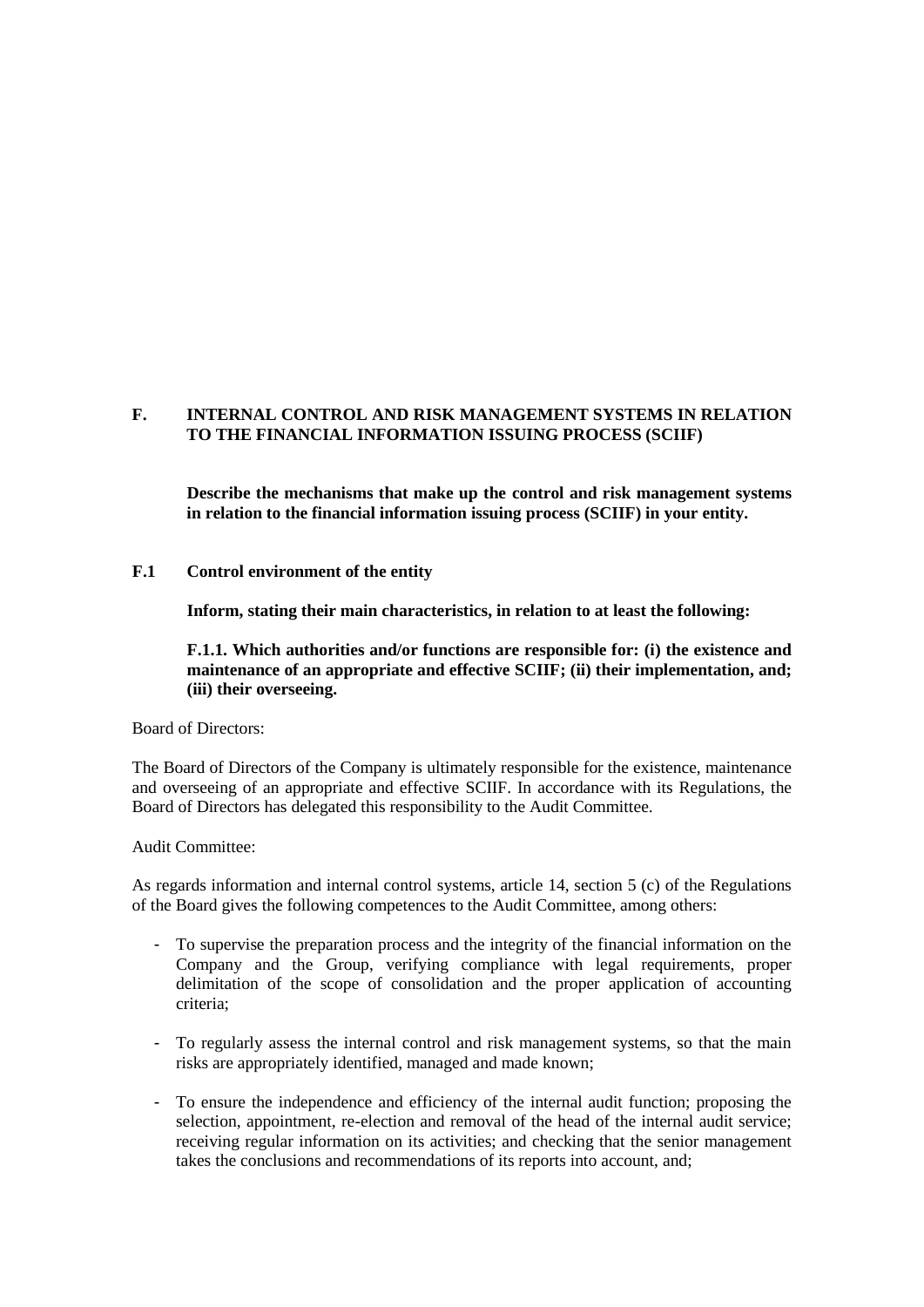- To establish and supervise procedures for reception, retention and treatment of any complaints received by the Company in respect of accountancy, internal controls and auditing matters, as well as anonymous and confidential contributions made by employees on questionable auditing and accounting matters.

Members of the Audit Committee should be appointed taking into consideration their knowledge, skills and experience in accounting, auditing and risk management.

The Audit Committee has an internal audit function which, under its supervision, reviews the reliability, integrity and consistency of financial-accounting information, evaluating its risks and the controls implemented to mitigate them and informs regularly on work performed and measures proposed for the correction of the same.

Finance / Accounting Policies and Internal Control:

The Finance Department has an Accounting Policies & Internal Control function with responsibility for developing and implementing policies, procedures and controls on financial information and overseeing their fulfilment. This function communicates approval of internal control policies and procedures for financial information to the companies of the Group and maintains the documentation related to financial information procedures and controls up-todate.

The internal financial information control system of GRIFOLS is evaluated internally, every year, by independent personnel.

**F.1.2 If these exist, especially in relation to the process of preparation of financial information, the following elements:**

**Departments and/or mechanisms in charge of: (i) the design and review of the organizational structure; (ii) clearly defining the lines of responsibility and authority, with appropriate distribution of tasks and functions, and; (iii) ensuring existence of sufficient procedures for the correct usage thereof in the entity.**

The design and review of the organizational structure and the definition of the lines of responsibility and authority are carried out by the Board of Directors via the CEO.

The distribution of tasks and functions is carried out in order to guarantee efficacy and efficiency of operations, ensuring an appropriate segregation of functions.

The detailed organizational chart of the functions of the Group is available for all of the employees of the Group in the Intranet of the Company.

**Code of conduct, organ of approval, level of implementation and instruction, principles and values included (stating whether there are any specific mentions in the register of operations and preparation of financial information), the authority in charge of analysing non-fulfilments and proposing corrective actions and penalties.**

Code of Conduct:

The Code of Conduct of the Group establishes the rules of conduct, applicable to all employees and members of the Board of Directors and other administrative bodies of all of the companies of the Group, both in relation to their own colleagues and as regards to third parties.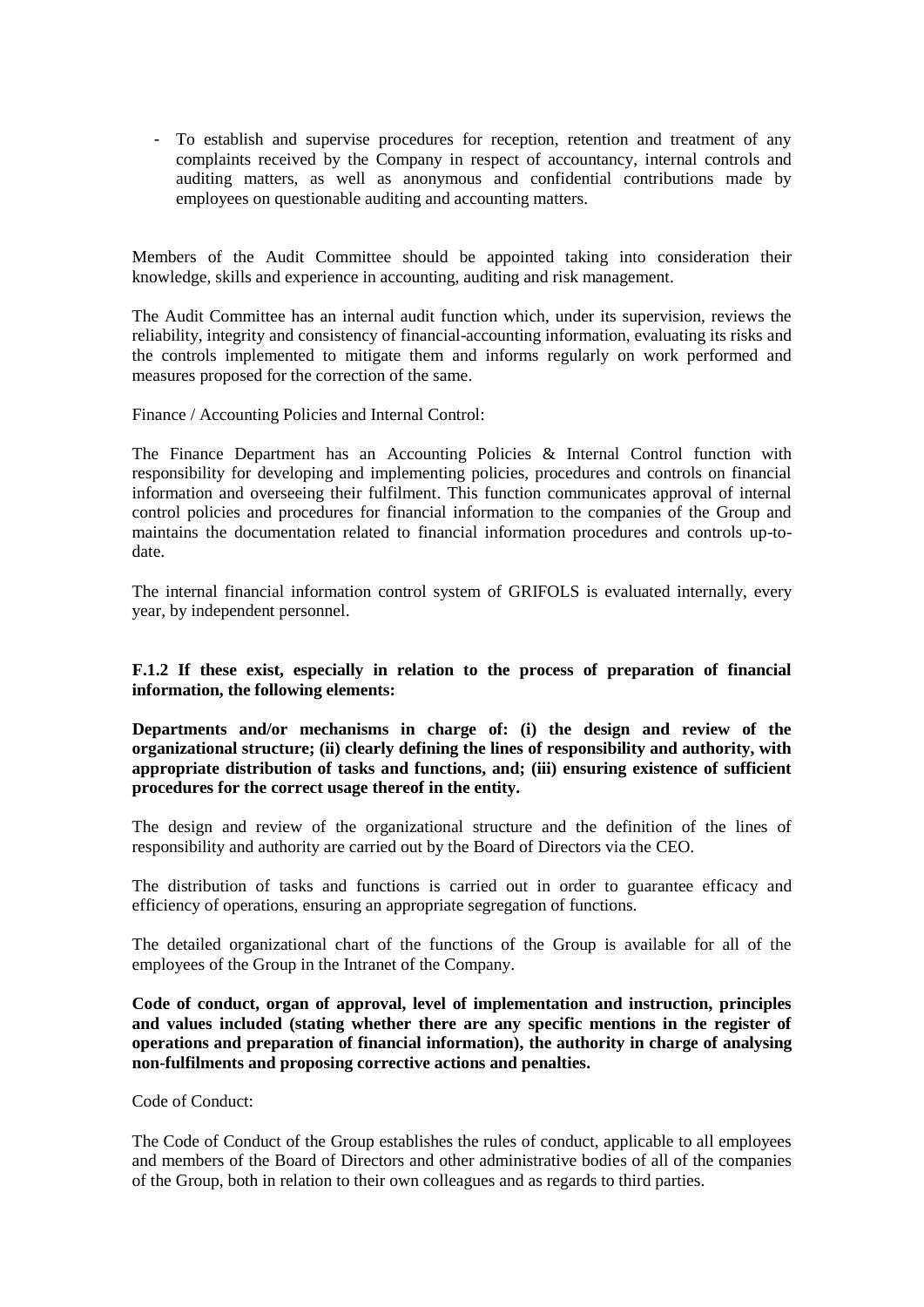Section 9 of the Code of Conduct is dedicated to the "Reliability of information and dissemination". In this respect, it establishes that:

- Financial statements, books, records and accounts of the Company must reflect the operations reliably and in accordance with legal requisites and accounting principles. The dissemination of dishonest information, whether internally or externally, is absolutely forbidden;
- In its relations with markets, the Company policy is one of transparency. The public financial statements, the information for regulatory bodies, and, in general, the information published in any mediums must be exact and complete in all aspects.

The Code of Conduct is published as internal regulations in the Group Intranet, available for all employees, and on the Company's Web (www.grifols.com)

In its section 12, the Code of Conduct establishes that; "Non-fulfilment of the Code of Conduct by any employee or manager of GRIFOLS shall be considered a breach of his or her obligations with GRIFOLS and, in very serious cases, it may even lead to dismissal and to the demanding of corresponding responsibilities or liabilities".

Ethical Code for Executives:

The Board of Directors approved the Ethical Code for Executives in 1998 and amended it in 2008.

This Code must be considered as a general framework of basic principles to govern the actions of employees and other persons who work for the group, inspired by the ethical values by which the Company has always been governed, the main priority of which is the utmost safety and efficacy of its products.

The executives of all of the companies of the Group must read and accept the content of the Ethical Code every year.

Non-fulfilment of any of the ethical principles of the Company is a cause for dismissal.

Any possible non-fulfilment, either of the Code of Conduct or of the Ethical Code, must be notified to the Audit Committee for analysis and, where applicable, correction and/or penalties in relation thereto.

### **Reporting channel, which is to enable communication to the Audit Committee of any irregularities of a financial and accounting nature, in addition to any possible nonfulfilments of the code of conduct and irregular activities in the organization, informing, where applicable, of whether this is of a confidential nature.**

The Company has two reporting channels which allow for concerns of an ethical nature to be presented, and for the reporting of any behaviour contrary to the Code of Conduct, to the policies or procedures of the Company or to law, in a confidential and anonymous manner. They are currently available in Spain and the United States, in English and Spanish, with it being planned for them to be implemented in the rest of the countries in which the Company is present in the short term. For the rest of the countries in which the Company is present, an internal communications channel exists for the reporting of any behaviour contrary to the Code of Conduct.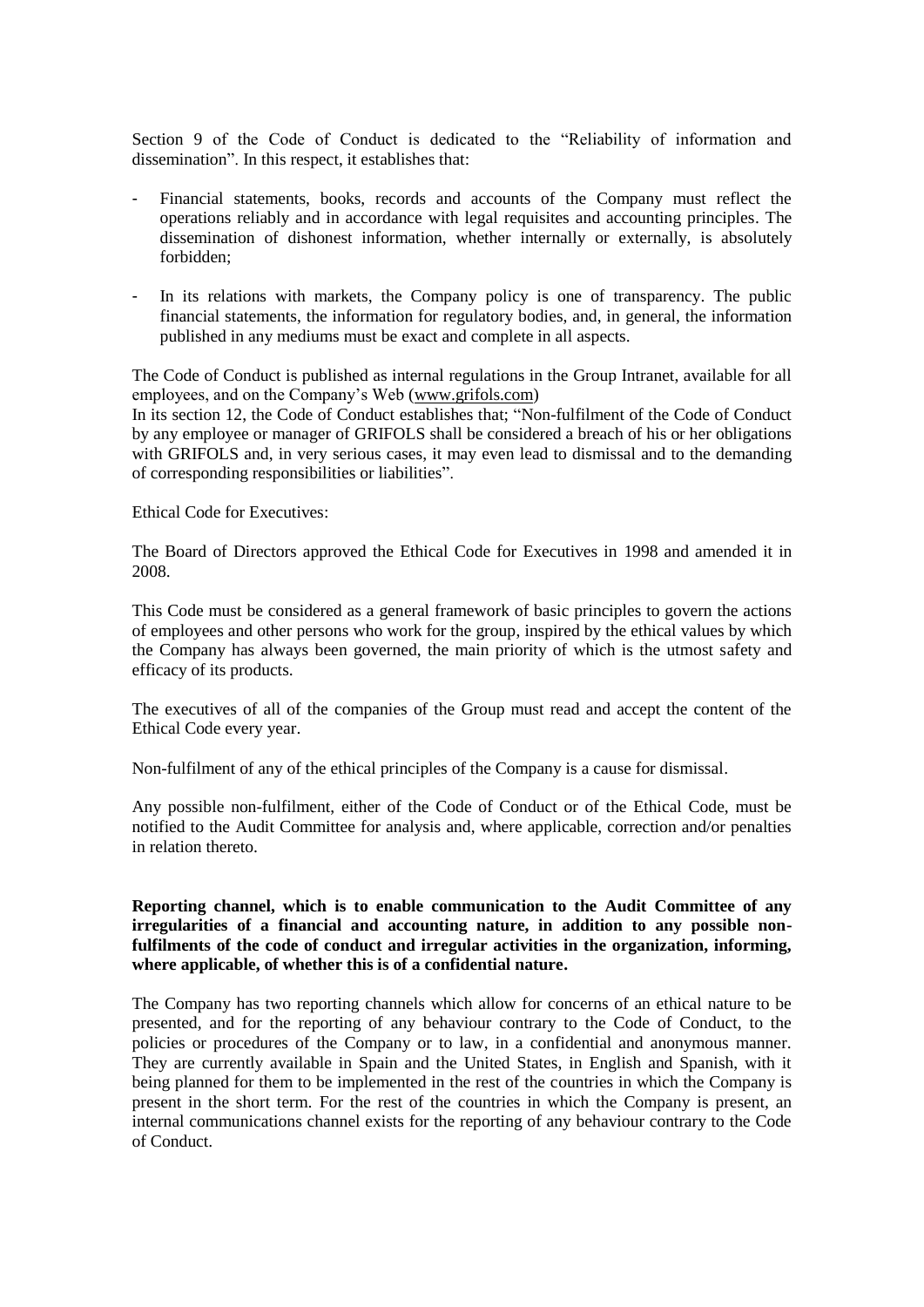The reporting channels are managed by external providers which classify them according to their nature. The Internal Audit Management informs the Audit Committee, regularly, in relation to all issues reported and the results of investigations and the measures adopted.

#### **Training programs and regular updates for the personnel involved in the preparation and review of financial information, as well as in the evaluation of the SCIIF, covering, at least, accounting regulations, audit, internal control and risk management.**

It is a responsibility of the Finance Management and of the Corporate Accounting and Reporting function, dependent on the former, to ensure that all personnel involved in the preparation of the financial statements of the Group have the appropriate training and receive annual updates on International Financial Information Standards and in principles of internal control of financial information. In 2013, the mentioned personnel attended an annual refresher seminar in the mentioned subject areas, presented by an external provider, and it regularly receives various publications, to which the Company subscribes, which offer up-to-date information on the evolution of the business and regulatory environment of the activities performed by the Group and on International Financial Information Standards and internal control.

#### **F.2 Evaluation of financial information risks**

### **Inform, at least, in relation to the following:**

**F.2.1 Which are the main characteristics of the risk identification process, including those of error or fraud, in relation to:**

#### **Whether the process exists and has already been documented.**

The Company is subject to compliance with the United States Act "Sarbanes-Oxley".

The process of identification of risks in the financial information is documented in the methodological guide for compliance with the United States Act "Sarbanes-Oxley" (GRIFOLS – SOX Methodology). The document explains in details, among other information, the approach applied in relation to the following aspects:

- Identification of risks and definition of the scope;
- Management controls (also known as Entity Level Controls);
- General Controls of the information systems;
- Documentation of processes;
- Strategy of controls testing.

### **If the process covers the totality of the financial information goals (existence and occurrence; integrity; valuation; presentation, breakdown and comparability; and rights and obligations), if it is updated, and how often.**

Financial information risks materialize in five categories: integrity, existence and occurrence, valuation, presentation and breakdown and rights and obligations. The aim of the first three is to ensure that accounts contain entries relating to real transactions, booked accurately. The last two are aimed at the rights and obligations being presented and described correctly in the financial statements.

In 2013, Internal Control identified the financial information risks with data from the closure of the previous financial year, updating the analysis twice during the financial year, the last being with data referring to 31st December 2013.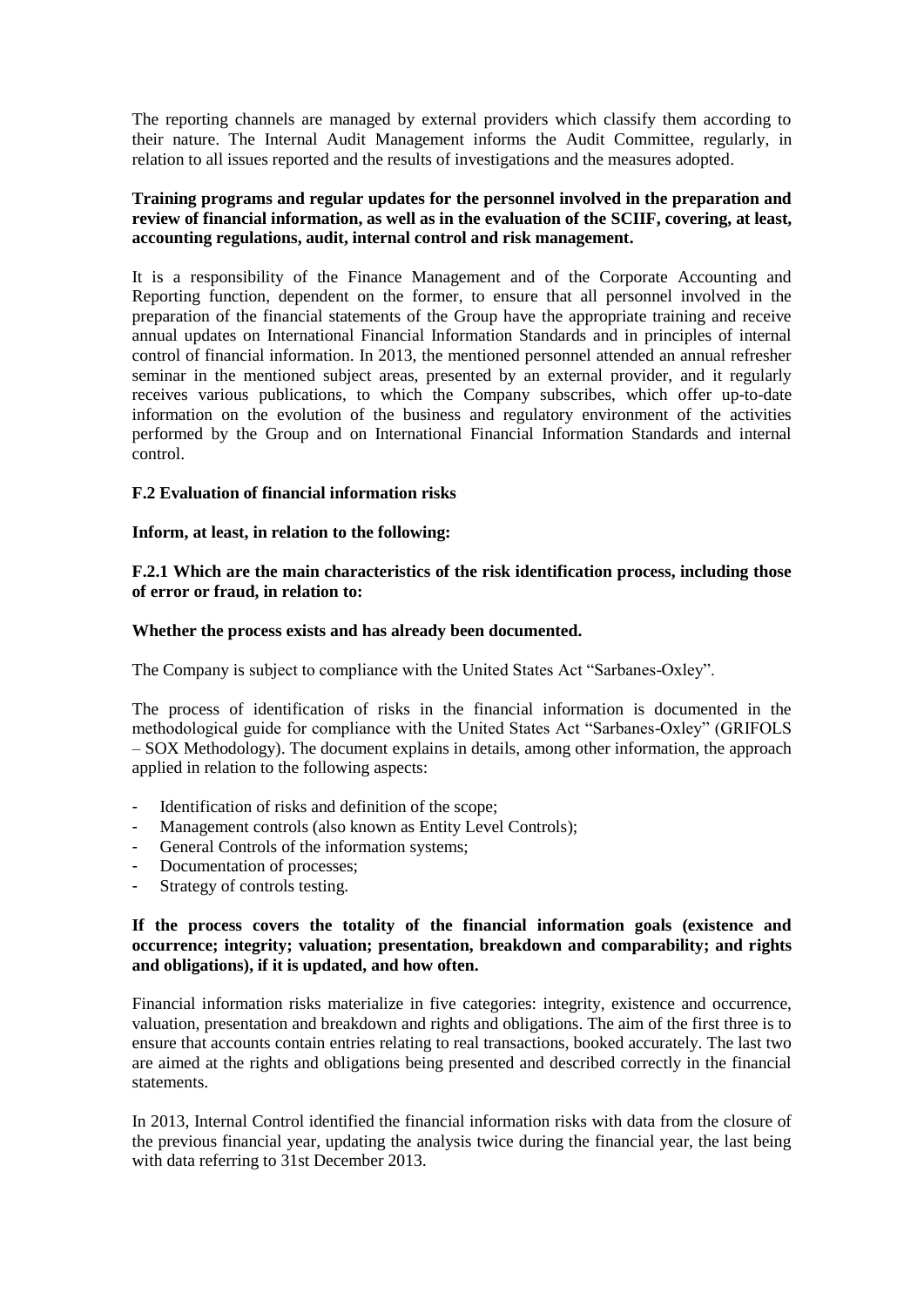#### **The existence of a process for the identification of the scope of consolidation, taking into account, among other aspects, the possible existence of complex corporate structures, instrumental entities or those with special purposes.**

The Company keeps a company shareholding book which contains the totality of the participations in the Group, both direct and indirect, as well as any entities in which the Group may have the capacity to exercise control irrespective of the legal form by means of which such control may be exercised, including, therefore, where appropriate, both instrumental companies and those of special purposes.

The scope of consolidation of the Company is determined monthly by the Corporate Accounting and Reporting / Consolidation and Reporting management, depending on the corporate record information and in accordance with International Accounting Standards and other local accounting regulations.

The overseeing of the appropriate delimitation of the scope of consolidation is a responsibility of the Audit Committee.

### **Whether the process takes into account the effects of other types of risks (operational, technological, financial, legal, reputational, environmental, etc.) to the extent that these may affect the financial statements.**

The risk identification process of the Company is based on the evaluation of risks in the accounting entries of the financial statements;

An accounting entry is considered significant whenever a reasonable possibility of it containing an error exists or, individually or jointly with others, it may have a material effect on the financial statements.

In order to determine whether an entry is significant, the Company considers both quantitative factors (the size and composition of the entry and the volume of the transactions recorded) and qualitative ones (uniformity and centralization of transactions, complexity and risk inherent). Operational, technological, financial, legal, reputational and environmental risks, etc., to the extent which they may affect the financial statements, are considered in the qualitative valuation.

#### **Which corporate governance authority supervises the process.**

The supervision of the financial information risk identification process is carried out by the Audit Committee as part of its functions in relation to the information and internal control systems, detailed in section F 1.1. of this report.

#### **F.3 Control activities**

#### **Inform, stating their main characteristics, if you have at least the following:**

**F.3.1 Procedures for review and authorization of the financial information and the description of the SCIIF, to be published in securities markets, stating those responsible, as well as the documentation describing the flows of activities and controls (including those relating to fraud risk) of the different kinds of transactions which may have a material impact on the financial statements, including the procedure for accounting closure and the specific review of relevant opinions, estimates, valuations and forecasts.**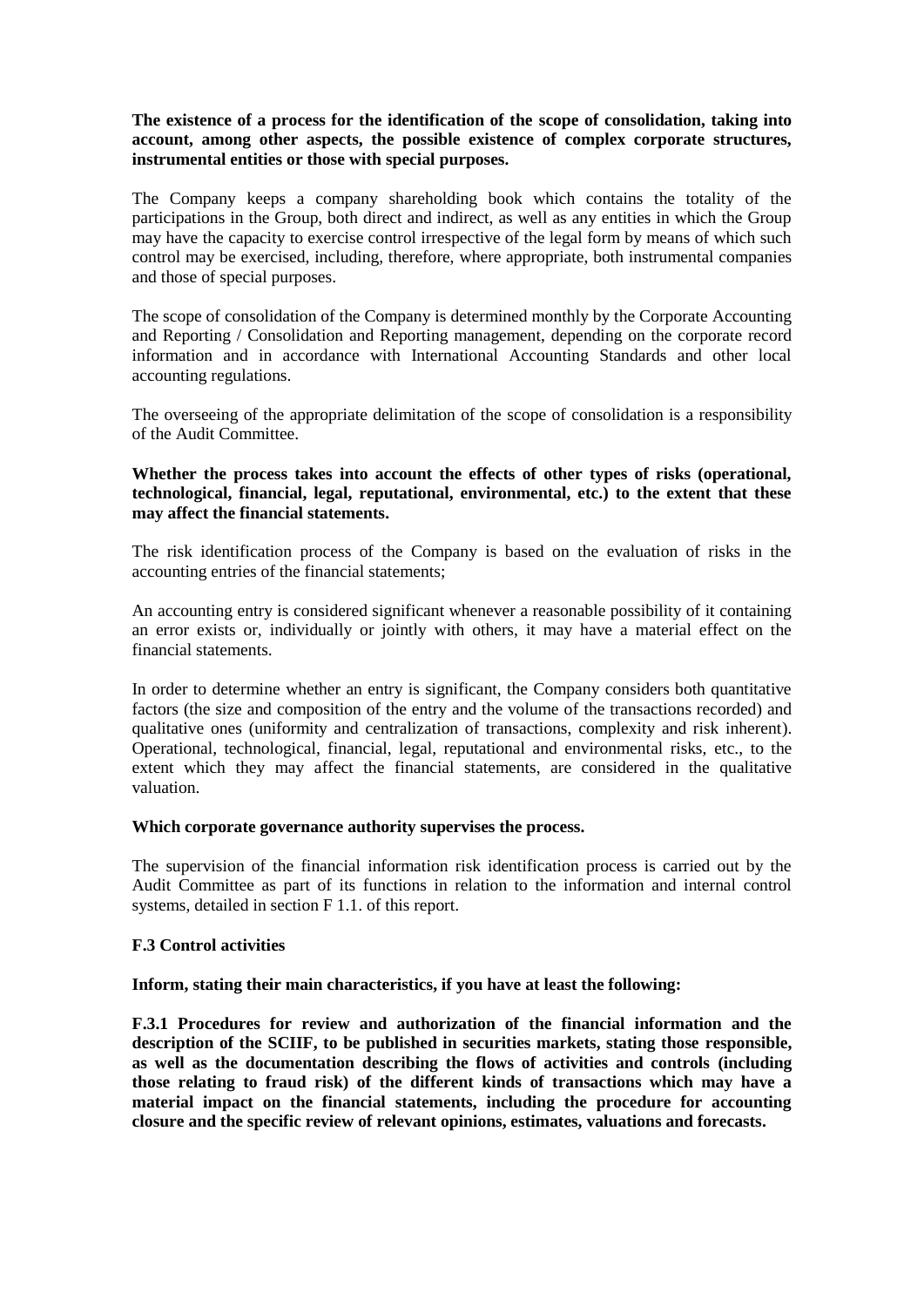The Company provides financial information to the securities market every quarter. The information is prepared and reviewed by the different units which make up the Finance Department of the Company and requires approval by the Corporate Finance Director.

The Audit Committee supervises the information that is presented to the market. To do so, it is in possession of the conclusions of the external auditors on the results of their review of the quarterly financial statements. Finally, the Audit Committee communicates its conclusions on the financial information to the Board of Directors, which approves its publication.

The internal financial information control system of GRIFOLS was implemented in order to comply with section 404 of the United States Act "Sarbanes-Oxley".

The initial point of the system is the management controls, also known as Entity Level Controls (hereinafter ELC). These controls work transversally, and are designed to supervise the effectiveness of the internal control as a whole.

The Company classifies the ELC identified in accordance with the COSO control framework, which considers the following components:

- Environment of control:
- Evaluation of the risk:
- Control activities:
- Information and communication;
- Supervision.

Based on the analysis of the most important transactions, the business processes which must be documented are identified. The Company has identified the following business processes which group together all of the activities of the Group:

- Closure of the financial statements:
- Purchases and accounts payable;
- Sales and accounts receivable:
- Inventory;
- Treasury;
- Human Resources;
- $R + D^2$
- Fixed assets:
- **Taxes**

The 9 main business processes are divided into sub-processes, adapted to the particularities of the business operations of each country or region.

For each process / sub-process, the following basic components have been identified:

- Control objectives: Control requirements which must be fulfilled in each activity of the process. They are intended to ensure the reliability of the financial information, covering the premises of integrity, existence and occurrence, valuation, presentation and breakdown and rights and obligations.
- Risks: The possibility of an event or action affecting the capacity of the Group to achieve its financial information goals, including the risk of fraud.
- Control: Policies and procedures and other resources established in order to ensure that the control objectives are achieved in such a manner that they may allow for any material errors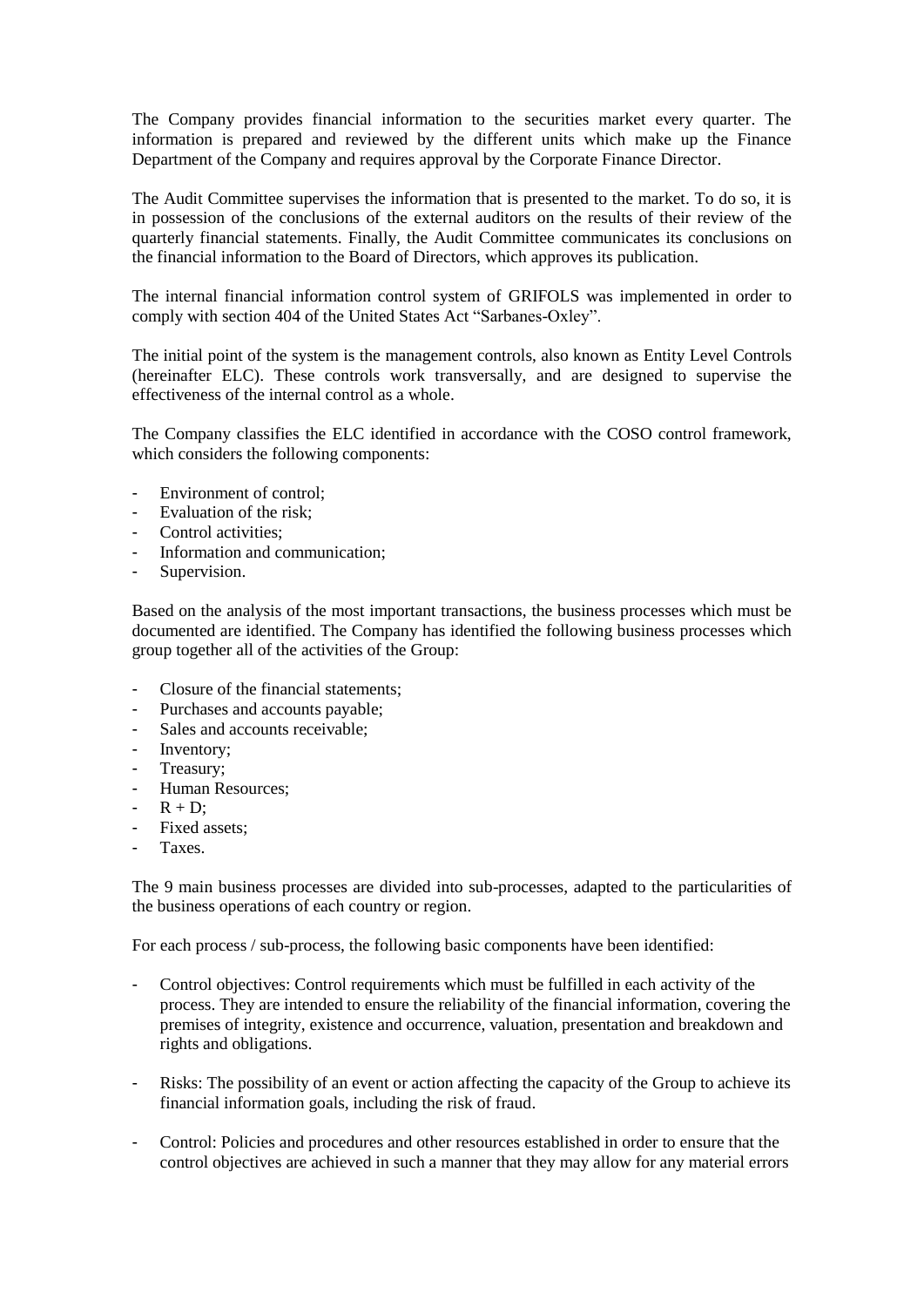in the financial statements and/or fraudulent activities to be prevented or detected. The controls of the process are incorporated into the operations of the same.

Internal Auditing has carried out tests to verify the correct operation of the controls. The shortfalls identified, where applicable, have been validated with the person responsible for the process, with action plans which have been considered necessary being agreed.

The persons responsible for the processes have confirmed that the risks and controls documented are correct at 31st December 2013.

### **F.3.2 Policies and procedures for internal control over information systems (among others, over access security, change control, operation of the same, operational continuity and segregation of functions) supporting the relevant processes of the entity in relation to the preparation and publication of financial information.**

The global Information Technologies (IT) division of the Company is responsible for the information systems of all of the companies of the Group in the different territories where they operate. As part of its functions, the definition and monitoring of security policies and procedures for applications and infrastructures are included.

The internal control system of the Company identifies the applications and infrastructures that support the relevant processes in relation to the preparation and publication of the financial information and evaluates the reliability of their general controls.

In the evaluation of the general controls of IT, the system covers the following processes:

- Management of identities and authorizations for access;
- Development and implementation of new projects;
- Evolutive and corrective changes;
- Environmental control and physical access to the data processing centres;
- Safeguarding of information, recovery and continuity plans;
- Operation and monitoring of systems and applications;
- Incident management;

Any weaknesses detected, whenever no compensatory controls to mitigate these are identified, are corrected by means of specific remediation plans.

In addition, for the security of the information, the Company has a number of policies and procedures which establish and define, among others, the following operational principles:

- Development methodology: covering from the taking of requirements to the testing and acceptance by the business unit with the main objective of ensuring that the systems behave as they have been defined;
- Flows of review and approval of the specifications and documentation on the design of applications, changes to programs and systems, as well as the assignment of points of access to the information;
- Monitoring of the availability of systems and applications as well as the integrity of the data exchanged between the relevant applications;
- Segregation of functions based on an incompatibility matrix, supervised by the persons responsible for the different business processes;
- Recovery plan in a secondary location for the relevant systems;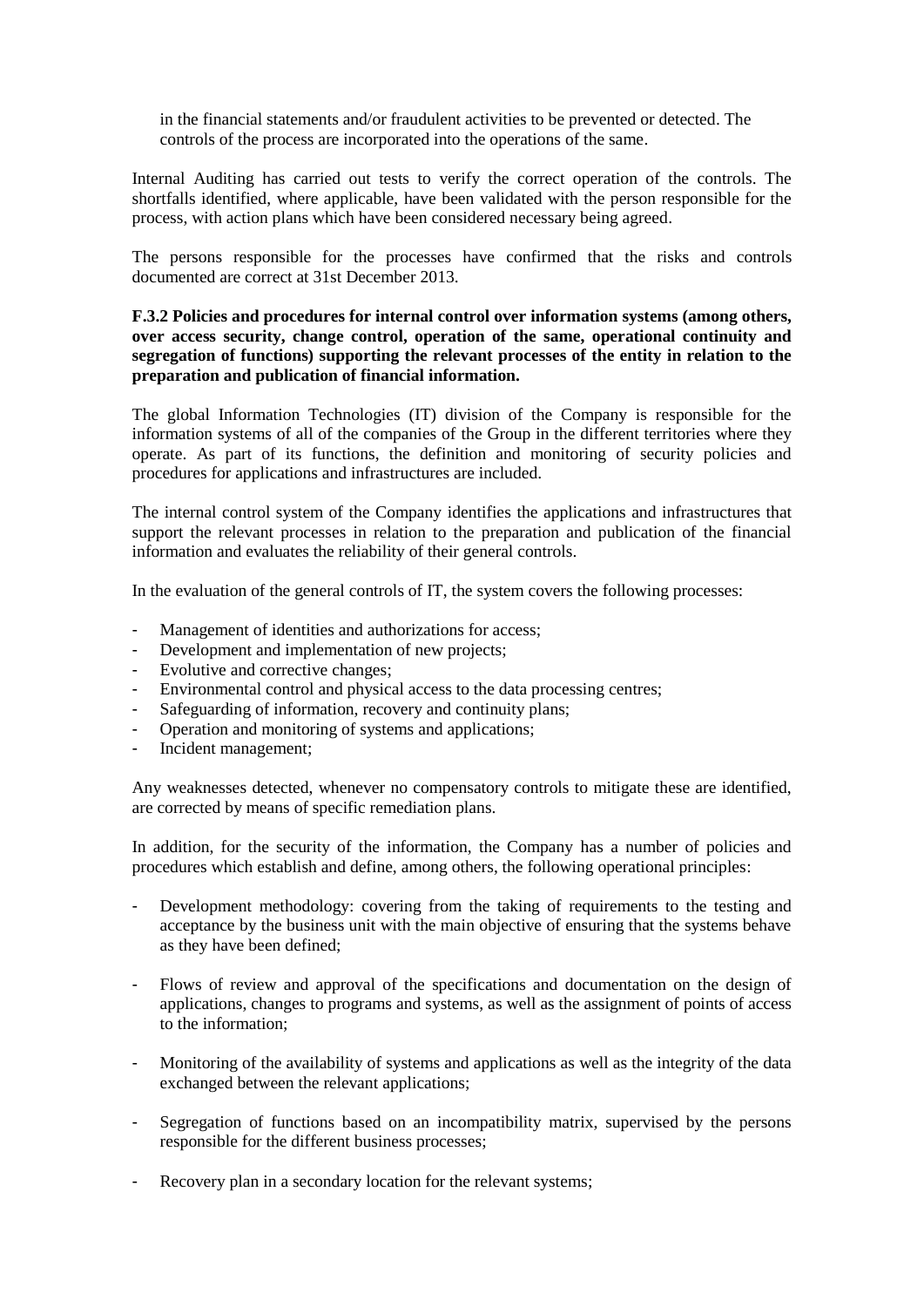Policy on the use of the information systems.

The management of the information security and associated technological assets, as well as the responsibility, in the environment of IT processes, for compliance with regulations and the maintenance of the privacy of the data of clients, employees and donors is a responsibility of the following authorities:

- IT Security Committee: It regularly analyses the different reports on risks, incidents and regulatory changes and proposes the action plans which it considers appropriate in order to protect the information assets and to reach and maintain the desired level of security;
- IT Risk Management Function: Depending directly on the IT Director, its main mission is to analyse the risks of the different processes, systems and applications and maintain them at levels accepted by the Company, developing and coordinating the implementation of controls, where applicable.

### **F.3.3 Policies and procedures of internal control intended to oversee the management of activities sub-contracted to third parties, as well as those aspects of evaluation, calculation or valuation entrusted to independent experts, which may have a material impact on the financial statements.**

The Company demands providers of the main services to present an independent report on their internal control structure in accordance with Public Company Accounting Oversight (PCAOB) standard SSAE16 and/or carries out tests on the same directly in order to verify the correct operation of controls, especially those which affect the internal control of the Company itself.

When the Company uses the services of an independent expert, it verifies its competence and technical and legal capacity. Skilled personnel of the Company review these reports in order to validate the reasonability of their conclusions.

# **F.4 Information and communication**

#### **Inform, stating their main characteristics, if you have at least the following:**

**F.4.1 A specific function in charge of defining, keeping account policies (accounting policies area or department) up-to-date and resolving any queries or conflicts derived from the interpretation thereof, maintaining fluent communication with the persons responsible for the operations in the organization, as well as an up-to-date manual of accounting policies communicated to the units via which the entity operates.**

In the Finance Department there is a unit, named Accounting Policies & Internal Control, the functions of which, among others, include the following:

- To define and maintain the accounting policies of the Group up-to-date;
- To analyse particular transactions carried out or planned in order to determine their appropriate accounting treatment;
- To analyse the impact of regulatory accounting changes on the financial statements of the Group;
- To solve any queries on the application of the accounting policies of the Group.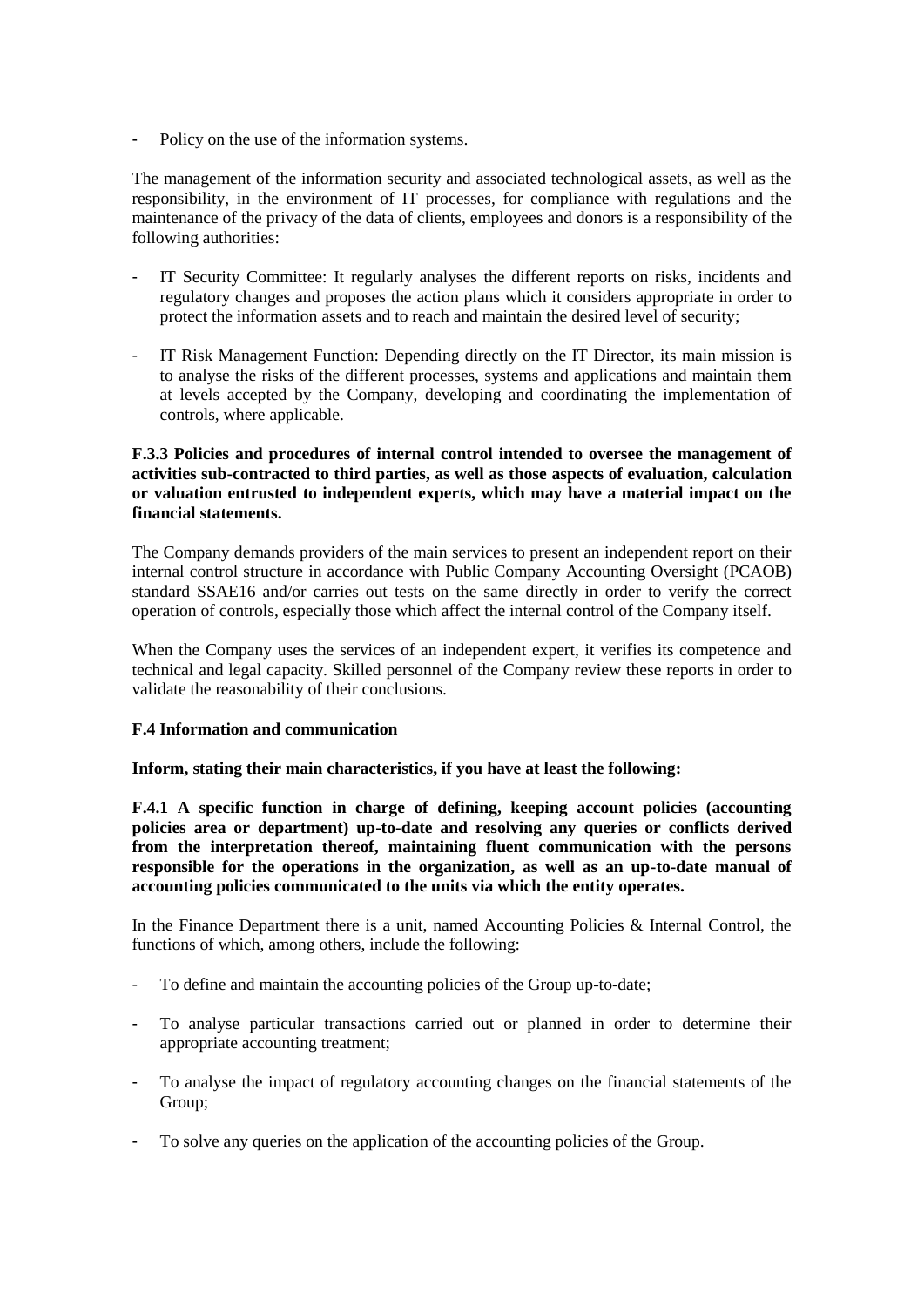The accounting policies of the Group, based on information financial information standards, are included in a manual ("Finance Manual"), which is kept permanently up-to-date and is available for all employees via the Intranet of the Company.

### **F.4.2 Mechanisms to capture and prepare financial information with uniform formats, applicable to and used by all of the units of the entity or of the group, which support the main financial statements and the notes, as well as the information set down in detail on the SCIIP.**

All of the companies of the Group report their individual financial statements and the notes or breakdowns necessary for the preparation of the consolidated annual accounts to the Consolidation and Reporting Unit, integrated within the Finance Department.

The information is captured in uniform formats in a computing tool (BI) which uses one single accounting plan. The loading of the information into the mentioned centralized tool is automatic, from the SAP-FI tool of the Company (transactional, implemented in the majority of the subsidiary companies), or manual for those companies in which the system has not been implemented.

The SCIIF is supported on a single computing system, administered by Accounting Policies  $\&$ Internal Control and accessible for all persons responsible for the business processes documented and Internal Auditing.

#### **F.5 Supervision of the operation of the system**

**Inform, stating their main characteristics, at least the following:**

**F.5.1 The SCIIF supervisory activities carried out by the Audit Committee, as well as if the entity has an internal audit function which may, among its competences, have that of supporting the committee in its task of supervising the internal control system, including the SCIIF. Furthermore, information is to be provided on the scope of the SCIIF carried out in the financial year and on the procedure by means of which the person responsible for executing the evaluation communicates its results, whether the entity has an action plan detailing any possible corrective measures, and if the impact of these on the financial information has been considered.**

The Audit Committee is regularly informed of the internal evaluation of the SCIIF, described in section F3.1. of this report. Specifically, the Internal Audit function informs on the scope of the evaluation, the level of progress, and, where applicable, on any shortfalls detected, on their impact on the financial information and on the action plans established. It also identifies and communicates, where applicable, any fraud involving agents or employees.

At 31st December 2013, no material weaknesses in the review performed on the internal control system have been identified.

In accordance with the foregoing, the management of the Company understands that the internal financial information control model is effective at 31st December 2013.

**F.5.2 If it has a procedure for discussion by means of which the accounting auditor (in accordance with that established in the Auditing Technical Standards), the internal audit function and other experts, may be able to communicate to the senior management and to the Audit Committee or managers of the entity any significant weaknesses in internal control identified during the processes of review of the annual accounts or any others with which they may have been entrusted. In addition, it is to inform on whether it has an action plan to endeavour to correct or mitigate any weaknesses observed.**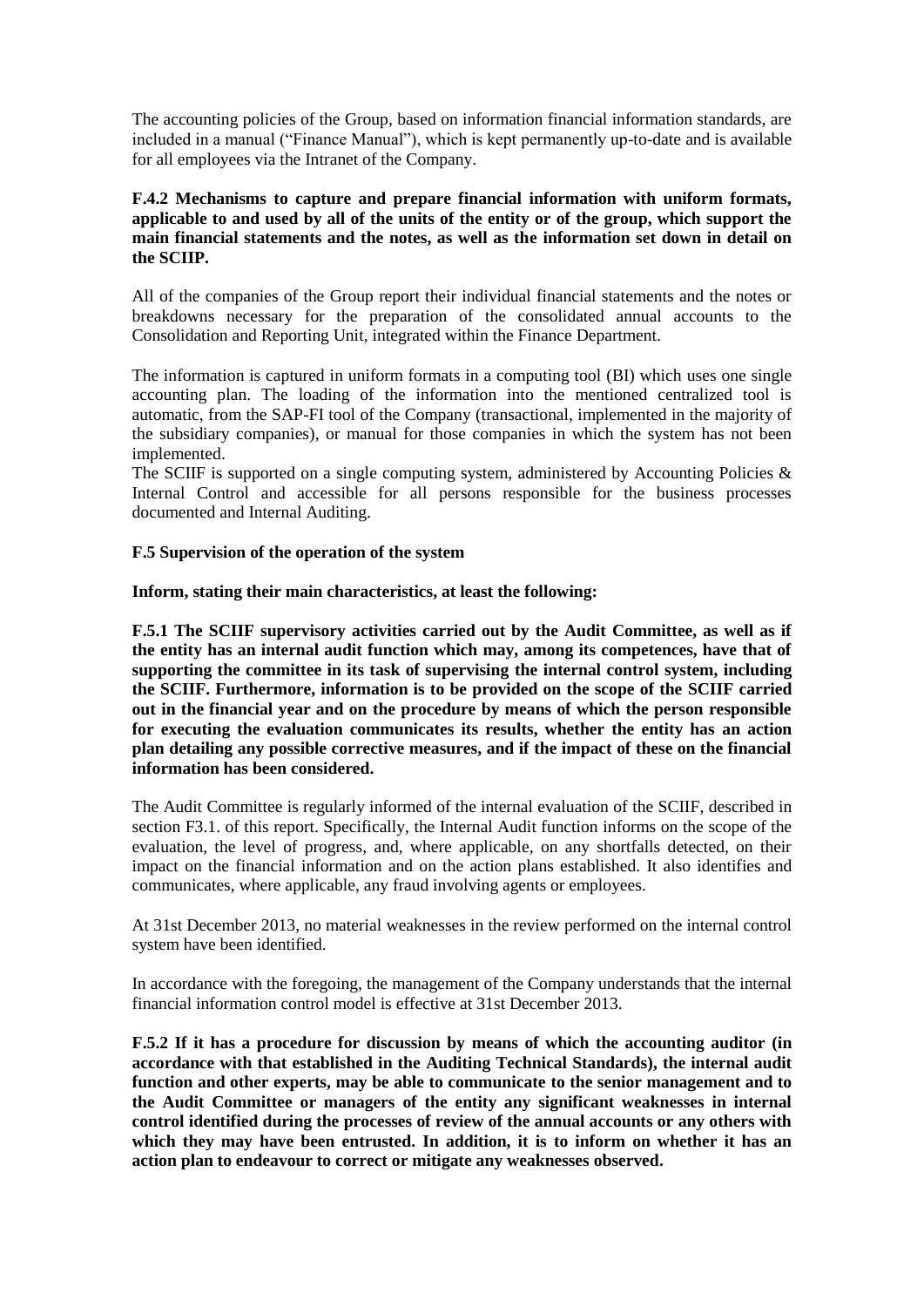The Internal Audit function communicates to the senior management and to the Audit Committee any significant shortfalls in internal control identified in its reviews, as well as the action plans established for the mitigation of the same.

The accounting auditor of the Group has direct access to the senior management and to the Audit Committee, holding regular meetings both in order to obtain the information necessary to perform its work and to communicate any weaknesses in internal control detected.

In turn, the accounts auditor presents a report to the Audit Committee annually in which it sets down in detail any shortfalls in internal control detected during the performance of its work.

#### **F.6 Other relevant information**

Nothing to be highlighted.

#### **F.7 External auditor's report**

#### **Report on:**

#### **F.7.1 If the SCIIF information sent to the markets has been subjected to review by the external auditor, in which case the entity must include the corresponding report as an Annex. If it has not, information must be provided on the reasons for this.**

The Company has not requested a report from the external auditor reviewing the SCIIF information described in this report given that, with this being subject to the Sarbanes-Oxley Act, the external auditor shall issue the corresponding report on the effectiveness of the internal financial information control system, which shall be deposited together with the annual financial information in the SEC and published in the corporate web of the Company.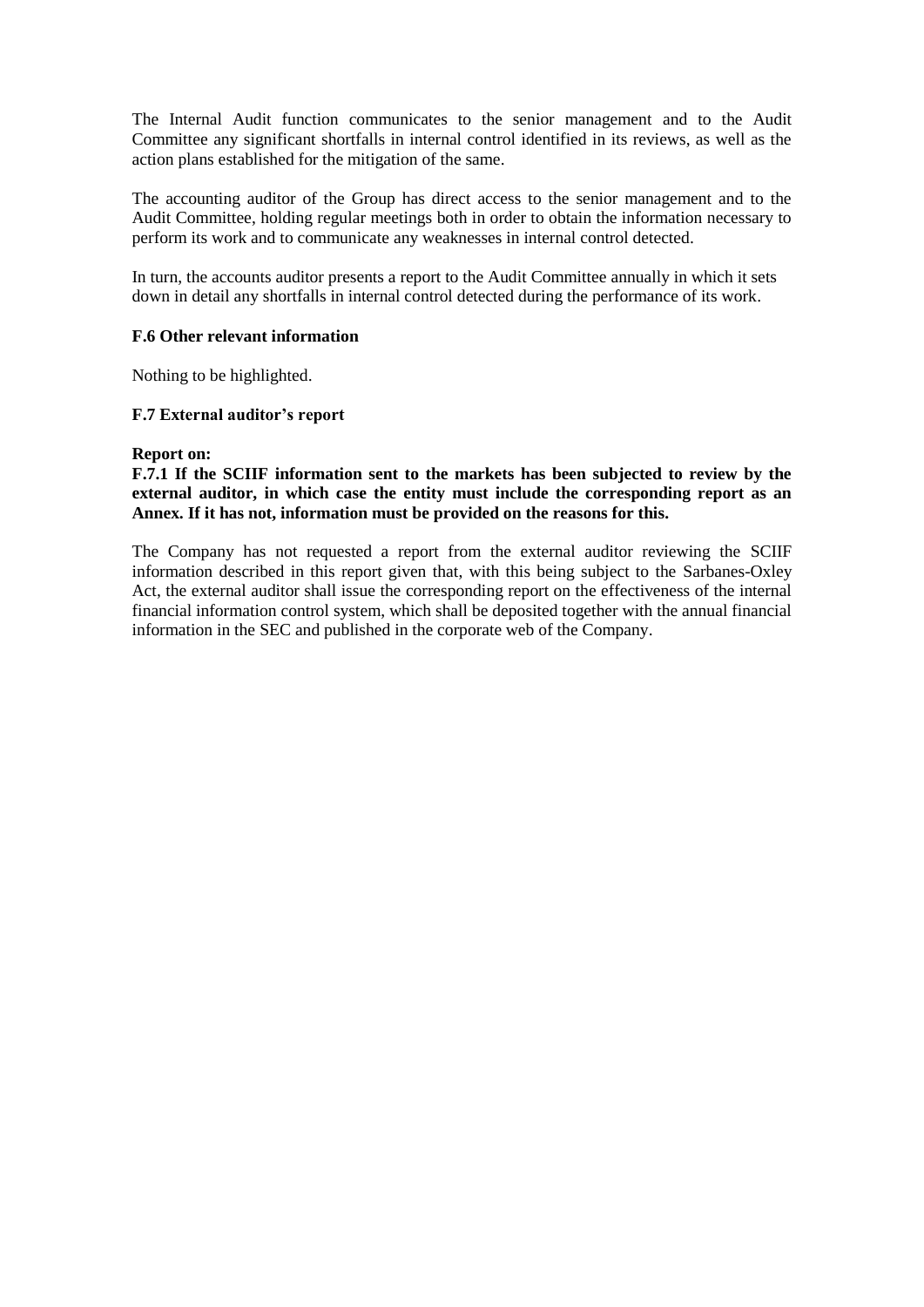### **G DEGREE TO WHICH CORPORATE GOVERNANCE RECOMMENDATIONS ARE FOLLOWED**

State the extent to which the Company follows the recommendations of the Unified Good Governance Code.

If any of these recommendations are not complied with, or are complied with partially, give a detailed explanation of the reasons in order for the shareholders, investors and the market in general to have sufficient information in order to value the actions of the company. Explanations of a general nature shall not be acceptable.

1. The Corporate Articles of listed companies should not place any upper limit on the number of votes that can be cast by a single shareholder, or impose other restrictions hindering the control of the Company by means of purchasing its shares on the market. See sections: A.10, B.1, B.2, C.1.23 and C.1.24

Complied with

2. When a dominant and a subsidiary Company are stock market-listed, both should publicly disclose in detail: a) The respective areas of work engaged in and possible business dealings between them, as well as those of the subsidiary Company listed with other Group companies; b) Any mechanisms planned to settle any possible conflicts of interest that might arise. See sections: D.4 and D.7

Not applicable

3. Even when not expressly required under Commercial Law, any operations involving a structural corporate change should be submitted to the General Shareholders' Meeting, for approval, specifically the following ones:

a) Turning the listed companies into holding companies by means of "subsidiarization" or assigning core activities that were previously carried out by the Company itself to subsidiaries, even when the former keeps full ownership over the latter;

b) The acquisition or disposal of key operating assets that would effectively alter the Company's corporate purpose;

c) Operations that effectively amount to the liquidation of the Company.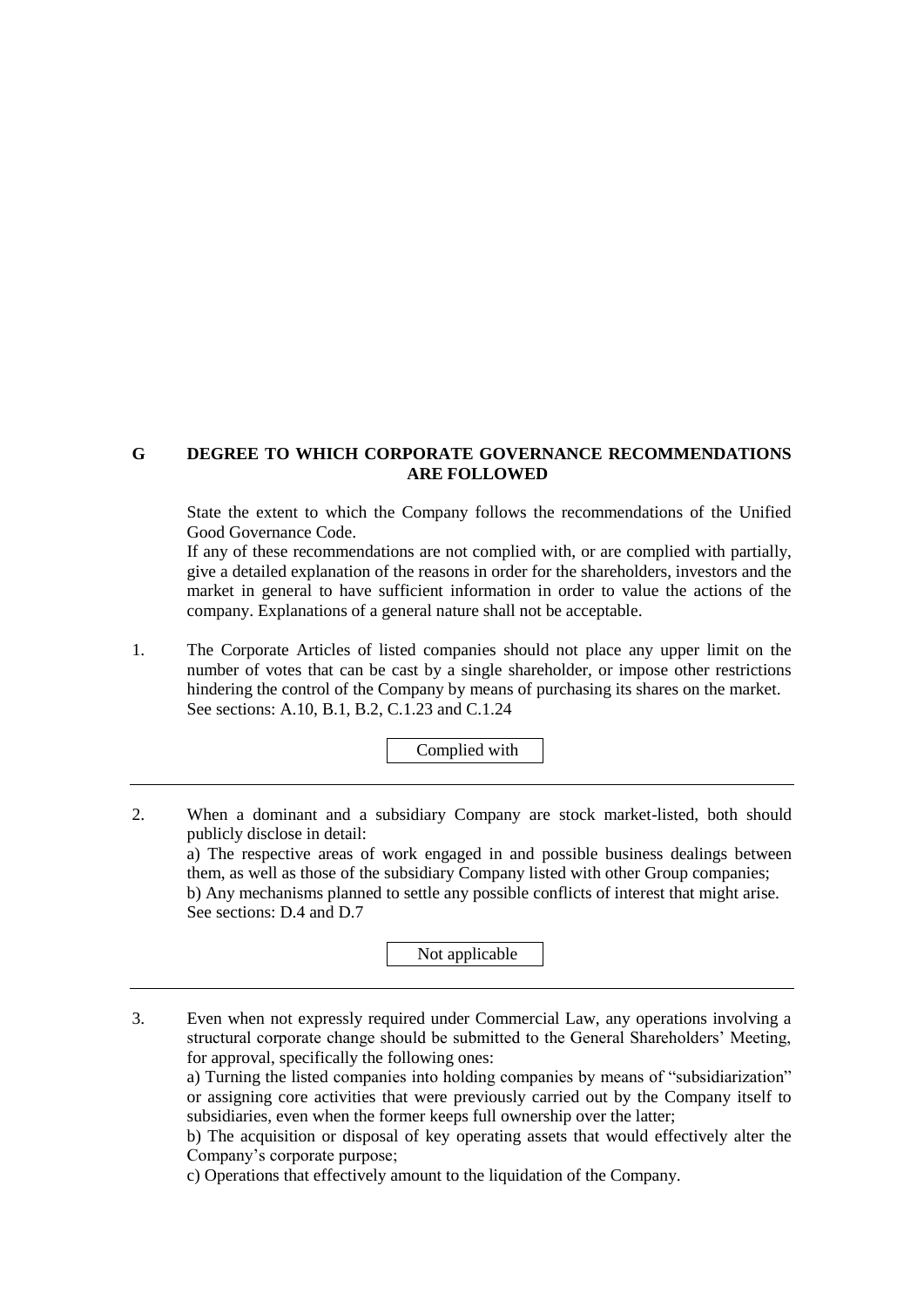See section: B.6

Complied with

4. Detailed proposals of the resolutions to be adopted at the General Shareholders' Meeting, including the information stated in recommendation 27, should be made known at the same time as publication of the announcement convening the Meeting.

Complied with

5. Separate votes should be held at the General Meeting on materially separate items, in order for shareholders to express their voting preferences separately in each case. This rule should be applied particularly:

a) To the appointment or ratification of Directors, who should be individually voted; b) In cases of amendments to the Articles, for each article or group of articles which are materially independent.

Complied with

6. Companies should allow split votes, so that financial intermediaries acting and legitimated as shareholder nominees on behalf of different clients can issue their votes according to their clients' instructions.

Complied with

7. The Board of Directors should perform its duties with unity of purpose and independent judgment, giving the same treatment to all shareholders. It should be guided by the Company's interest, understood as maximizing its economic value in a sustained fashion.

It should also ensure that the Company abides by laws and regulations in its dealings with stakeholders, fulfils its obligations and contracts in good faith, respects the customs and good practices of the sectors and territories where it does business and upholds any additional social responsibility principles to which it has voluntarily subscribed.

Complied with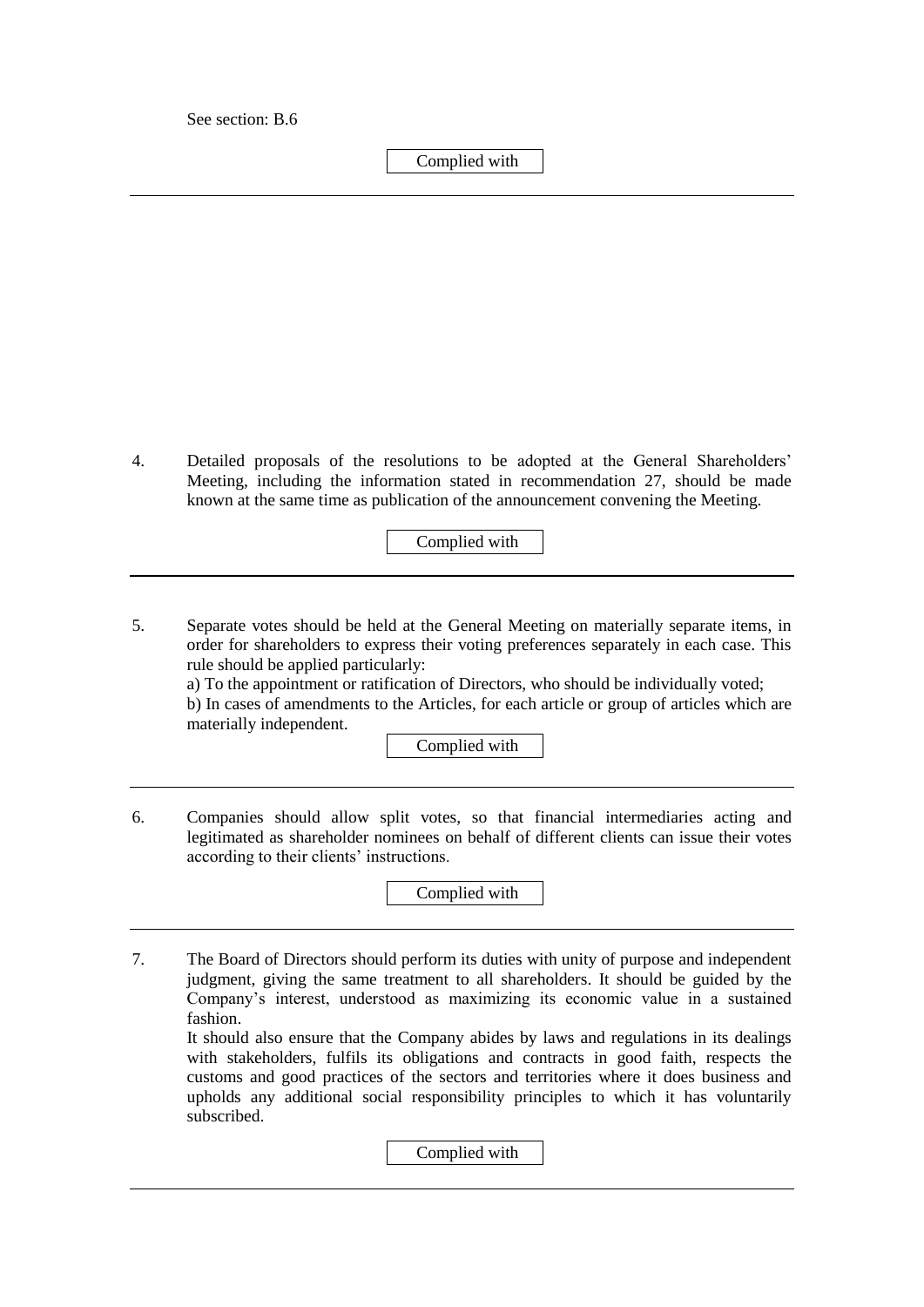8. The Board should understand the core of its mission as being to approve the Company's strategy and the organization required to put this into practice, as well as to ensure and oversee that the Management complies with the goals set and respects the Company's interests and corporate purpose. To this end, a plenary session of the Board should reserve the power to approve:

a) The Company's general policies and strategies, and in particular:

i) The strategic or business plan, as well as the management targets and annual budget;

ii) The investments and financing policy;

iii) The definition of the structure of the Company Group;

iv) The corporate governance policy;

v) The corporate social responsibility policy;

vi) The remuneration and performance assessment policy for senior management;

vii) The risk control and management policy, as well as the regular monitoring of the internal information and control systems;

viii) The Company's dividends and treasury stock policy and in particular its limits.

See sections: C.1.14, C.1.16 and E.2

b) The following decisions:

i) At the proposal of the Company's chief executive, the appointment and possible dismissal of senior management, as well as their compensation clauses.

ii) The remuneration of Directors, and, in the case of executive Directors, any additional remuneration for their executive functions and other conditions that must be met in their contracts.

iii) Any financial information that the Company must regularly disclose through its status as listed.

iv) Investments or operations of all kinds whose large amount or special characteristics mean that these have strategic importance, unless the General Meeting has to approve these;

v) The creation or acquisition of stock in concerns with special purposes or registered in countries or territories considered to be tax havens, as well as any other transactions or operations of a similar nature whose complexity means that they might harm the Group's transparency.

c) Operations carried out by the Company with Directors, significant shareholders or those represented on the Board or with other persons linked with them ("related-party transactions"). This authorization of the Board shall not nevertheless be understood as being required in any related-party operations that simultaneously meet the following three conditions:

1. Ones carried out pursuant to contracts with standard conditions and applied on a large scale to a large number of clients;

2. Performed at prices or rates established on general terms by those supplying the goods or services in question;

3. Of an amount not exceeding 1% of the Company's annual income.

It is advisable for the Board to approve related-party operations only after a favourable report is issued by the Audit Committee or, where applicable, by any other to which the same function had been entrusted, and for the Directors involved, apart from not exercising nor delegating their voting right, to leave the meeting room while the Board discusses and votes on this.

It is recommendable for the powers attributed to the Board herein not to be delegated, except for the ones stated in points b) and c), which could be passed by the Delegate Committee for urgent cases, with later ratification by the plenary session of the Board. See sections: D.1 and D.6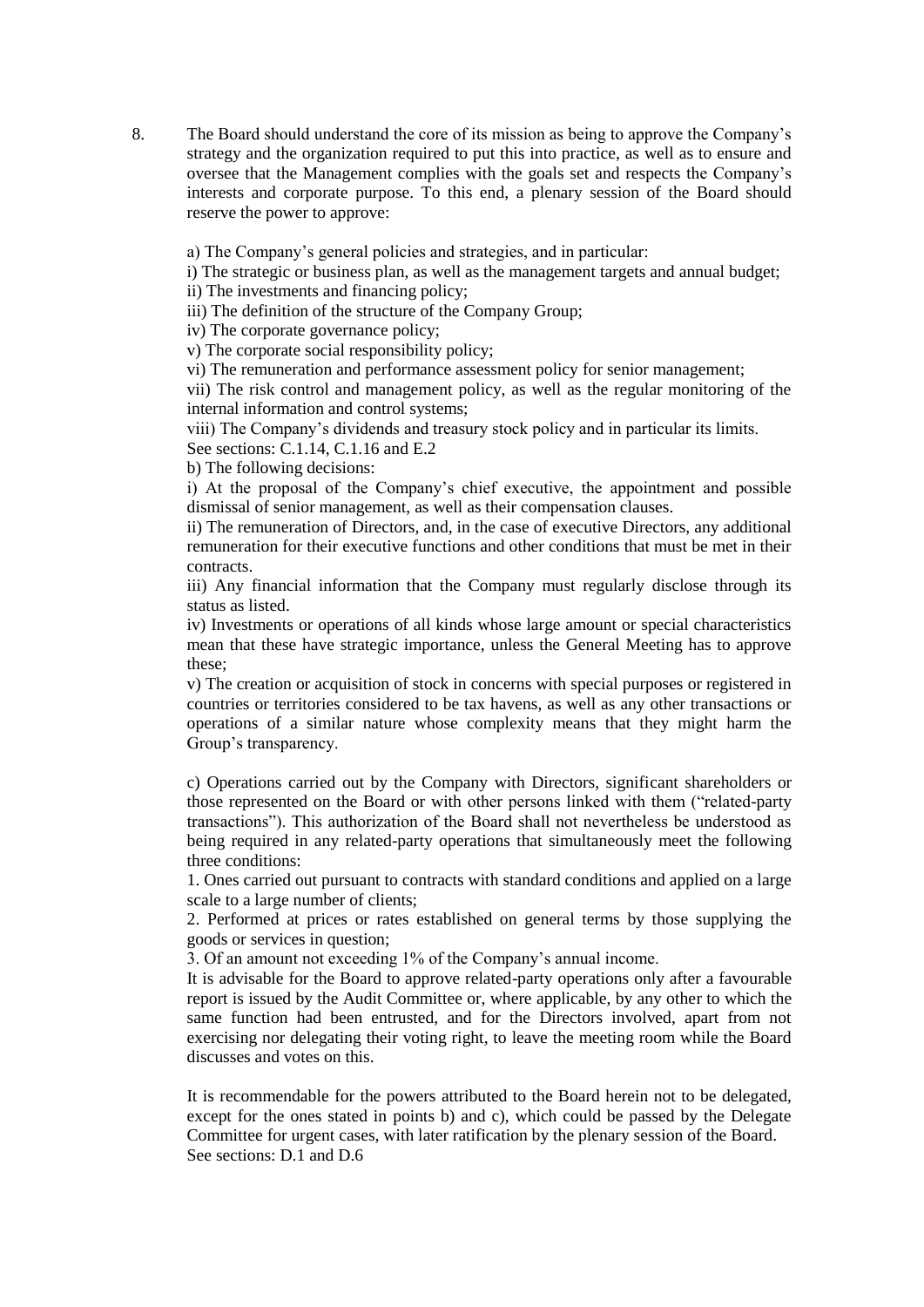## Complied with partially

Article 5 of the Regulations of the Board of Directors does not include either the dividends' policy or that on the Company's treasury stock and, in particular, its limits, in the Company's general policies and strategies. However, although these strategic policies are not included, they are actually approved by the Board of Directors. This is why it has not been judged necessary to amend article 5 of the Regulations of the Board of Directors.

9. The Board should have the right size to ensure effective operation and participation, which makes it advisable for this to comprise no fewer than five and no more than fifteen members. See section: C.1.2

Complied with

10. The proprietary and independent external Directors should constitute a broad majority of the Board, while the number of executive Directors should be the minimum required, taking into account the complexity of the corporate Group and the percentage of ownership interests in the Company capital that the executive Directors control. See sections: A.3 and C.1.3



The Company has incorporated a new independent external director during the tax year closed at 31st December 2013. Therefore, the Board of Directors of the Company consists of 9 external directors (out of which 4 are independent directors, 1 is a proprietary director and 4 are other external directors) and 3 executive directors. However, the Company continues to search for a person or persons who may be suitable to form part of the Board of Directors as independent external directors.

11. Among the external Directors, the ratio of proprietary and independent Directors should reflect the proportion between the capital of the Company represented by the proprietary Directors and the remainder of the capital.

This strict proportional criterion could be relaxed so that the weight of the proprietary Directors is greater than would actually correspond to the total percentage of capital that they represent:

1. In companies with high capitalization in which few or no equity holdings are legally considered significant, but where there are shareholders with stakes of a high absolute value.

2. When these are companies in which there is a plurality of shareholders represented on the Board but with no links between them.

See sections: A.2, A.3 and C.1.3

Explain

The Company has 1 proprietary director and 4 independent directors. Since the Company has only 3 executive directors, it is considered that the Company ensures an adequate representation of independent directors; however, the possibility of further independent directors being incorporated in the future is not excluded. Additionally, Brett Ingersoll and Steven Mayer (other external directors) are independent directors in accordance with the NASDAQ regulations.

12. The number of independent Directors should represent at least one third of the total number of Directors.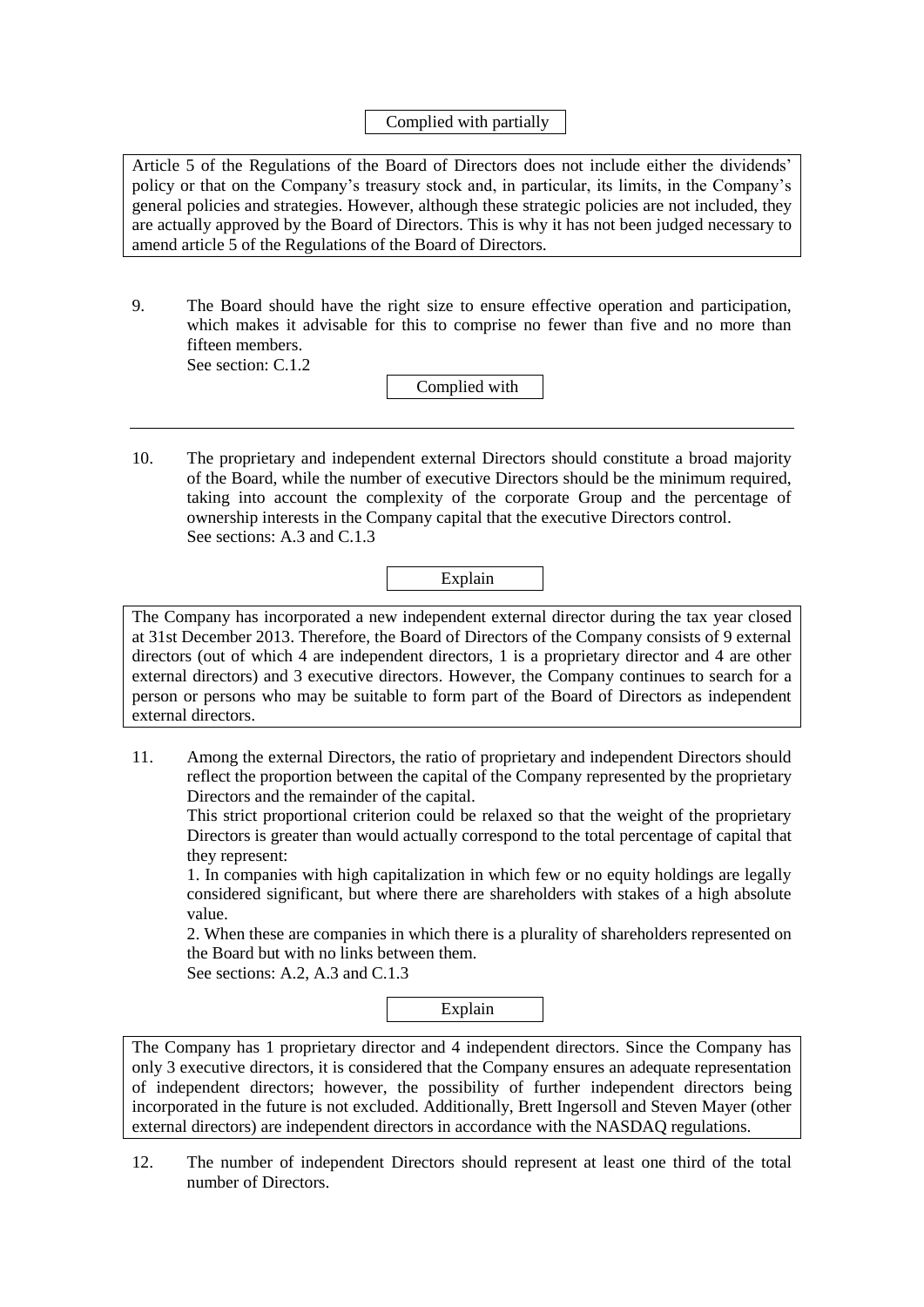See section: C.1.3

#### Complied with

13. The status of each Director should be explained by the Board at the General Shareholders' Meeting that is to make or ratify their appointment, and annually be confirmed or where applicable reviewed in the Annual Corporate Governance Report, after being verified by the Nominating Committee. Said report should also explain the reasons why proprietary Directors have been appointed at the request of shareholders whose stake is under 5% of the capital. It should state the reasons why, where applicable, they had not entertained formal requests for presence on the Board from shareholders whose stake is equal to or over that of others at whose request proprietary Directors had been appointed.

See sections: C.1.3 and C.1 8

Complied with

14. When the number of female Directors is low or non-existent, the Nominating Committee should take measures, when new vacancies arise, to ensure that: a) The selection procedures do not involve any implicit bias hindering the selection of female candidates;

b) The Company is making a conscious effort to seek women meeting the professional profile being sought and includes these among potential candidates. See sections: C.1.2, C.1.4, C.1.5, C1.6, C.2.2 and C.2.4

Complied with partially

The Board bases its proposals for appointment of Directors strictly on professional qualification criteria (skill, knowledge and experience). In any case, during the financial year closed at 31st December 2013, the Company has appointed a new female director, Ms Belén Villalonga Morenés, due to which the number of female members on the Board of Directors has increased from 8.33% of the total to 16.66% of the total, with the percentage doubling.

15. The Chairman, as person in charge of proper operation of the Board, shall ensure that Directors are previously given sufficient information, stimulate discussion and active participation of the Directors during Board meetings, safeguarding their right to freely take a stance and express their opinion, and to organize and coordinate with the chairmen of the relevant Commissions the regular evaluation of the Board, as well as, where applicable, that of the Managing Director or chief executive. See sections: C.1.19 and C.1.41

Complied with

16. When the Chairman of the Board is also the Company's chief executive, one of the independent Directors should be empowered to request calling Board meetings or including new items on the agenda; to coordinate and reflect the concerns of external Directors, and to lead the Board's appraisal of its Chairman. See section: C.1.22

Complied with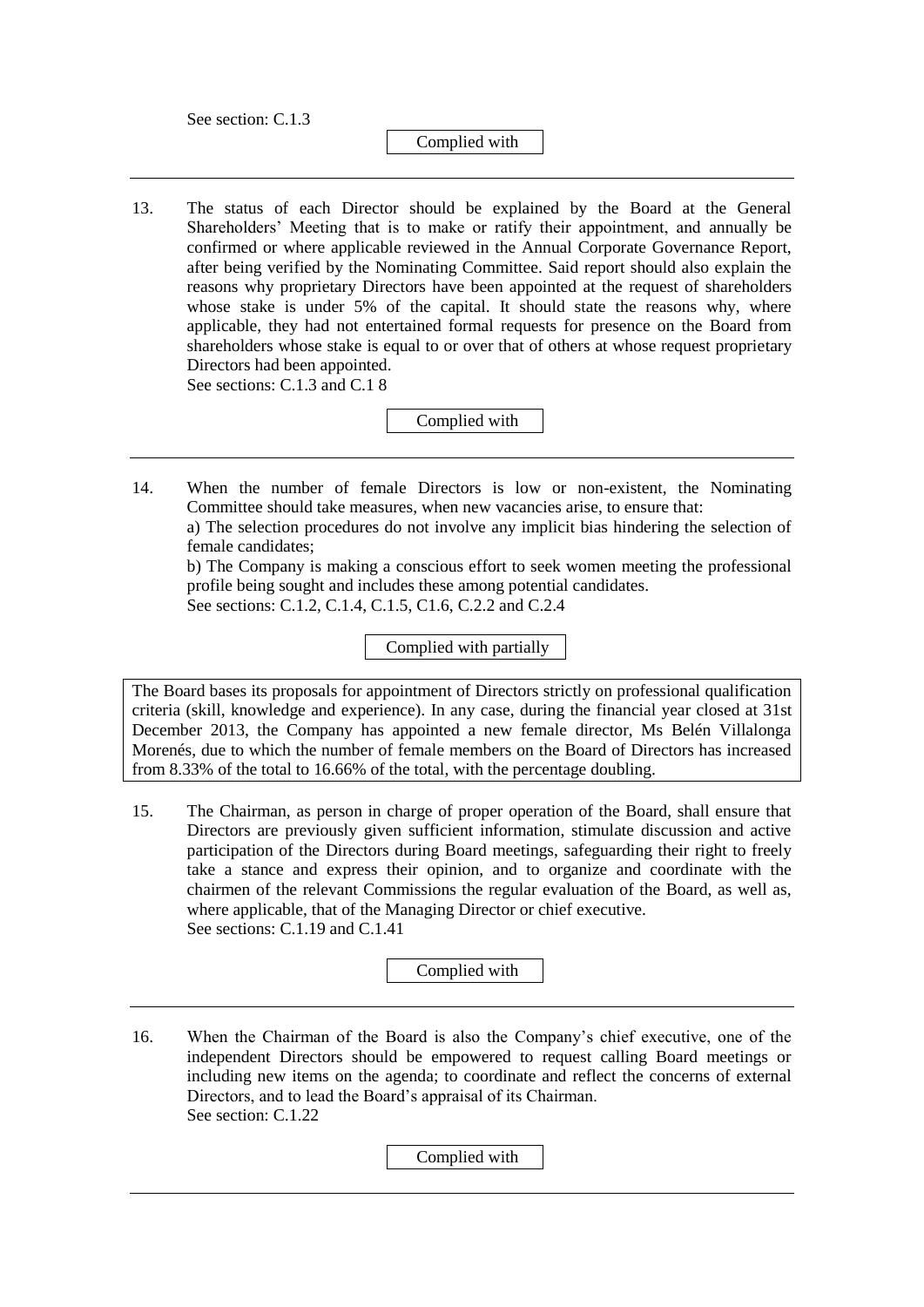17. The Secretary of the Board should take special care to ensure that the Board's actions: a) Adhere to the spirit and letter of the Laws and their regulations, including the ones issued by regulatory agencies;

b) Comply with the Corporate Articles and with the regulations of the General Shareholders' Meeting, the Board of Directors and any others which the company may have;

c) Take into account the recommendations on good governance given in this Unified Code which the Company had accepted.

In order to safeguard the independence, impartiality and professionalism of the Secretary, his or her appointment and removal should be proposed by the Nominating Committee and approved by the Board in a plenary session; the relevant appointment and removal procedure should be stated in the Regulations of the Board. See section: C.1.34

Complied with

18. The Board should meet with the frequency required to properly perform its functions, in line with the schedule of dates and agendas set at the beginning of the tax year, each Director being able to propose further points on the agenda not previously arranged. See section: C.1.29

Complied with

19. Absences of Directors should be kept down to unavoidable cases and be quantified in the Annual Corporate Governance Report. If their vote needs to be delegated, this should be done with instructions. See sections: C.1.28, C.1.29 and C.1.30

Complied with

20. When Directors or the Secretary express concerns about some proposal or, in the case of Directors, about the Company's performance, and such concerns are not resolved at the Board meeting, a record of these should be made in the minutes at the request of the person expressing these.

Complied with

21. The Plenary session of the Board should assess once a year: a) The quality and efficiency of the Board's operation; b) Starting from a report submitted by the Nominating Committee, the performance of the Chairman of the Board and chief executive of the Company; c) The performance of its Committees, starting from the reports supplied by these. See section: C.1.19 and C.1.20

Complied with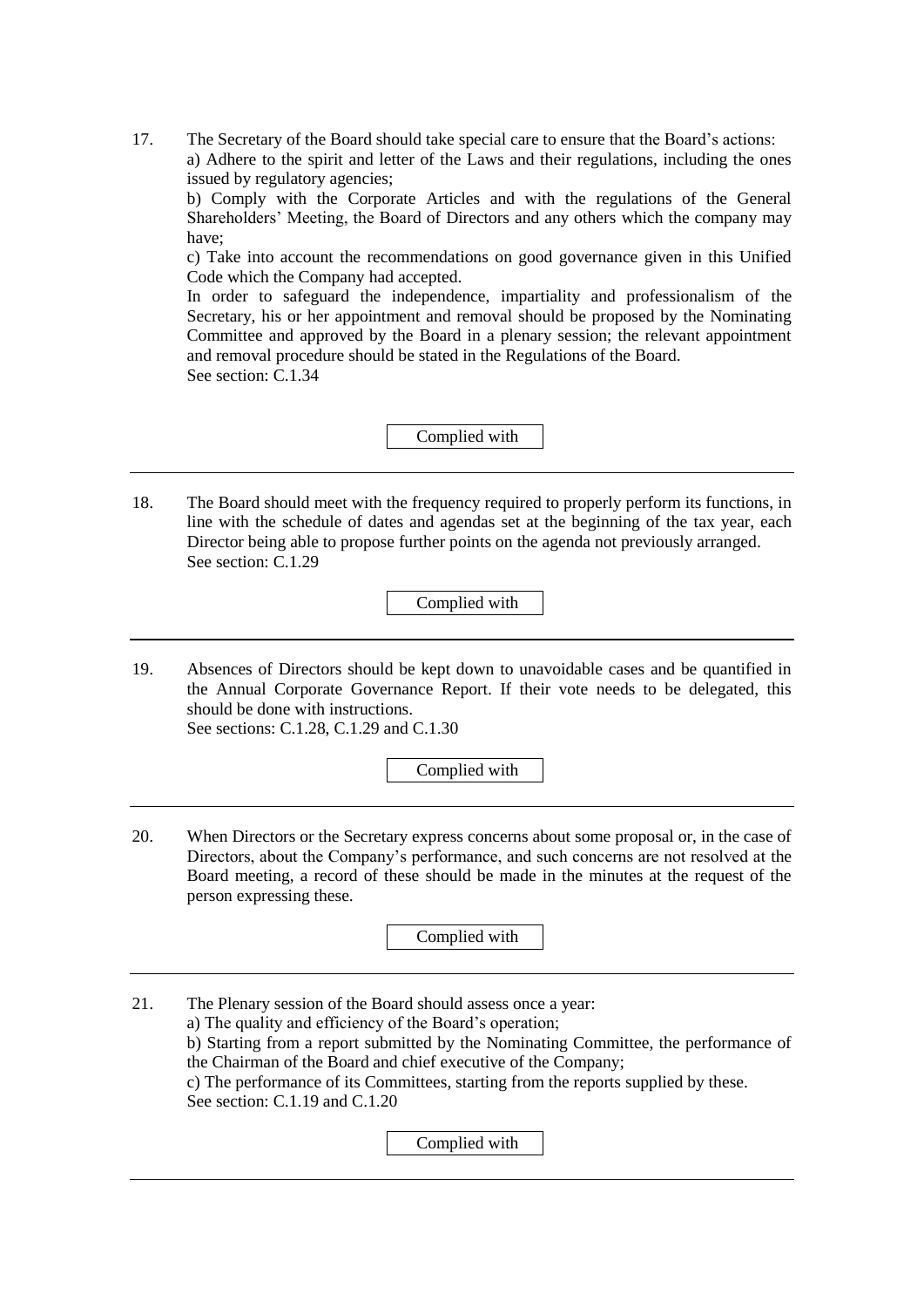22. All the Directors should be able to exercise the right to obtain any further information that they may deem fit on matters within the Board's competence. Unless the Corporate Articles or the Regulations of the Board provide otherwise, any such requests should be addressed to the Chairman or the Secretary of the Board. See section: C.1.41

Complied with

23. All the Directors should be entitled to obtain advice required for performance of their functions from the Company. The Company should provide suitable channels for exercising this right, which may, in special circumstances, include external advice at the Company's expense. See section: C.1.40

Complied with

24. Companies should set up a guidance program to provide new Directors with fast and sufficient knowledge of the Company, as well as its corporate governance rules. Companies should also provide Directors with schemes for updating knowledge when circumstances make this advisable.

Complied with

25. Companies should require their Directors to devote the necessary time and effort to their function to perform this effectively and consequently: a) The Directors should inform the Nominating Committee of any other professional obligations they may have in case these might interfere with the dedication required;

b) Companies should lay down rules on the number of boards which they Directors may sit on.

See sections: C.1.12, C.1.13 and C.1.17

Complied with partially

The Company does not establish any rules concerning the number of boards its directors may be part of. This is because the Nominating and Remuneration Committee and the Board of Directors have already taken into account the director's abilities and availability to perform their obligations effectively at the time of proposing a new appointment or re-election.

26. The proposal for the appointment or re-election of Directors which the Board submits to the General Shareholders' Meeting, as well as any provisional appointments by the cooptation method should be approved by the Board as follows:

a) At the proposal of the Nominating Committee, in the case of independent Directors.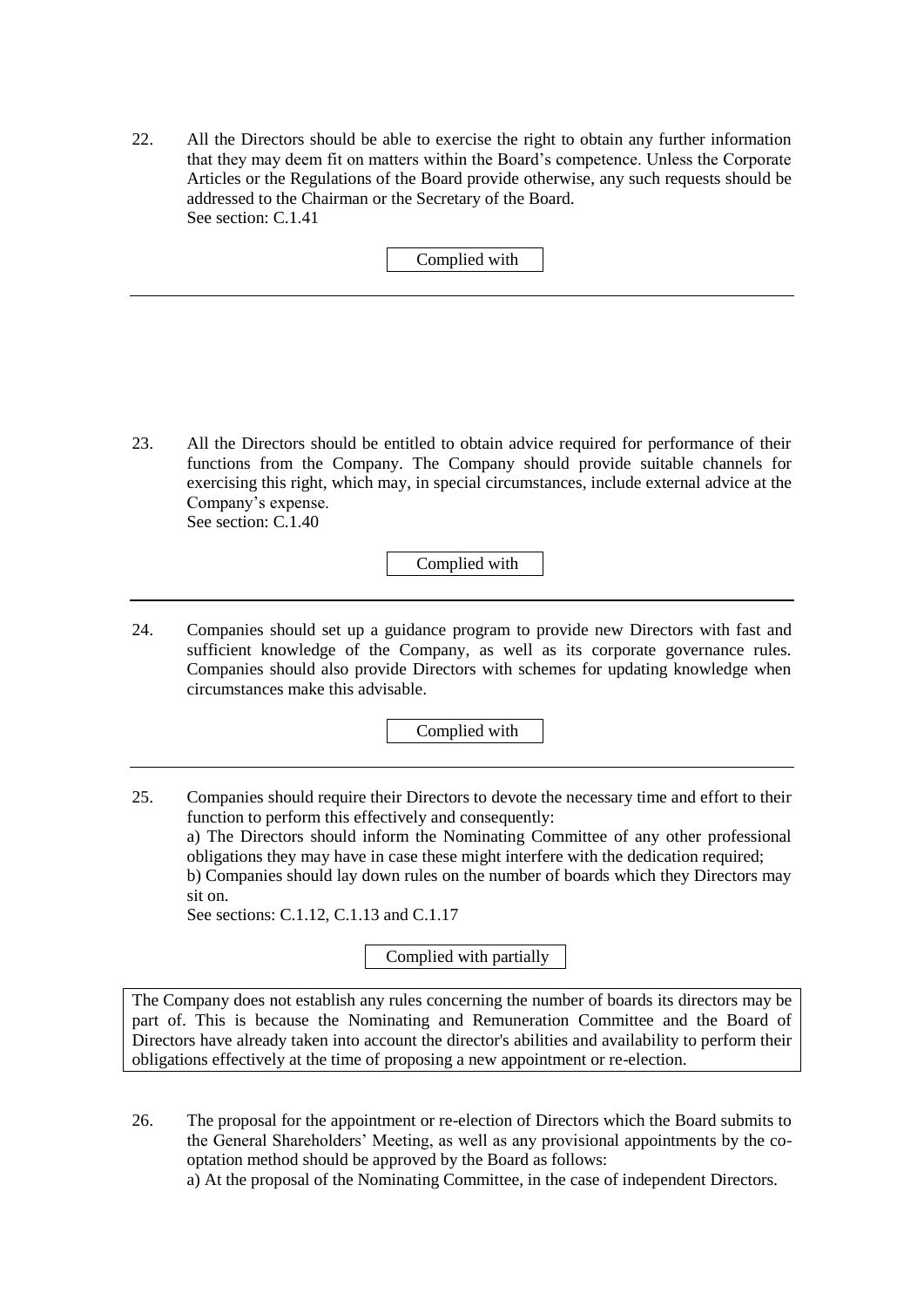b) Subject to a report from the Nominating Committee in all other cases of Directors. See section: C.1.3

### Complied with

27. Companies should publish the following details about their Directors on their web page, and keep this information updated:

a) Professional and biographical profile;

b) Other Boards of Directors to which they belong, whether these are of listed companies or not;

c) A statement of the Director's classification and, in the case of proprietary Directors, stating the shareholder that they represent or with whom they have links.

d) Date of their first and any subsequent appointments as a Company Director, and;

e) Shares held in the Company and any options over these belonging to them.

Complied with

28. Proprietary Directors should resign when the shareholders that they represent sell their entire ownership interest. They should also do so, in the proportional amount, when any such shareholder reduces their stake to a level which requires a reduction in the number of their proprietary Directors. See sections: A.2, A.3 and C.1.2

Complied with

29. The Board of Directors should not propose the removal of any independent Directors before the expiry of the term of office for which they were statutorily appointed, except when the Board considers there is just cause for this after a report has been issued by the Nominating Committee. There will specifically be presumed to be just grounds when the Director had breached the duties imposed by his or her post or comes under any of the circumstances which may lead to him or her losing the condition of independent, in accordance with that established in Order ECC/461/2013.

The removal of independent Directors may also be proposed as a result of a public takeover bid, merger or similar corporate operations entailing a change in the Company's capital structure, when any such changes in the structure of the Board are brought about by the proportionality criterion stated in Recommendation 11. See sections: C.1.2, C.1.9, C.1.19 and C.1.27

Complied with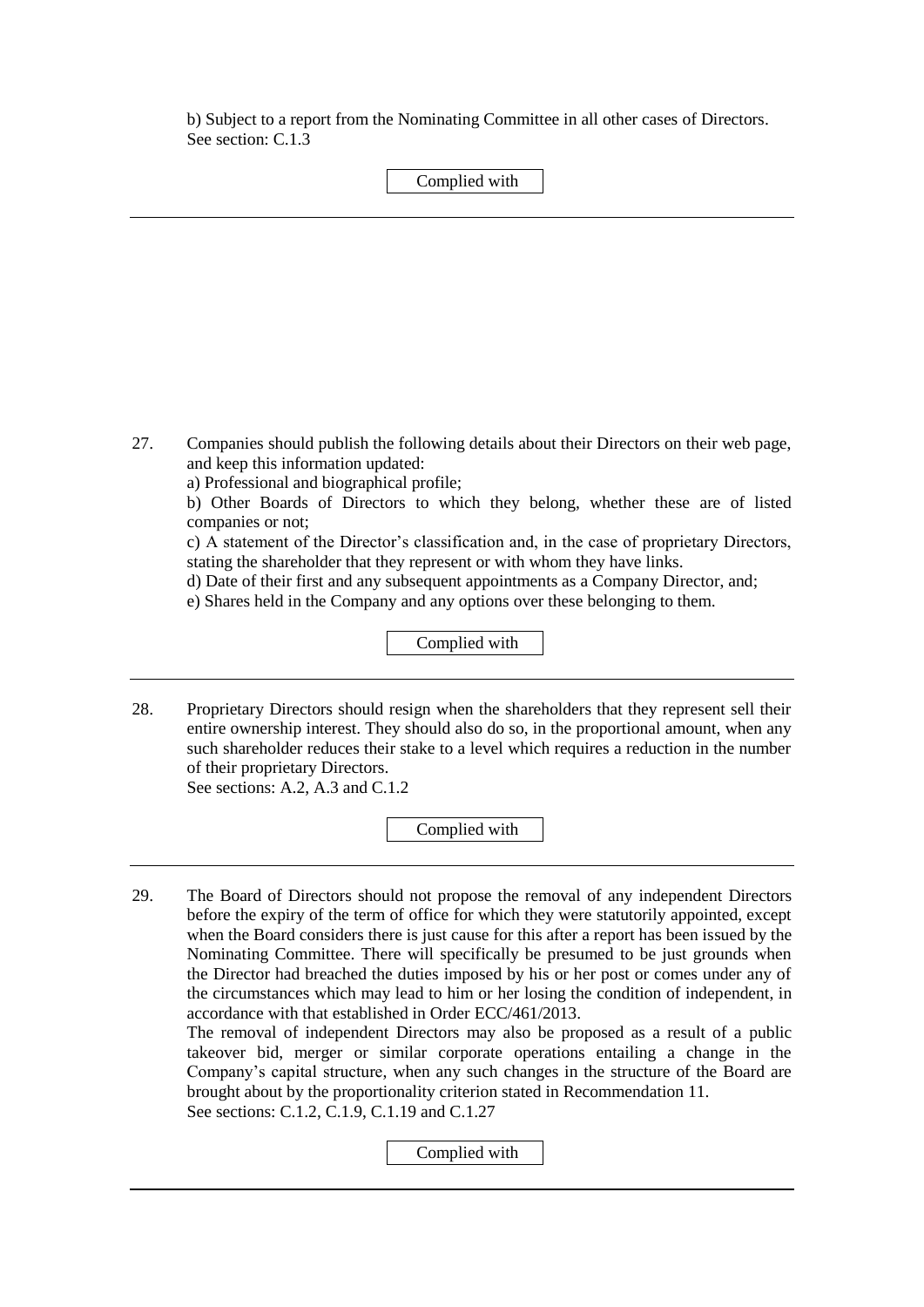30. Companies should establish rules obliging Directors to inform and, where applicable, resign in any cases which may threaten the creditworthiness and reputation of the Company and specifically be obliged to inform the Board of any criminal cases in which they are charged as well as the progress of any later hearings. Should a Director have charges brought against him or her or when a judge's order for a hearing to commence is issued for any of the offenses listed in article 213 of the Spanish Limited Companies Law, the Board shall examine the case as soon as possible and, in view of the specific circumstances, decide whether it is appropriate or not for the Director to continue serving in his or her post. The Board shall describe all these circumstances with proper reasoning in the Annual Corporate Governance Report. See sections: C.1.42 and C.1.43

# Complied with

31. All the Directors should clearly express their opposition when they consider that a proposal submitted for the Board's approval may go against corporate interests. This should also be done, particularly by independent and other Directors who are not affected by the potential conflict of interest, when these are decisions which might harm the shareholders not represented on the Board.

When the Board adopts significant or repeated resolutions on which the Director had expressed serious reservations, the latter should come to the relevant conclusions and, if he or she opted for resigning, should explain the reasons in the letter referred to in the next recommendation.

This recommendation also covers the Secretary of the Board, whether or not this person is a Director.

Complied with

32. When a Director gives up his/her post prior to the end of his/her term of office, either through resignation or for other reasons, the reasons for this should be explained in a letter sent to all the members of the Board. The grounds for the removal should be stated in the Annual Corporate Governance Report, irrespective of whether such removal is classified as a significant event. See section: C.1.9

Not applicable

33. Remuneration involving the delivery of shares in the Company or Group companies, stock options or other share-based instruments, variable remuneration linked to the Company's performance or benefit schemes should be restricted to executive Directors. The delivery of shares shall not be covered by this recommendation, when Directors are obliged to keep these until the end of their term of office.

Complied with

34. External Directors' remuneration should be as required to compensate them for the dedication, skills and responsibilities entailed by the post, but not so high as to compromise their independence.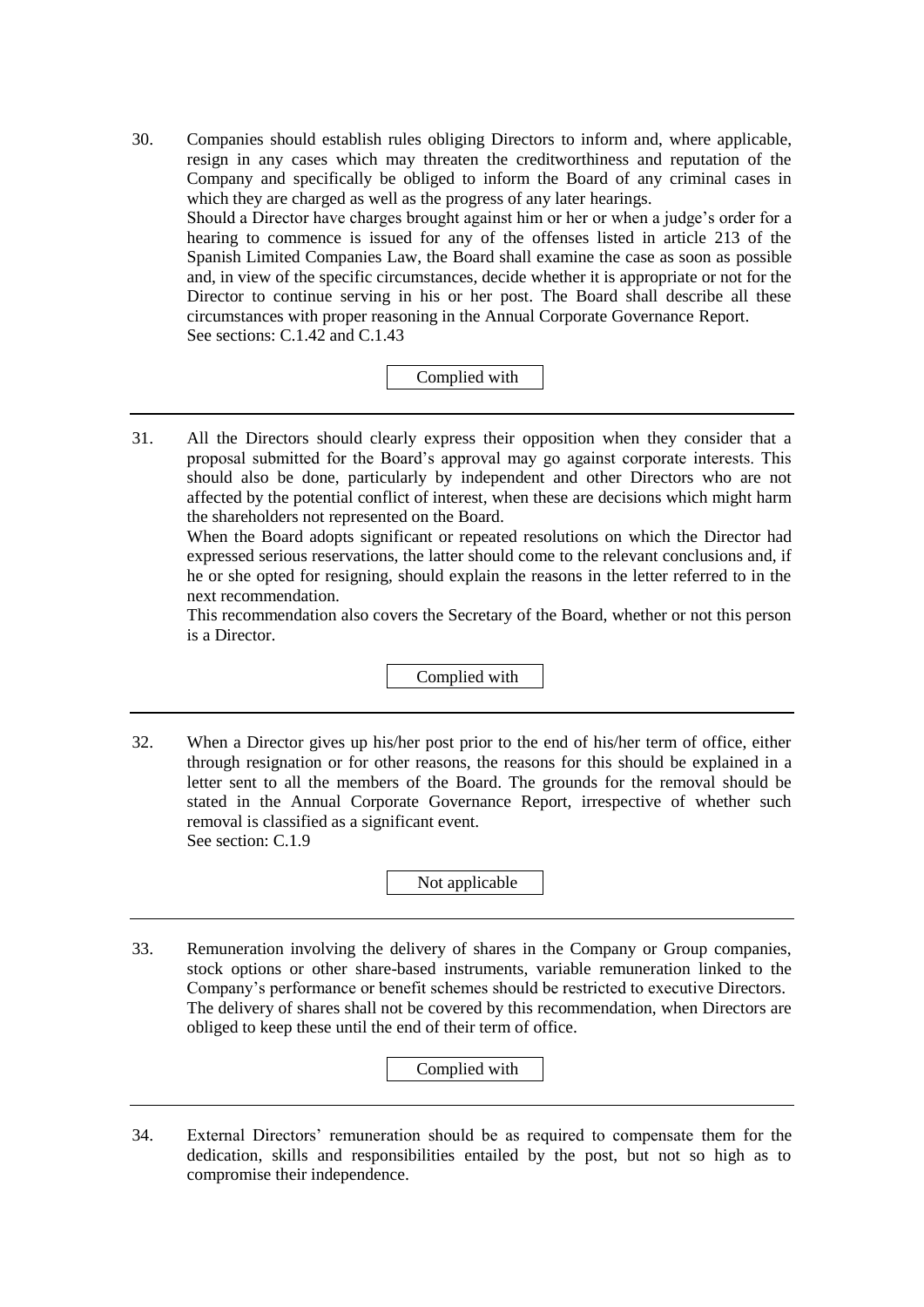35. Any remuneration linked with the Company's earnings should be subject to deductions calculated for any qualifications stated in the external auditors' report.

Complied with

36. In the case of variable remuneration, the remuneration policies should include limits and technical safeguards required to ensure that these reflect the professional performance of their beneficiaries and not stem simply from the general development of the markets or of the Company's sector or other similar circumstances.

Complied with

37. When there is a Delegate or Executive Committee (hereinafter known as "Delegate Committee"), the participation structure of the different types of Directors should be similar to that of the Board itself and its secretary should be the Secretary of the Board. See sections: C.2.1 and C.2.6

Not applicable

38. The Board should be kept fully informed at all times of the business done and the decisions taken by the Delegate Committee and all the members of the Board should receive a copy of the minutes of the Delegate Committee's sessions.

Not applicable

39. As well as the Audit Committee required pursuant to the Securities Market Law, the Board of Directors should form from its members a Committee or two separate Committees for Nominations and Remunerations.

The rules governing the composition and operation of the Audit Committee and the Nominating and Remunerations Committee or Committees should be stated in the Regulations of the Board, and include the following:

a) The Board should appoint the members of these Committees with regard to the knowledge, skills and experience of the Directors and the purpose of each Committee; it should discuss their proposals and reports and be responsible for answering for their activity and the work done at the first plenary session of the Board following their meetings;

b) These Committees should be formed exclusively of external Directors, with a minimum of three. The above is understood not to affect the attendance of executive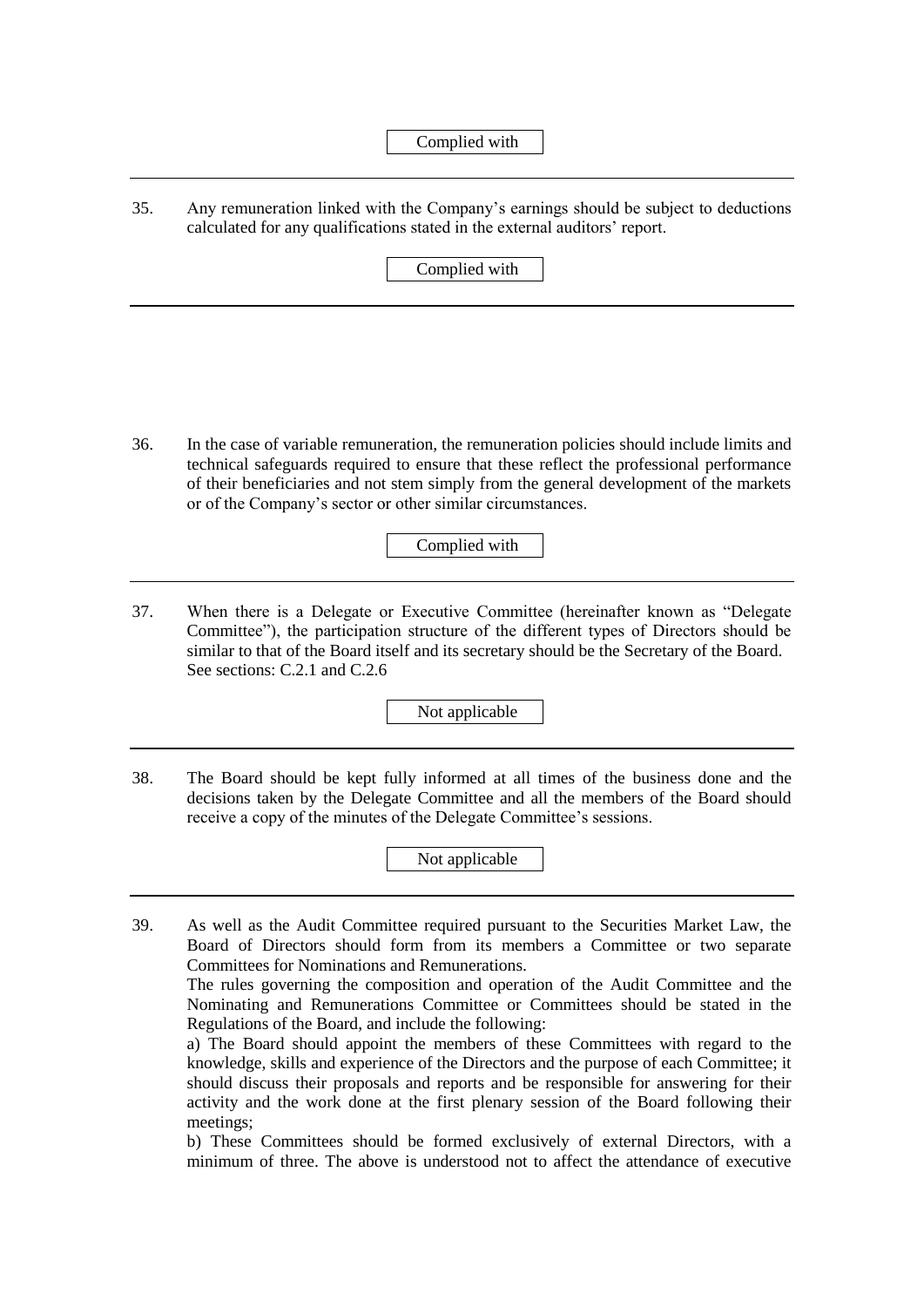Directors or senior management, when this is expressly agreed by the members of the Committee.

c) The Chairpersons of such Committees should be independent Directors.

d) They may seek external advice when this is felt to be necessary for performance of their duties.

e) Minutes of each meeting should be drawn up, a copy of which should be sent to all members of the Board.

See sections C.2.1 and C.2.4

Complied with

40. Supervision of compliance with internal codes of conduct and corporate governance rules should be performed by the Audit Committee, the Nominating Committee or, as the case may be, separate Compliance or Corporate Governance Committees. See sections C.2.3 and C.2.4

Complied with

41. Members of the Audit Committee, and in particular its chairman, should be appointed with regard to their knowledge and experience in accounting, auditing and risk management.

Complied with

42. Listed companies have an internal audit function, under the supervision of the Audit Committee, to ensure proper operation of the information and internal control systems. See section C.2.3

Complied with

43. The person in charge of the internal audit function should submit an annual work program to the Audit Committee, report to it directly on any incidents arising during its implementation, and submit an activities report at the end of each year.

Complied with

- 44. The control and risk management policy should specify at least:
	- a) The different types of risk (operational, technological, financial, legal, reputation...) which the Company is exposed to, including contingent liabilities and other off-balance sheet risks among the financial or economic risks;
	- b) Determination of the risk level that the Company sees as acceptable;
	- c) Measures intended to mitigate the impact of risks identified, should these materialize;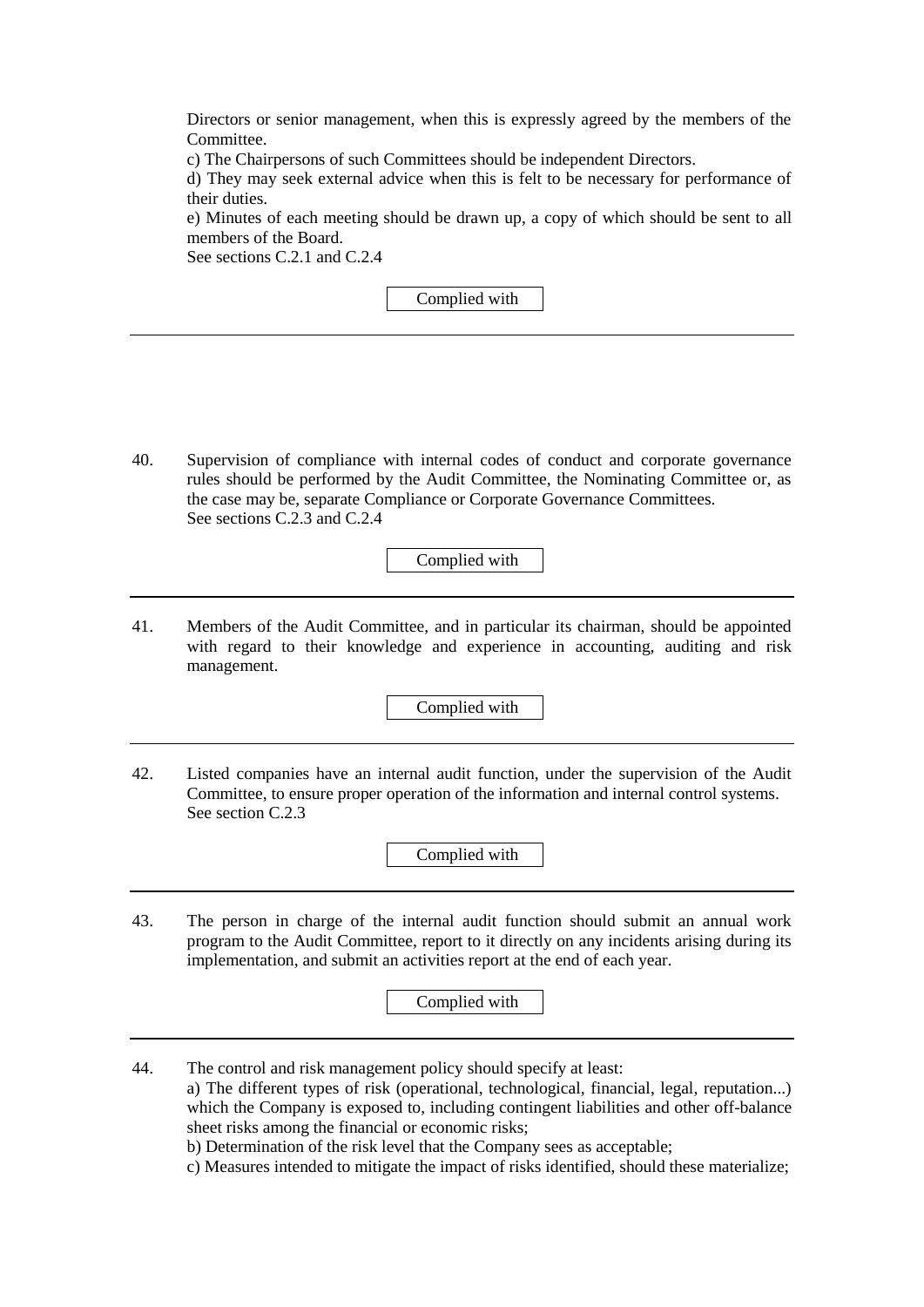d) The internal information and control systems to be used to control and manage the above risks, including contingent liabilities and off-balance sheet risks. See section: E

#### Complied with

45. The Audit Committee's functions should be:

1. In respect of internal control and reporting systems:

a) To ensure that the main risks identified as a consequence of the supervision of the efficacy of the internal control of the company and internal auditing, where applicable, are managed and made known appropriately.

b) To ensure the independence and efficiency of the internal audit function; proposing

the selection, appointment, re-election and removal of the head of the internal audit service; proposing the budget for such service; receiving regular information on its activities; and checking that the senior management takes the conclusions and recommendations of its reports into account.

c) To establish and oversee a mechanism that enables employees to communicate – confidentially and where considered appropriate, anonymously – any possible important irregularities that they may observe in the Company, particularly those of financial and accounting nature.

2. As regards the external auditor:

a) To regularly receive information from the external auditor on the auditing plan and the results of its implementation and to make sure that the senior management is acting on its recommendations.

b) To ensure the independence of the external auditor, and for this purpose:

i) For the Company to inform the CNMV (Spanish Stock Exchange Commission), as a relevant fact, of the change of auditor and to adjoin a declaration on the possible existence of disagreements with the outgoing auditor, and if there were any, of their content.

ii) In the event of the external auditor resigning, to examine the circumstances which had given rise to this.

See sections: C.1.36, C.2.3, C.2.4 and E.2

Complied with

46. The Audit Committee may order any employee or executive of the Company to appear before them and even do so without the presence of any other executive.

Complied with

47. The Audit Committee shall inform the Board, prior to the latter's adopting the relevant decisions, on the following matters indicated in Recommendation 8:

a) Any financial information that the Company must regularly disclose through its status as listed. The Committee must ensure that the interim accounts are drawn up with the same accounting criteria as the annual statements and may ask the external auditor to perform a limited review for this purpose.

b) The creation or acquisition of stock in concerns with special purposes or registered in countries or territories considered to be tax havens, as well as any other transactions or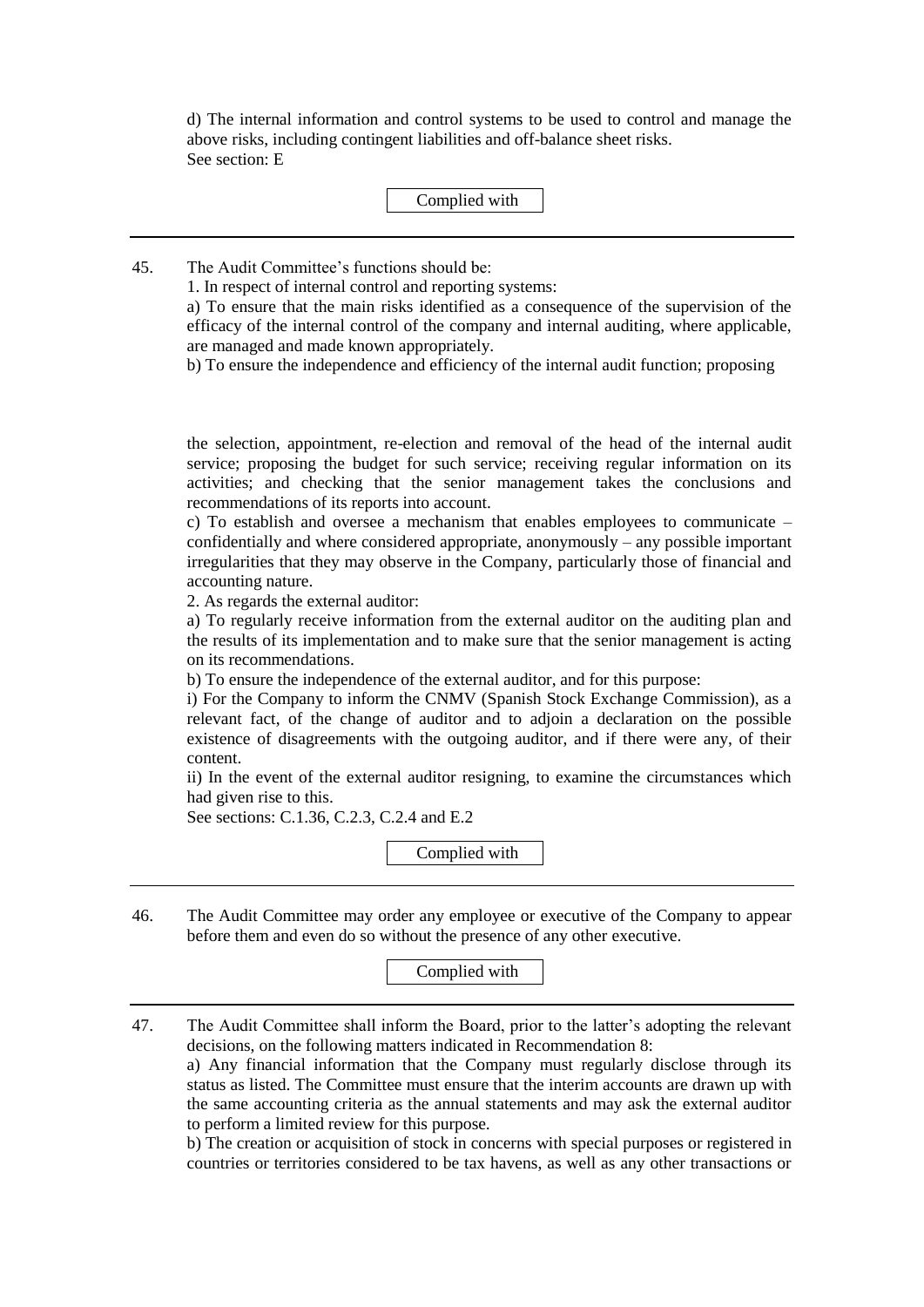operations of a similar nature whose complexity means that they might harm the Group's transparency.

c) Related-party operations, unless this preliminary reporting function had been assigned to another supervision and control Committee. See sections: C.2.3 and C.2.4

#### Complied with

48. The Board of Directors should attempt to submit the annual accounts to the General Shareholders' Meeting with no reservations or qualifications in the auditing report and in exceptional cases of any of these existing, both the Chairman of the Audit Committee and the auditors should clearly explain to the shareholders the content and scope of said reservations or qualifications.

See section: C.1.38

Complied with

49. Most of the members of the Nominating Committee, or Nominating and Remuneration Committee if these were a single body, should be independent Directors. See section: C.2.1

Complied with

50. The Nominating Committee should have the following functions in addition to the ones stated in earlier recommendations:

a) Evaluating the skills, knowledge and experience necessary on the Board and defining, as a result, the functions and abilities necessary for the candidates to fill each vacancy, and assess the time and dedication required for them to perform their duties properly.

b) Examining or organizing, as it may deem appropriate, the succession of the Chairman and chief executive, making recommendations where applicable to the Board so the succession takes place in a well-organized and orderly manner.

c) Reporting on the appointments and removals of senior management that the chief executive proposes to the Board.

d) Reporting to the Board on any gender diversity issues as indicated in Recommendation 14 of this Code.

See section: C.2.4

Complied with partially

As per paragraph d) above, the Board bases its proposals for appointment of Directors strictly on professional qualification criteria (skill, knowledge and experience).

51. The Nominating Committee should consult with the Chairman and the chief executive of the Company, especially on matters concerning executive Directors. Any Director may ask the Nominating Committee to take into consideration potential candidates to fill directorship vacancies, in case it considers these appropriate.

Complied with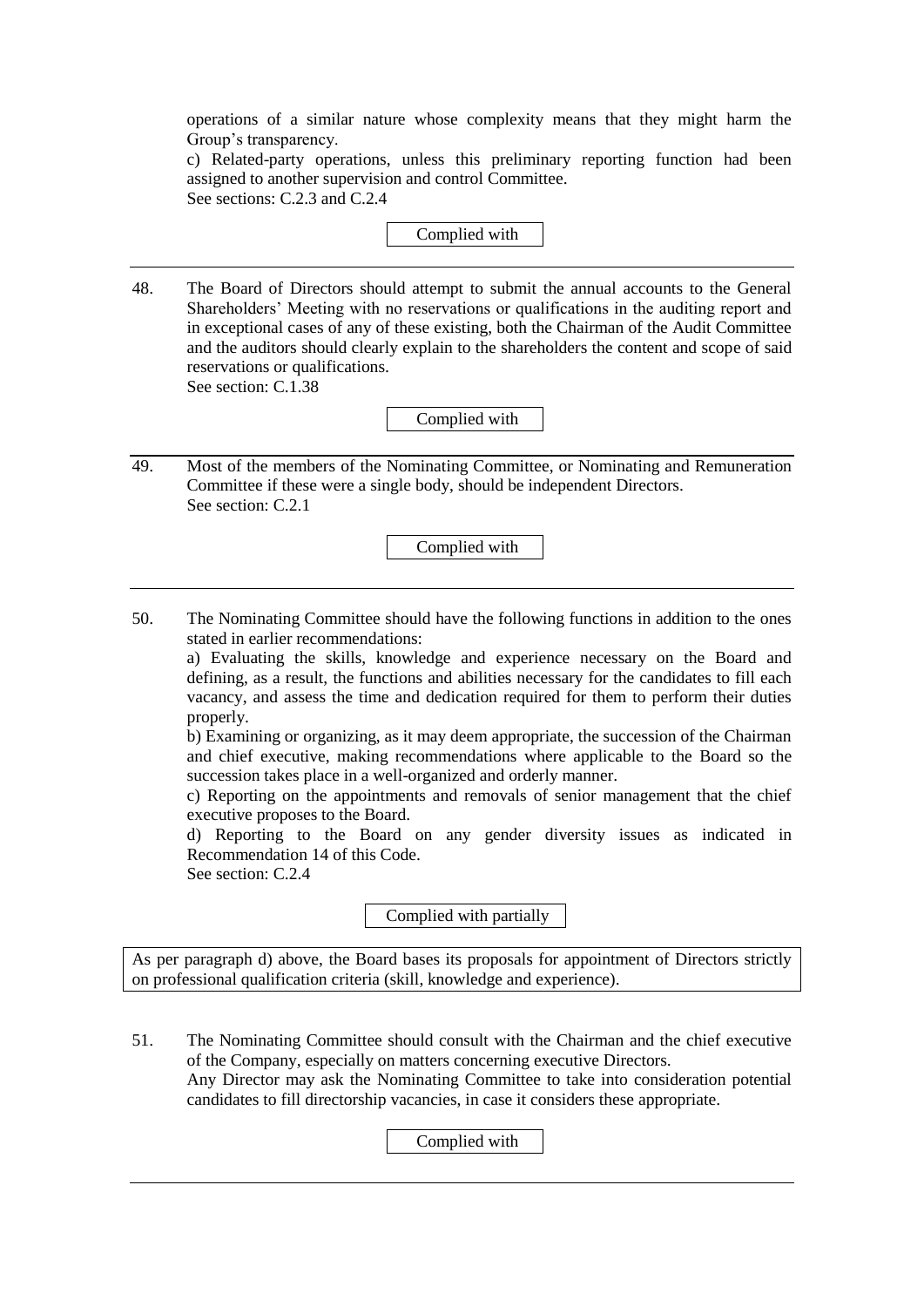- 52. The Remuneration Committee should have the following functions apart from the ones indicated in the previous recommendations:
	- a) Proposing to the Board of Directors:
	- i) The remuneration policy for Directors and senior management.
	- ii) The individual remuneration and other contractual conditions of executive Directors.
	- iii) The standard conditions for senior management employment contracts.

b) Monitoring compliance with the remuneration policy established by the Company. See section: C.2.4

Complied with

53. The Remuneration Committee should consult with the Chairman and chief executive of the Company, especially on matters connected with executive Directors and senior management.

Complied with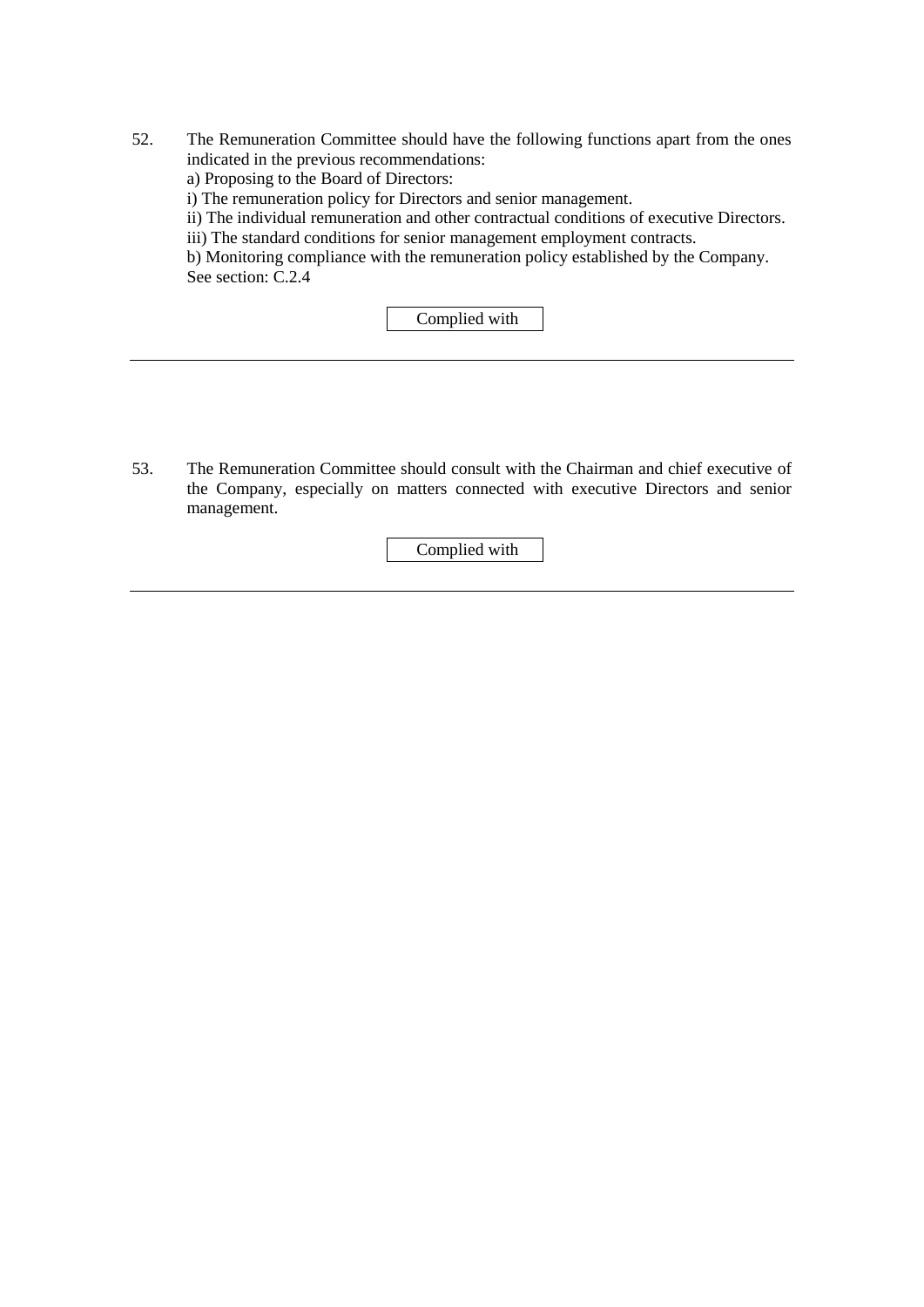#### **H OTHER INFORMATION OF INTEREST**

1. If there are any relevant aspects connected with the corporate governance in the company or in the entities of the group which has not been covered in the other sections of this this report, but which it may be necessary to include in order to ensure more complete and reasoned information on the structure and practices of the governance in the entity or in the group, give brief details of these here below.

There are no relevant aspects connected with the corporate governance in the Company or in the entities of the Group which have not been covered in the other sections of this this report.

2. You may also include in this section any other information, explanation or qualification connected with the previous sections of the report, insofar as these are relevant and not reiterative.

Specifically, state whether the Company is subject to any legislation other than Spanish law as regards its corporate governance and, where applicable, include the information that you are obliged to supply other than what is required herein.

3. The company may also state if it has voluntarily subscribed to any other codes of ethical principles or good practices, whether international, sectorial or of any other scope or area. Where applicable, the code in question and the date of subscription are to be identified.

This corporate annual governance report has been approved by the Company's Board of Directors, at its session held on

State whether there were any Directors who had voted against or abstained as regards the approval of this Report.



**Personal or corporate name Reasons (against, abstention, Explain the reasons**